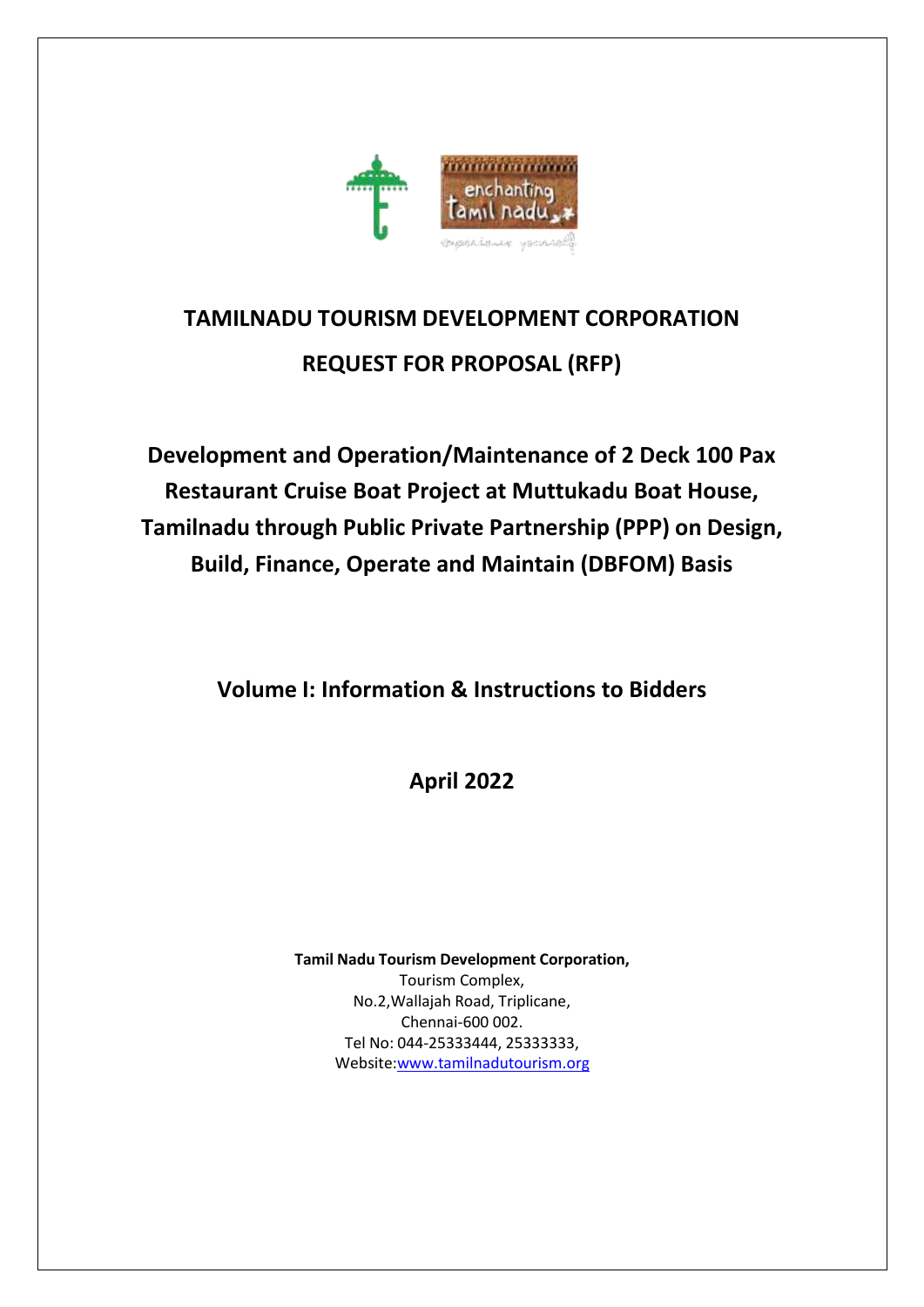## **Contents**

| 1              |  |
|----------------|--|
| 1.1            |  |
| 1.2            |  |
| 1.3            |  |
| $\overline{2}$ |  |
| (A)            |  |
| 2.1            |  |
| 2.2            |  |
| 2.3            |  |
| 2.4            |  |
| 2.5            |  |
| 2.6            |  |
| 2.7            |  |
|                |  |
| 2.8            |  |
| 2.9            |  |
| 2.10           |  |
|                |  |
| 2.11           |  |
| 2.12           |  |
| 2.13           |  |
| 2.14           |  |
| 2.15           |  |
| 2.16           |  |
| 2.17           |  |
| 2.18           |  |
| 2.19           |  |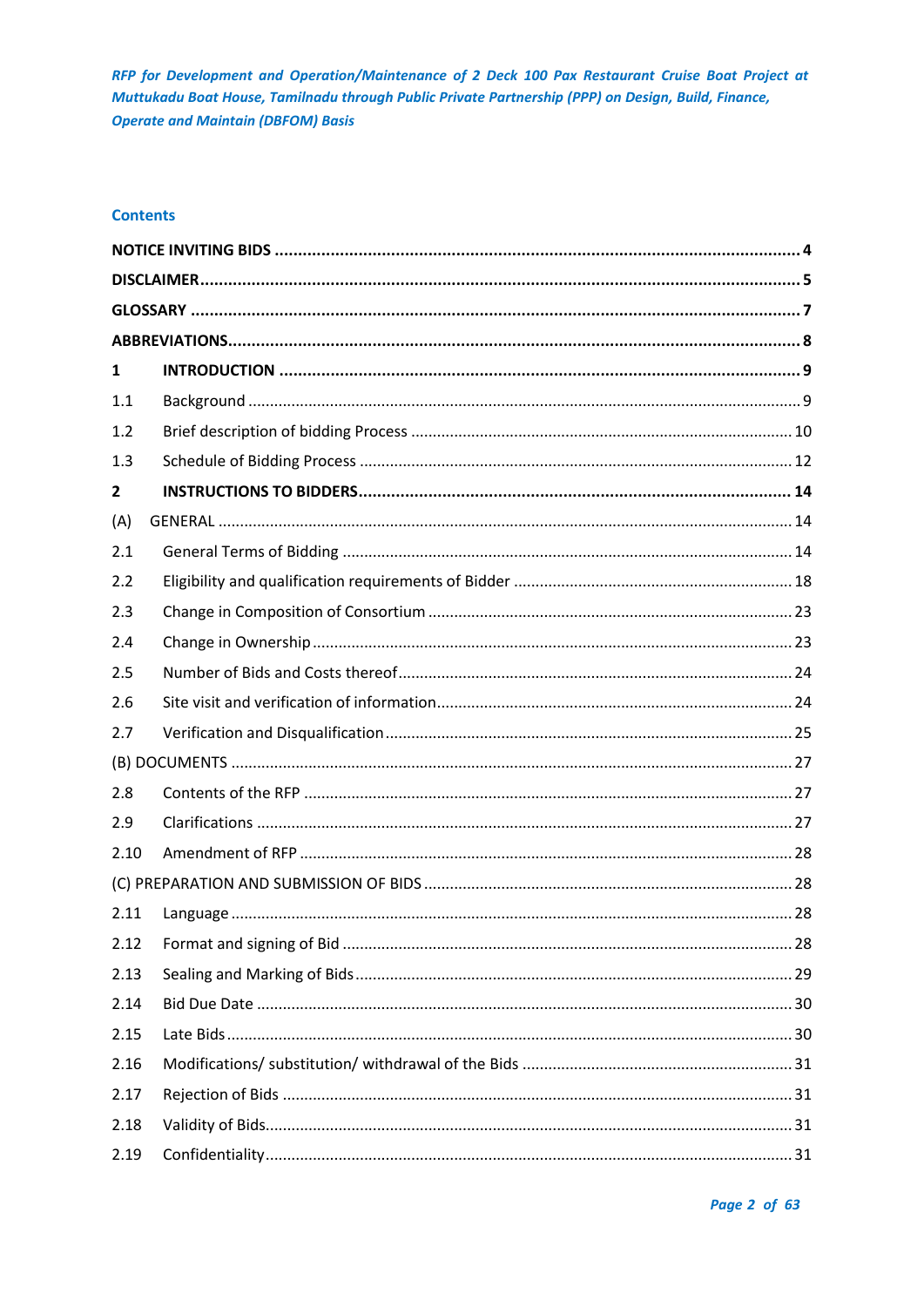|      | <b>Operate and Maintain (DBFOM) Basis</b>                                  |  |
|------|----------------------------------------------------------------------------|--|
| 2.20 |                                                                            |  |
| (D)  |                                                                            |  |
| 2.21 |                                                                            |  |
| 3    | EVALUTION OF TECHNICAL BIDS AND OPENING AND EVALUTION OF FINANCIAL BIDS 34 |  |
| 3.1  |                                                                            |  |
| 3.2  |                                                                            |  |
| 3.3  |                                                                            |  |
| 3.4  |                                                                            |  |
| 3.5  |                                                                            |  |
| 3.6  |                                                                            |  |
| 3.7  |                                                                            |  |
| 3.8  |                                                                            |  |
| 3.9  |                                                                            |  |
| 4    |                                                                            |  |
| 5    |                                                                            |  |
| 6    |                                                                            |  |
|      |                                                                            |  |
|      |                                                                            |  |
|      |                                                                            |  |
|      |                                                                            |  |
|      |                                                                            |  |
|      |                                                                            |  |
|      |                                                                            |  |
|      |                                                                            |  |
|      |                                                                            |  |
|      |                                                                            |  |
|      |                                                                            |  |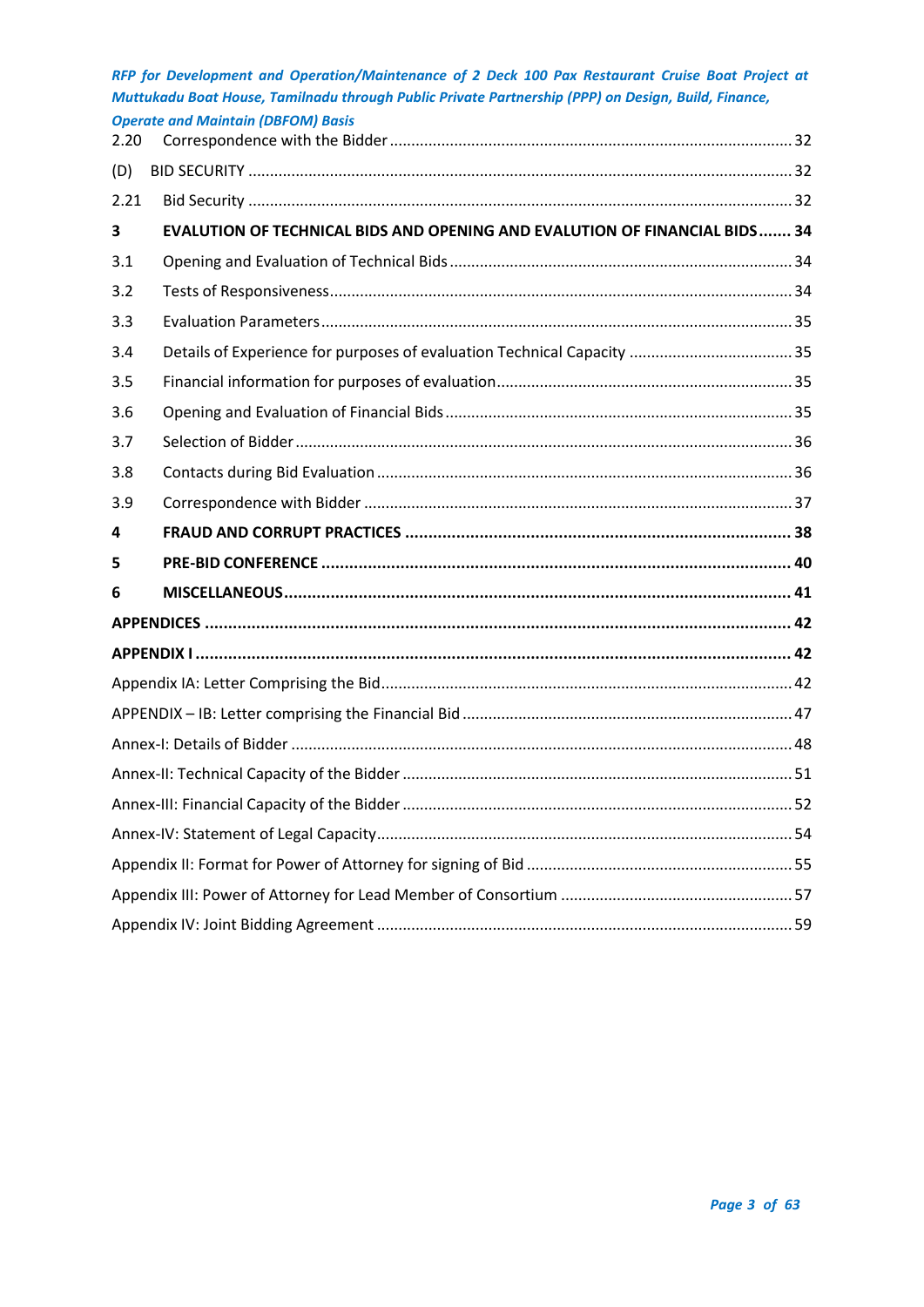## **NOTICE INVITING BIDS**

Tamil Nadu Tourism Development Corporation, Tourism Complex, No.2,Wallajah Road, Triplicane, Chennai-600 002. Tel No: 044-25333444, 25333333, Website: [www.tamilnadutourism.org](http://www.tamilnadutourism.org/)

## <span id="page-3-0"></span>**DEVELOPMENT AND OPERATION/MAINTENANCE OF 2 DECK 100 PAX RESTAURANT CRUISE BOAT PROJECT AT MUTTUKADU BOAT HOUSE, TAMILNADU THROUGH PUBLIC PRIVATE PARTNERSHIP (PPP) ON DESIGN, BUILD, FINANCE, OPERATE AND MAINTAIN (DBFOM) BASIS**

RFP No: 3220/Engg/2021 Tamil Nadu, Date: 22.04.2022

1. TTDC invites Bids **(Two Cover System)** for the captioned Project from Individual Bidder/ Consortia on DBFOM basis. Brief particulars of the Project are as follows:

| Sr.<br><b>No</b> | <b>Name of Project</b>                                                                                                                                                                                                                       | <b>Estimated</b><br><b>Project Cost</b><br>(Rs. Crores) |
|------------------|----------------------------------------------------------------------------------------------------------------------------------------------------------------------------------------------------------------------------------------------|---------------------------------------------------------|
|                  | Development and Operation/Maintenance of 2 Deck<br>100 Pax Restaurant Cruise Boat Project at<br>Muttukadu Boat House, Tamilnadu through Public<br>Private Partnership (PPP) on Design, Build, Finance,<br>Operate and Maintain (DBFOM) Basis | 5.00                                                    |

- 2. The complete Bid document can be viewed/downloaded in the website [www.tntenders.gov.in](http://www.tntenders.gov.in/) & [www.tamilnadutourism.org](http://www.tamilnadutourism.org/) from 25/04/2022 and/or purchased from the office of the Authority from 25/04/2022 to 24/05/2022 (up to 17.00 Hrs. IST). Bid must be submitted physically on or before 25/05/2022 (upto 15.00 hours IST). Technical submissions of the Bids received physically shall be opened on 25/05/2022 (at 15.30 hours IST).
- 3. Bids submitted through any other mode shall not be entertained.
- 4. Please note that the TTDC reserves the right to accept or reject all or any of the Bids without assigning any reason whatsoever.

Managing Director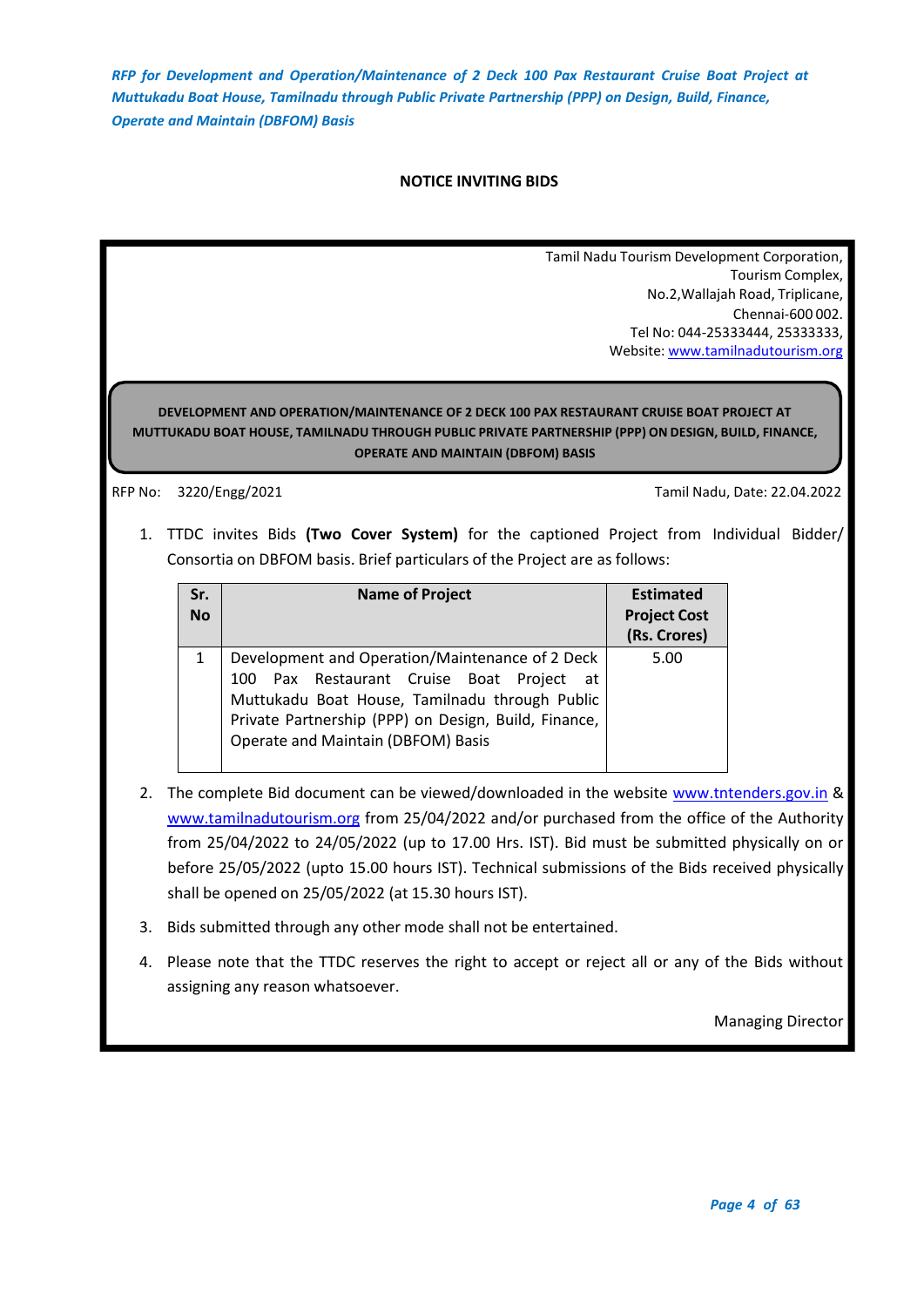#### **DISCLAIMER**

<span id="page-4-0"></span>The information contained in this Request for Proposal document (the "**RFP**") or subsequently provided to Bidder(s), whether verbally or in documentary or any other form, by or on behalf of the Authority or any of its employees or advisors, is provided to Bidder(s) on the terms and conditions set out in this RFP and such other terms and conditions subject to which such information is provided.

This RFP is not an agreement and is neither an offer nor invitation by the Authority to the prospective Bidders or any other person. The purpose of this RFP is to provide interested parties with information that may be useful to them in the formulation of their Bids for qualification and in making their financial offers pursuant to this RFP (the "**Bids**"). This RFP includes statements, which reflect various assumptions and assessments arrived at by the Authority in relation to the Project. Such assumptions, assessments and statements do not purport to contain all the information that each Bidder may require. This RFP may not be appropriate for all persons, and it is not possible for the Authority, its employees or advisors to consider the investment objectives, financial situation and particular needs of each party who reads or uses this RFP. The assumptions, assessments, statements and information contained in this RFP may not be complete, accurate, adequate or correct. Each Bidder should therefore, conduct its own investigations and analysis and should check the accuracy, adequacy, correctness, reliability and completeness of the assumptions, assessments, statements and information contained in this RFP and obtain independent advice from appropriate sources.

Information provided in this RFP to the Bidder(s) is on a wide range of matters, some of which may depend upon interpretation of law. The information given is not intended to be an exhaustive account of statutory requirements and should not be regarded as a complete or authoritative statement of law. The Authority accepts no responsibility for the accuracy or otherwise for any interpretation or opinion on law expressed herein.

The Authority, its employees and advisors make no representation or warranty and shall have no liability to any person, including any Bidder, under any law, statute, rules or regulations or tort, principles of restitution or unjust enrichment or otherwise for any loss, damages, cost or expense which may arise from or be incurred or suffered on account of anything contained in this RFP or otherwise, including the accuracy, adequacy, correctness, completeness or reliability of the RFP and any assessment, assumption, statement or information contained therein or deemed to form part of this RFP or arising in any way for participation in the Bidding Process.

The Authority also accepts no liability of any nature whether resulting from negligence or otherwise howsoever caused arising from reliance of any Bidder upon the statements contained in this RFP. The Authority may, in its absolute discretion but without being under any obligation to do so, update, amend or supplement the information, assessment or assumptions contained in this RFP.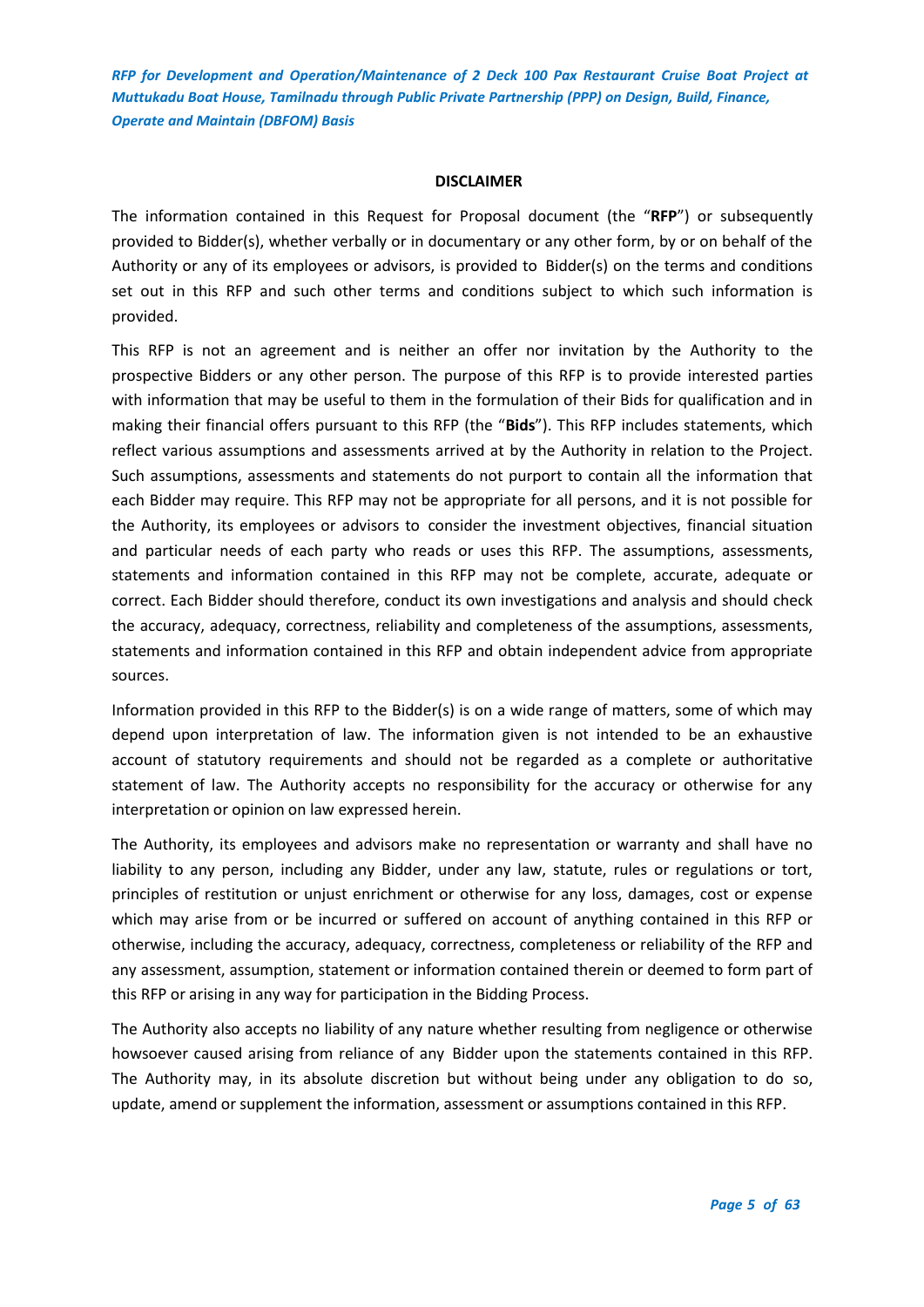The issue of this RFP does not imply that the Authority is bound to select or to appoint the Selected Bidder or Concessionaire, as the case may be, for the Project and the Authority reserves the right to reject all or any of the Bids without assigning any reasons whatsoever.

The Bidder shall bear all its costs associated with or relating to the preparation and submission of its Bid including but not limited to preparation, copying, postage, delivery fees, expenses associated with any demonstrations or presentations which may be required by the Authority or any other costs incurred in connection with or relating to its Bid. All such costs and expenses will remain with the Bidder and the Authority shall not be liable in any manner whatsoever for the same or for any other costs or other expenses incurred by a Bidder in preparation or submission of the Bid, regardless of the conduct or outcome of the Bidding Process.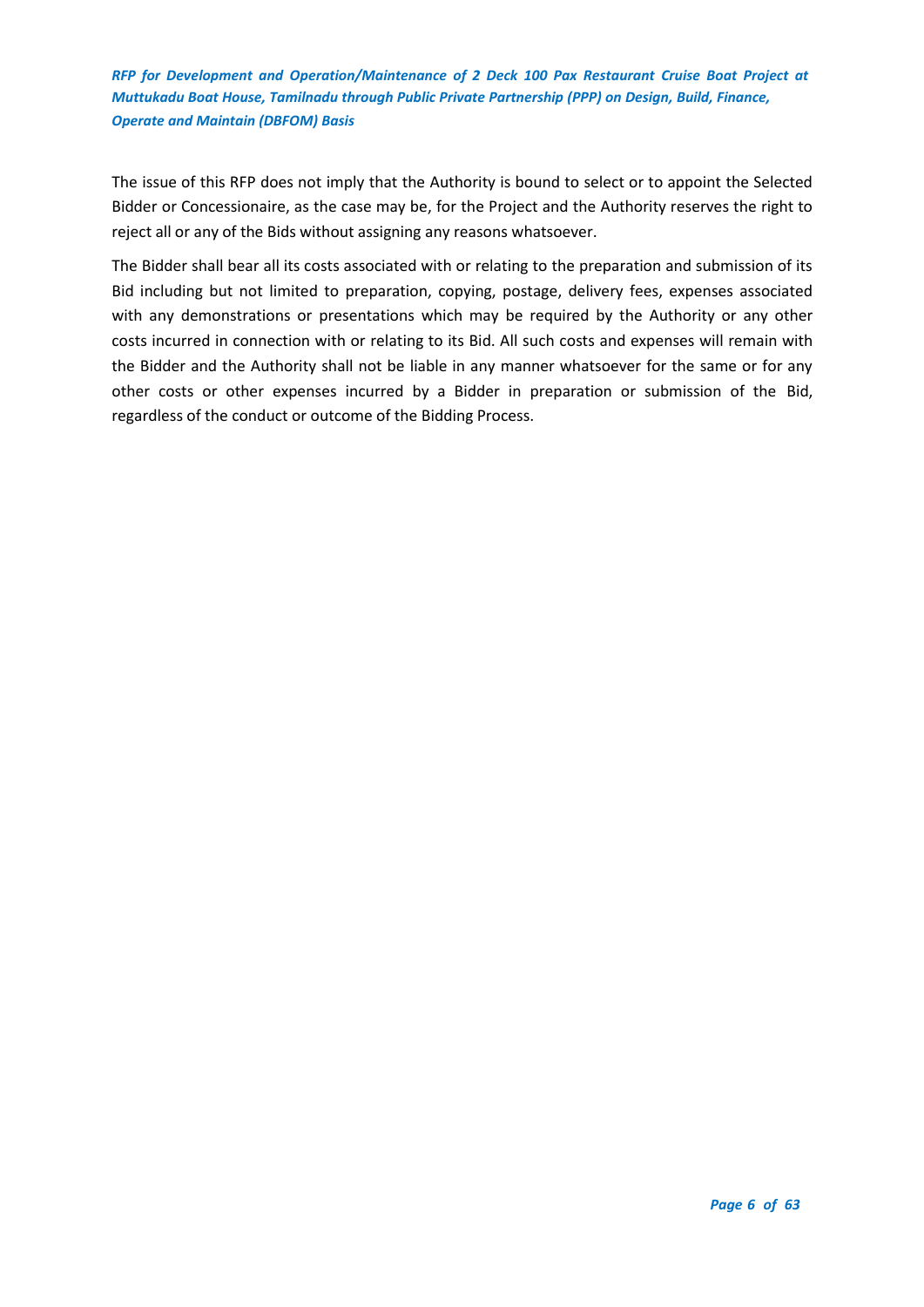## **GLOSSARY**

<span id="page-6-0"></span>

| Associate                     | As defined in Clause 2.1.18              |
|-------------------------------|------------------------------------------|
| Authority                     | As defined in Clause 1.1.1               |
| Bid(s)                        | As defined in Disclaimer                 |
| <b>Bidders</b>                | As defined in Clause 1.2.2               |
| <b>Bidding Documents</b>      | As defined in Clause 1.1.7               |
| <b>Bid Due Date</b>           | As defined in Clause 1.3                 |
| <b>Bidding Process</b>        | As defined in Clause 1.2.1               |
| <b>Bid Security</b>           | As defined in Clause 1.2.4               |
| Concession                    | As defined in Clause 1.1.5               |
| <b>Concession Agreement</b>   | As defined in Clause 1.1.2               |
| Concessionaire                | As defined in Clause 1.1.2               |
| Conflict of Interest          | As defined in Clause 2.2.1               |
| Consortium                    | As defined in Clause 2.2.1 (a)           |
| <b>DBFOM</b>                  | Design- Build- Finance-Operate- Maintain |
| <b>Estimated Project Cost</b> | As defined in Clause 1.1.4               |
| <b>Financial Capacity</b>     | As defined in Clause 2.2.2 (B)           |
| Government                    | <b>Government of Tamilnadu</b>           |
| Gross Revenue Share           | As defined in Clause 1.2.6               |
| <b>Highest Bidder</b>         | As defined in Clause 1.2.6               |
| Jt. Bidding Agreement         | As defined in Clause 2.1.14 (f)          |
| <b>Lead Member</b>            | As defined in Clause 2.1.14 (c)          |
| <b>LOA</b>                    | Letter of Award                          |
| Member                        | Member of a Consortium                   |
| 0&M                           | <b>Operation and Maintenance</b>         |
| <b>PPP</b>                    | <b>Public Private Partnership</b>        |
| Project                       | As defined in Clause 1.1.1               |
| Re. or Rs. or INR             | <b>Indian Rupee</b>                      |
| RFP or Request for Proposals  | As defined in Disclaimer                 |
| Selected Bidder               | As defined in Clause 3.7.1               |
| <b>Technical Capacity</b>     | As defined in Clause 2.2.2 (A)           |

The words and expressions beginning with capital letters and defined in this document shall, unless repugnant to the context, have the meaning ascribed thereto herein.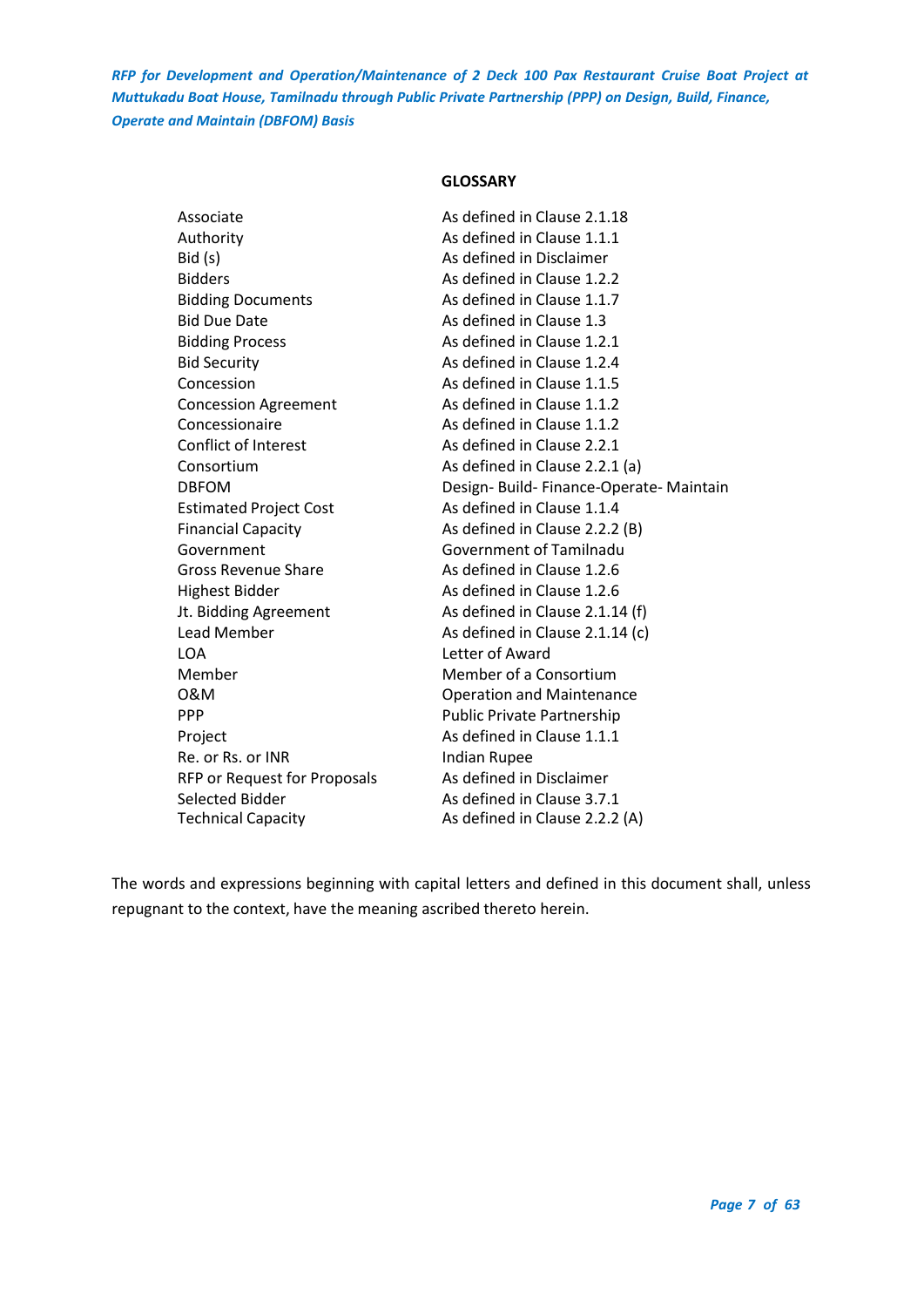## **ABBREVIATIONS**

- <span id="page-7-0"></span>GOI Government of India
- GOT Government of Tamilnadu
- IST Indian Standard Time
- LOA Letter of Award
- LM Lead Member
- RFP Request for Proposal
- Sq. M Square Meters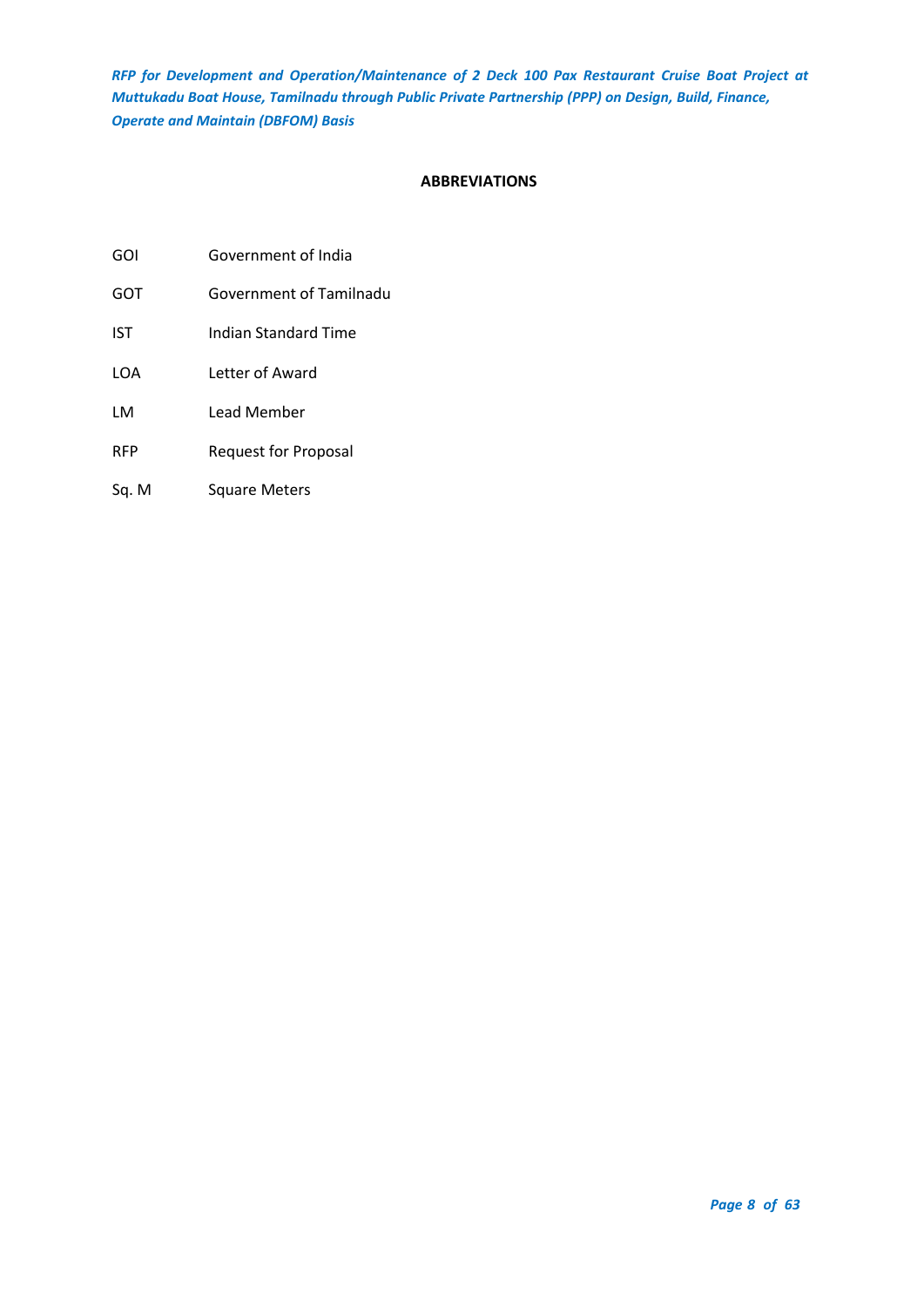## **TamilnaduTourism Development Corporation(TTDC)**

## <span id="page-8-0"></span>**1 INTRODUCTION**

## <span id="page-8-1"></span>**1.1 Background**

1.1.1 TheTamilnadu Tourism Development Corporation Ltd. (TTDC) (the "**Authority**") incorporated in 1971 with the main object of promoting tourism in Tamilnadu by building tourism related infrastructure on commercial basis;is engaged in development and maintenance of the various tourist locations of Tamilnadu and as part of this endeavour, the Authority has decided to undertake development and operation/maintenance of cruise boat project at Muttukadu Boat House, Tamilnadu (the "**Project**") through Public Private Partnership (the "**PPP**") on Design, Build, Finance, Operate and Maintain (the "**DBFOM**") basis, and has decided to carry out the bidding process for selection of a private entity as the Bidder to whom the Project may be awarded.Brief particulars of the Project are as follows:

| Sr.<br><b>No</b> | <b>Name of the Project</b>                                                                                                                                                                                                                          | <b>Estimated Project</b><br>Cost<br>(Rs. Crores) |
|------------------|-----------------------------------------------------------------------------------------------------------------------------------------------------------------------------------------------------------------------------------------------------|--------------------------------------------------|
|                  | Development and Operation/Maintenance of 2 Deck 100<br>Pax Restaurant Cruise Boat Project at Muttukadu Boat<br>House, Tamilnadu through Public Private Partnership (PPP)<br>on Design, Build, Finance, Operate and Maintain (DBFOM)<br><b>Basis</b> | 5.00                                             |

**Note:** -The costs indicated above are based on TTDC's own estimation of demand and are tentative in nature. Bidders are advised to make their own estimates based on Agreement terms and requirements defined in Schedules.

- 1.1.2 The Selected Bidder, who is either proprietary firm or partnership firm or limited liability partnership or a company incorporated under companies Act 1956/2013 or its substitute thereof (the "**Concessionaire**") shall be responsible for designing, engineering, financing, procurement, construction, operation and maintenance of the Project under and in accordance with the provisions of a long term Concession Agreement (the "**Concession Agreement**") to be entered into between the Concessionaire in the form provided by the Authority as part of the Bidding Documents pursuant thereto.
- 1.1.3 The scope of work will broadly include development through Design-Build-Finance-Operate-Maintain of 2 Deck 100 Pax Restaurant cruise boat Project along with associated amenities & facilities and the operation and maintenance thereofand more particularly as set forth in the Draft Concession Agreement.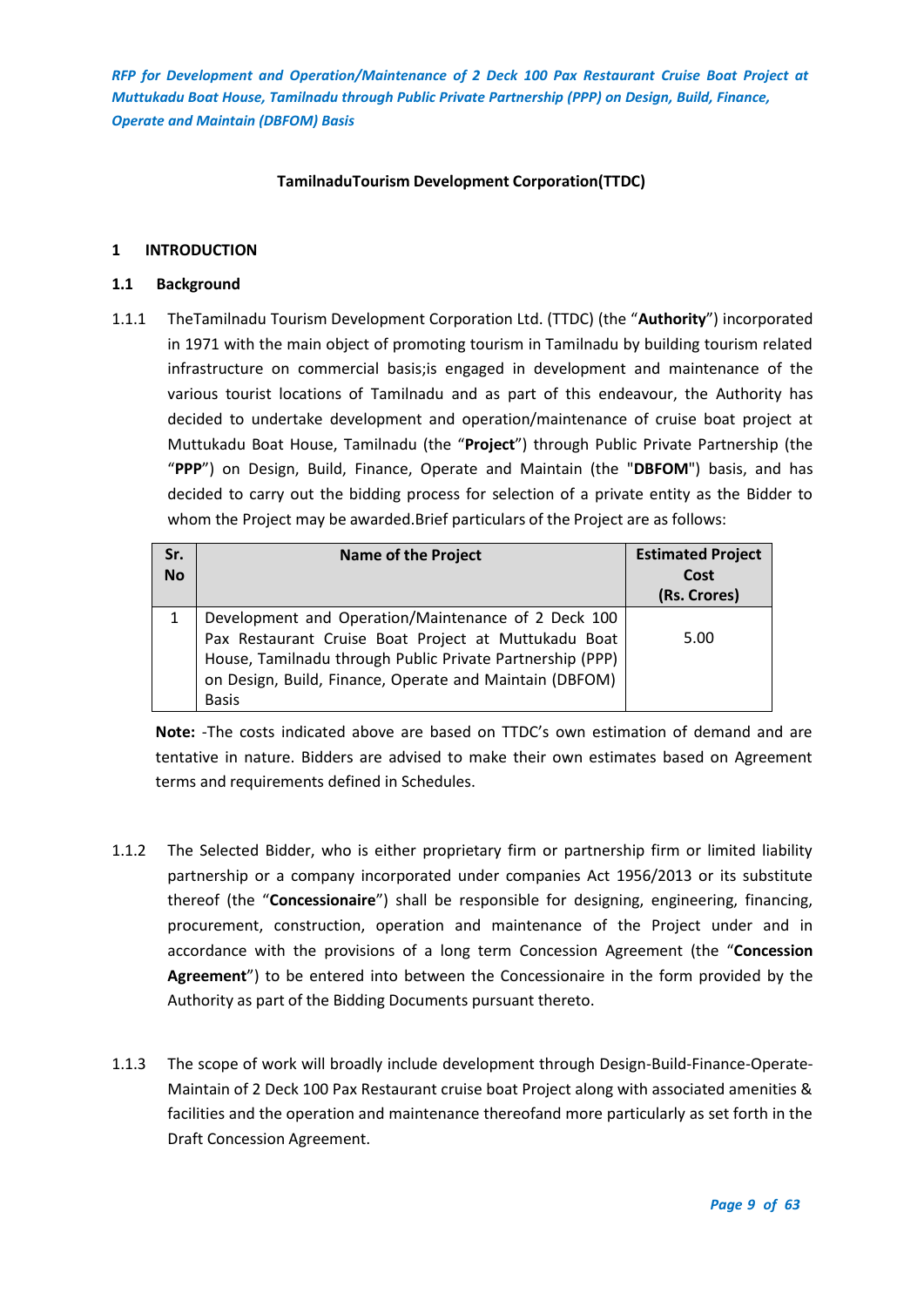- 1.1.4 Indicative capital cost of the Project (the "**Estimated Project Cost**") has been specified in Clause1.1.1 above. The assessment of actual costs, however, will have to be made by the Bidders.
- 1.1.5 The Concession Agreement sets forth the detailed terms and conditions for grant of the concession to the Concessionaire, including the scope of the Concessionaire's services and obligations (the "**Concession**").
- 1.1.6 The statements and explanations contained in this RFP are intended to provide a better understanding to the Bidders about the subject matter of this RFP and should not be construed or interpreted as limiting in any way or manner the scope of services and obligations of the Concessionaire set forth in the Concession Agreement or the Authority's rights to amend, alter, change, supplement or clarify the scope of work, the Concession to be awarded pursuant to this RFP or the terms thereof or herein contained. Consequently, any omissions, conflicts or contradictions in the Bidding Documents including this RFP are to be noted, interpreted and applied appropriately to give effect to this intent, and no claims on that account shall be entertained by the Authority.
- 1.1.7 The Authority shall receive Bids pursuant to this RFP in accordance with the terms set forth in this RFP and other documents to be provided by the Authority pursuant to this RFPas modified, altered, amended and clarified from time to time by the Authority, (collectively the "**Bidding Documents**") and all Bids shall be prepared and submitted in accordance with such terms on or before the date specified in Clause 1.3 for submission of Bids.
- 1.1.8 RFP document can be purchased from the office of the Authority or can be downloaded from the website [www.tntenders.gov.in](http://www.tntenders.gov.in/) & [www.tamilnadutourism.org](http://www.tamilnadutourism.org/) 25/04/2022 to 24/05/2022 (up to 17.00Hrs. IST) on payment of RFP document fee of Rs.20,000/- (Rupees twenty thousand only) (inclusive of Goods and Service Tax (GST) @18 %) (non-refundable) in form of demand draft in favour of Tamilnadu Tourism Development Corporation Limited payable at Chennai.

## <span id="page-9-0"></span>**1.2 Brief description of bidding Process**

1.2.1 The Authority has adopted a single stage two envelop tendering process (referred to as the "**Bidding Process**") for selection of the Bidder for award of the Project. Eligibility and qualification of the Bidder will be first examined based on the details submitted under first envelop (Technical Bid) with respect to eligibility and qualifications criteria prescribed in this RFP. (The "Bidder", which expression shall, unless repugnant to the context, include the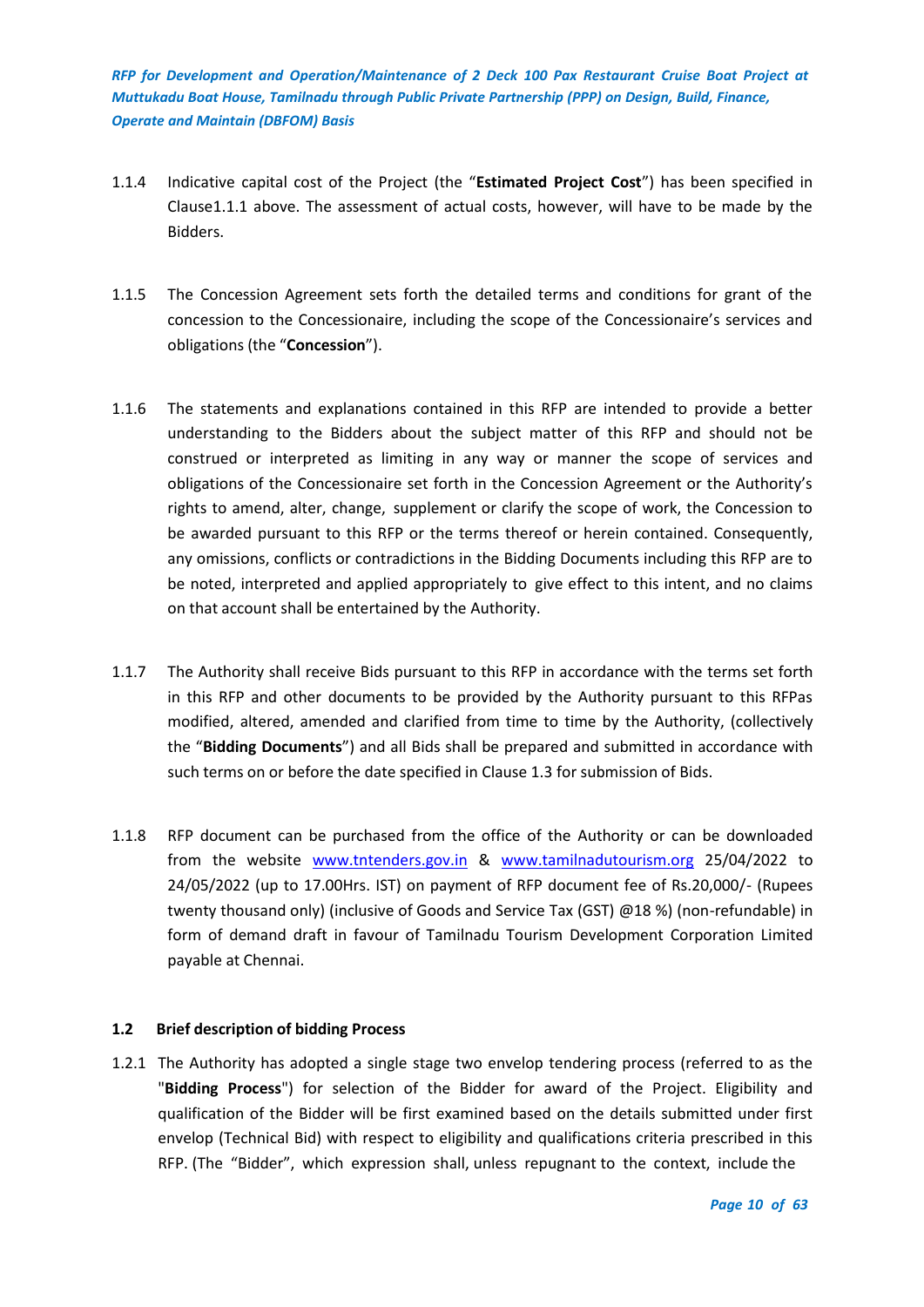members of the Consortium). The Financial Bid under the second envelop shall be opened of only those Bidders whose Technical Bids are responsive to eligibility and qualifications requirements as per this RFP.

- 1.2.2 Interested bidders (the "**Bidders**") are being called upon to submit their Bid in accordance with the terms specified in this Bidding Document. The Bid shall be valid for a period of 120 days from the date specified in Clause 1.3 for submission of Bids.
- 1.2.3 The complete Bidding Documents including the draft agreement for the Project is enclosed for the Bidders. Subject to the provisions of Clause 2.1.3, the aforesaid documents and any addenda issued subsequent to this RFP Document, will be deemed to form part of the Bidding Documents.
- 1.2.4 In terms of the RFP, a Bidder will be required to deposit, along with its Bid, a Bid Security equivalent to Rs.5,00,000/-(Rupees five lakhs only)(the "**Bid Security**"), refundable not later than 90(ninety) days from the Bid Due Date, except in the case of the Selected Bidder whose Bid Security shall be retained till it has provided a Performance Security under the Concession Agreement. The Bidders will have to provide Bid Security in form of demand draft drawn on nationalised/scheduled bank in favour of Taminadu Tourism Development Corporation Limited payable at Chennai. The validity period of Bid Security in form of demand draft shall not be less than 60 (sixty) days from the Bid Due Date for the purposes of encashment thereof by the Authority. The Bid shall be summarily rejected if it is not accompanied by the Bid Security.
- 1.2.5 Bidders are advised to examine the Project in greater detail, and to carry out, at their cost, such studies as may be required for submitting their respective Bids for award of the contract including implementation of the Project.
- 1.2.6 Bids are invited for the Project on the basis of the highest gross revenue share in percentage (the "**Gross Revenue Share**") offered by a Bidder for undertaking the Project. The gross revenue shall mean the revenue collected by the Concessionaire from ticket charges, food & beverages, any other entertainment revenue & any other activities/facilities developed for the Project which are chargeable however the gross revenue shall not include revenue from sale of liquor.

The concession period is pre-determined, as indicated in the Draft Concession Agreement. The Gross Revenue Share shall be payable by the Selected Bidder from 1<sup>st</sup> year of operation till the end of concession period. The first payment of such Gross Revenue Share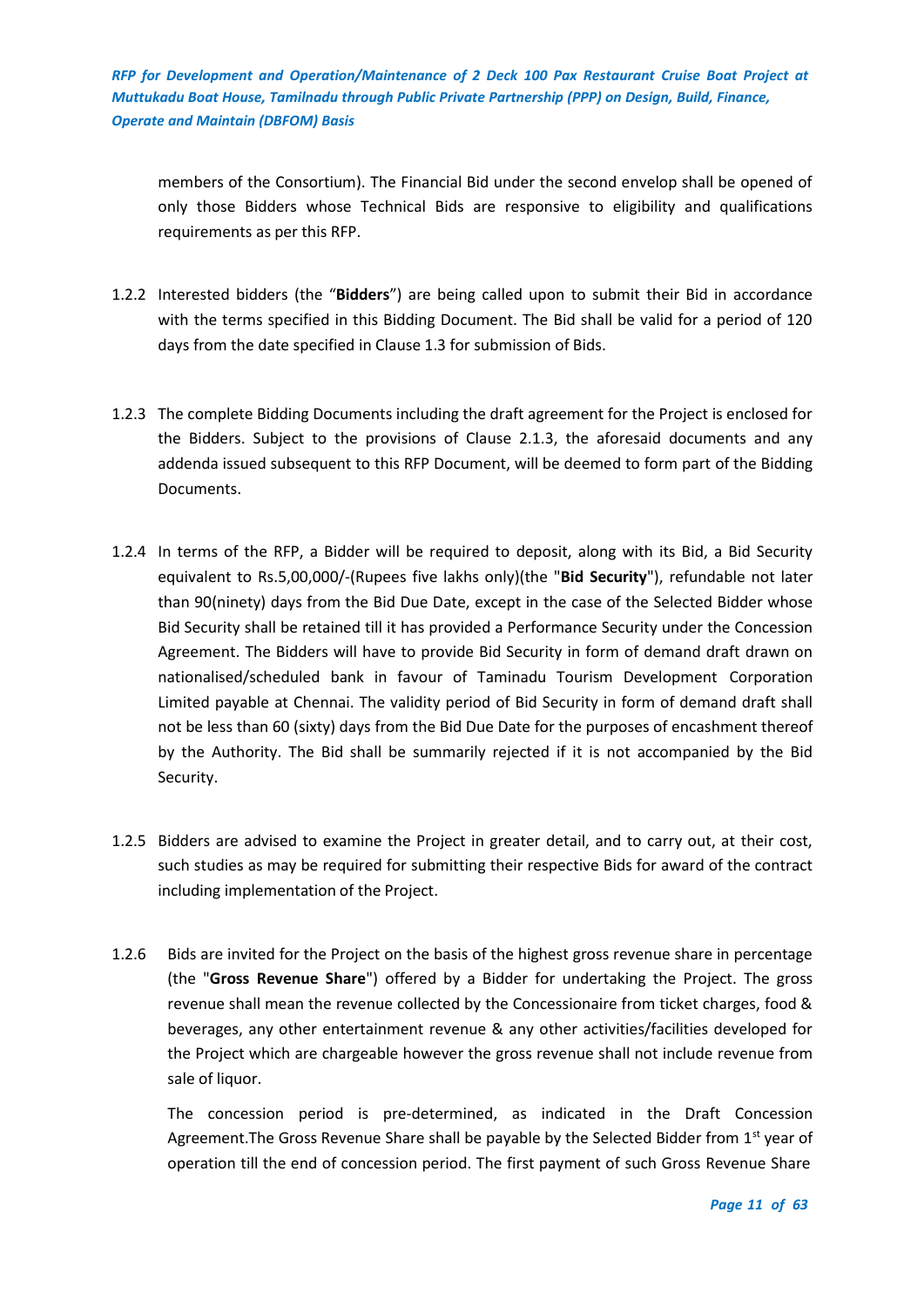shall be on the commercial operation date. Thereafter, the Gross Revenue Share shall be due and payable by the Concessionaire to the Authority on last day of every week till the end of concession period. The Gross Revenue Share shall constitute the sole criteria for evaluation of Bids subject to Clause 2.17; the Project will be awarded to the Bidder quoting the highest Gross Revenue Share.

In this RFP, the term "**Highest Bidder**" shall mean the Bidder who is offering the highest Gross Revenue Share.

- 1.2.7 Generally, the Selected Bidder shall be the Highest Bidder. The remaining Bidders shall be kept in reserve and may, in accordance with the process specified in Section 3 of this RFP, be invited to match the Bid submitted by the highest Bidder in case such highest Bidder withdraws or is not selected for any reason. In the event that none of the other Bidders match the Bid of Highest Bidder, the Authority may, in its discretion, invite fresh Bids from all remaining Bidders or annul the Bidding Process, as the case may be.
- 1.2.8 The Concessionaire will be entitled to levy and charge an appropriate user fees from users of the Project, as prescribed in the Concession Agreement.
- 1.2.9 Other details of the process to be followed under this bidding process and the terms thereof are spelt out in this RFP.
- 1.2.10 Any queries or request for additional information concerning this RFP shall be submitted in writing or by e-mail to the officer designated in Clause2.13.4 below with identification/ title:

"**Queries/Request for Additional Information**: RFP for Development and Operation/Maintenance of 2 Deck 100 Pax Restaurant Cruise Boat Project at Muttukadu Boat House, Tamilnadu through Public Private Partnership (PPP) on Design, Build, Finance, Operate and Maintain (DBFOM) Basis"

## <span id="page-11-0"></span>**1.3 Schedule of Bidding Process**

The Authority shall endeavour to adhere to the following schedule:

| <b>Milestones</b>                                                                                                                                        | <b>Dates</b> |
|----------------------------------------------------------------------------------------------------------------------------------------------------------|--------------|
| Purchase of RFP document from the office of<br>the Authority or Download of RFP from<br>www.tntnders.gov.in<br>website:<br>&<br>www.tamilnadutourism.org | 25/04/2002   |
| Last date for receiving queries                                                                                                                          | 07/05/2022   |
| <b>Pre-Bid Conference</b>                                                                                                                                | 09/05/2022   |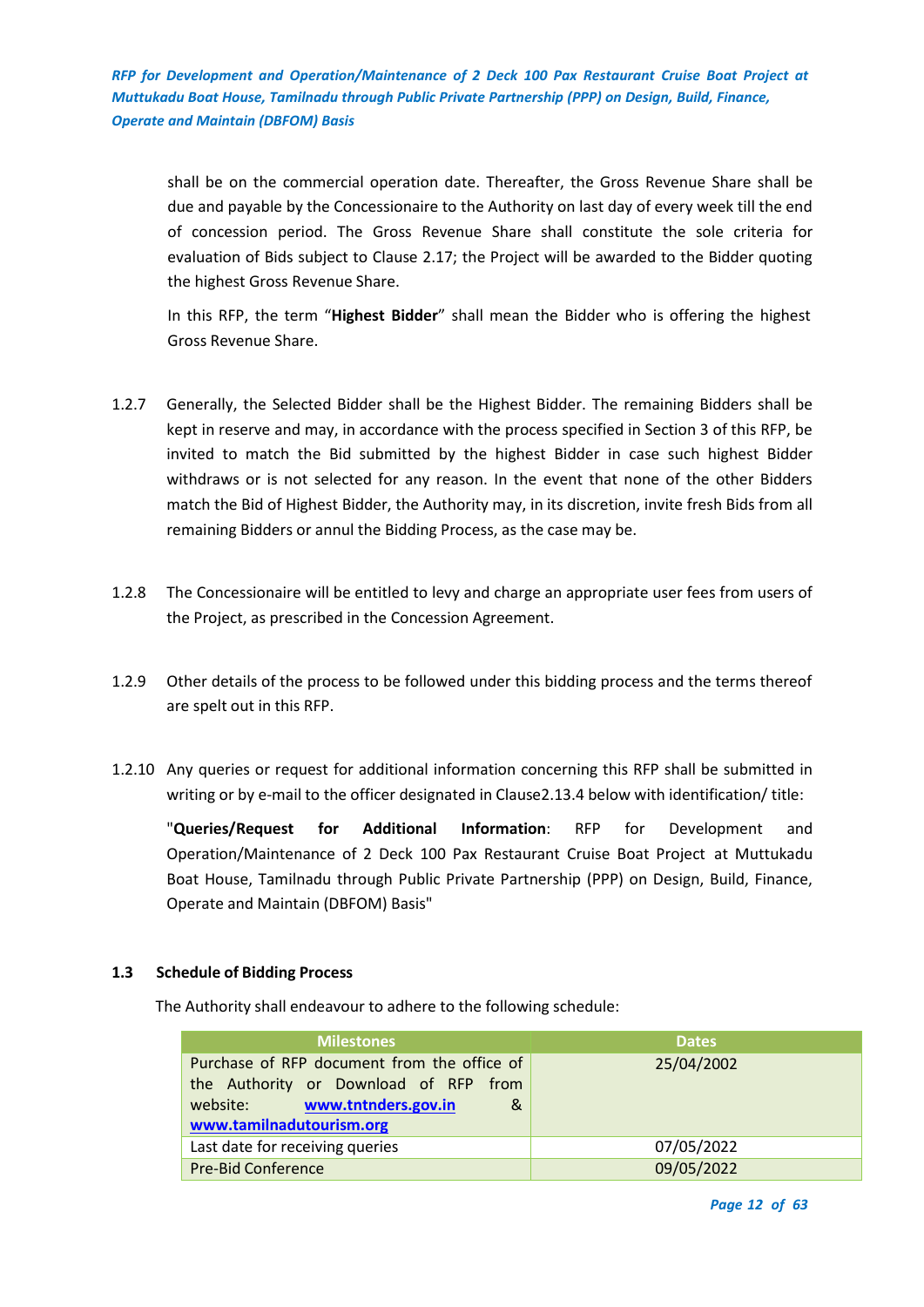| <b>Milestones</b>                                                                               | <b>Dates</b>                                                                                                                        |  |  |  |
|-------------------------------------------------------------------------------------------------|-------------------------------------------------------------------------------------------------------------------------------------|--|--|--|
| Authority Response to pre-bid latest by                                                         | 14/05/2022                                                                                                                          |  |  |  |
| of Bid<br>submission<br>date<br>for<br>Last<br>(Technical Bid and Financial Bid) (Bid Due date) | 25/05/2022 up to 15.00 hrs.                                                                                                         |  |  |  |
| Venue for purchasing of RFP/submission of Bids                                                  | Tourism<br>Nadu<br>Tamil<br>Development<br>Corporation,<br>Tourism Complex, No.2, Wallajah<br>Road,<br>Triplicane, Chennai-600 002. |  |  |  |
| Opening of Technical Bid at venue provided in<br>Clause 2.13.4                                  | [at 15.30 Hrs. 25/05/2022]                                                                                                          |  |  |  |
| Declaration eligible / qualified Bidders                                                        | [within 20 days from Bid Due Date]                                                                                                  |  |  |  |
| <b>Opening of Financial Bid</b>                                                                 | [within 30 days from Bid Due Date]                                                                                                  |  |  |  |
| Letter of Award (LOA)                                                                           | [within 60 days from Bid Due Date]                                                                                                  |  |  |  |
| <b>Validity of Bids</b>                                                                         | 120 days of Bid Due Date                                                                                                            |  |  |  |
| Signing of Concession Agreement                                                                 | Within 30 days of award of LOA                                                                                                      |  |  |  |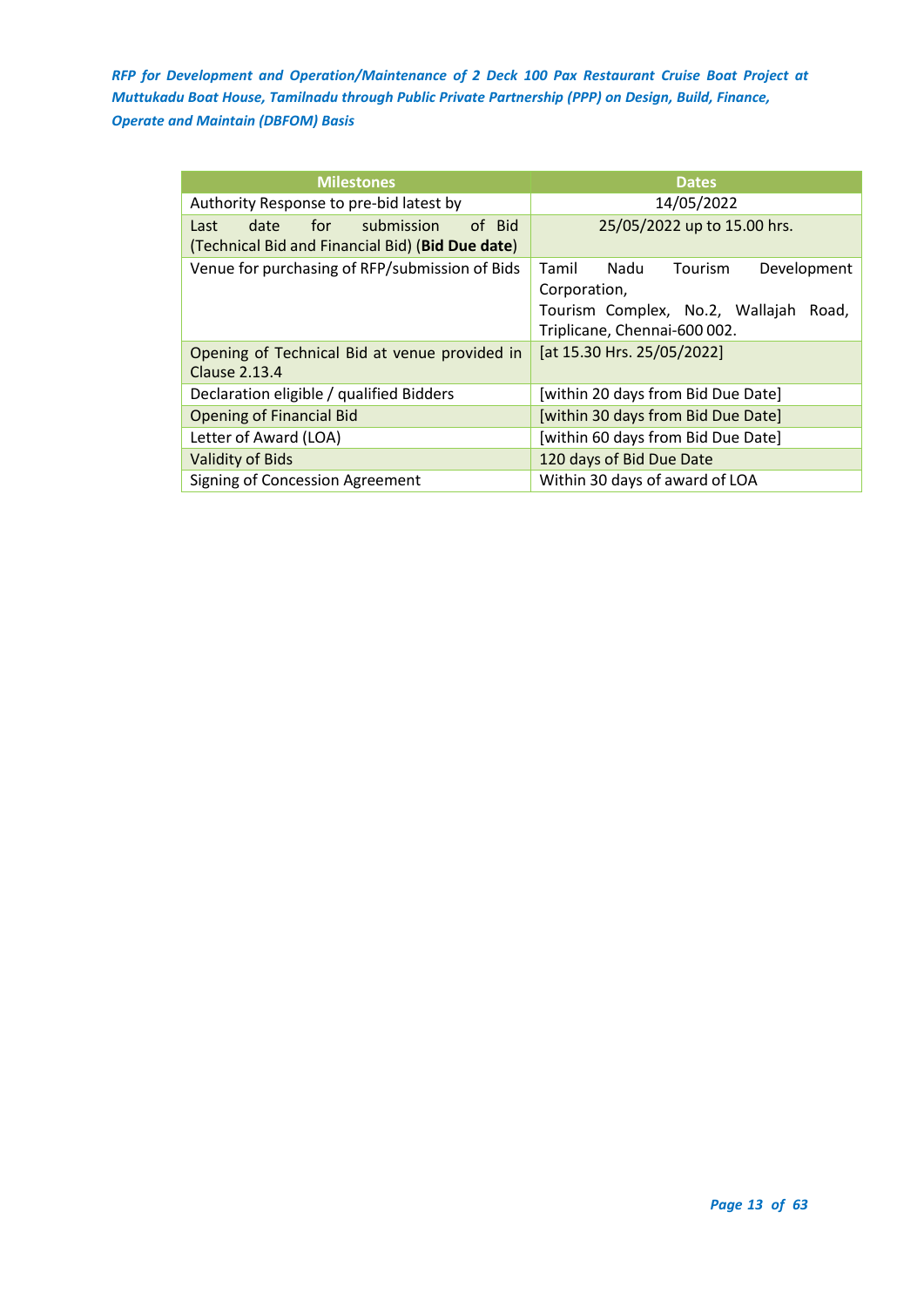#### <span id="page-13-0"></span>**2 INSTRUCTIONS TO BIDDERS**

## <span id="page-13-1"></span>**(A) GENERAL**

## <span id="page-13-2"></span>**2.1 General Terms of Bidding**

- 2.1.1 No Bidder shall submit more than one Bid for the Project. A Bidder bidding individually or as a member of a Consortium shall not be entitled to submit another Bid either individually or as a member of any Consortium, as the case may be.
- 2.1.2 The Bidders are expected to carry out their own surveys, investigations and other detailed examination of the Project before submitting their Bids. Nothing contained in the project information memorandum shall be binding on the Authority nor confer any right on the Bidders, and the Authority shall have no liability whatsoever in relation to or arising out of any or all contents of the project information memorandum.
- 2.1.3 Notwithstanding anything to the contrary contained in this RFP, the detailed terms specified in the draft concession agreement shall have overriding effect; provided, however that any conditions or obligations imposed on the Bidders hereunder shall continue to have effect in addition to its obligations under Concession Agreement.
- 2.1.4 The Bid shall be furnished in the format exactly as per Appendix-I; containing Technical Bid as per Appendix IA and Financial Bid as per Appendix IB. Bid amount shall be indicated clearly in both figures and words, in Indian Rupees, in prescribed format of Financial Bid and shall be signed by the Bidder's authorised signatory. In the event of any difference between figures and words, the amount indicated in words shall be taken into account.
- 2.1.5 The Bidder shall deposit a Bid Security of Rs.5,00,000/- (Rupees five lakhs only) in accordance with the provisions of this RFP. The Bidders will have to provide Bid Security in form of demand draft drawn on nationalised/scheduled bank in India in favour of Tamilnadu Tourism Development Corporation Limited payable at Chennai.
- 2.1.6 The Bid shall be summarily rejected if it is not accompanied by the Bid Security. The Bid Security shall be refundable no later than 90 (ninety) days from the Bid Due Date except in the case of the Selected Bidder whose Bid Security shall be retained till the Selected Bidder has provided a Performance Security under the Agreement.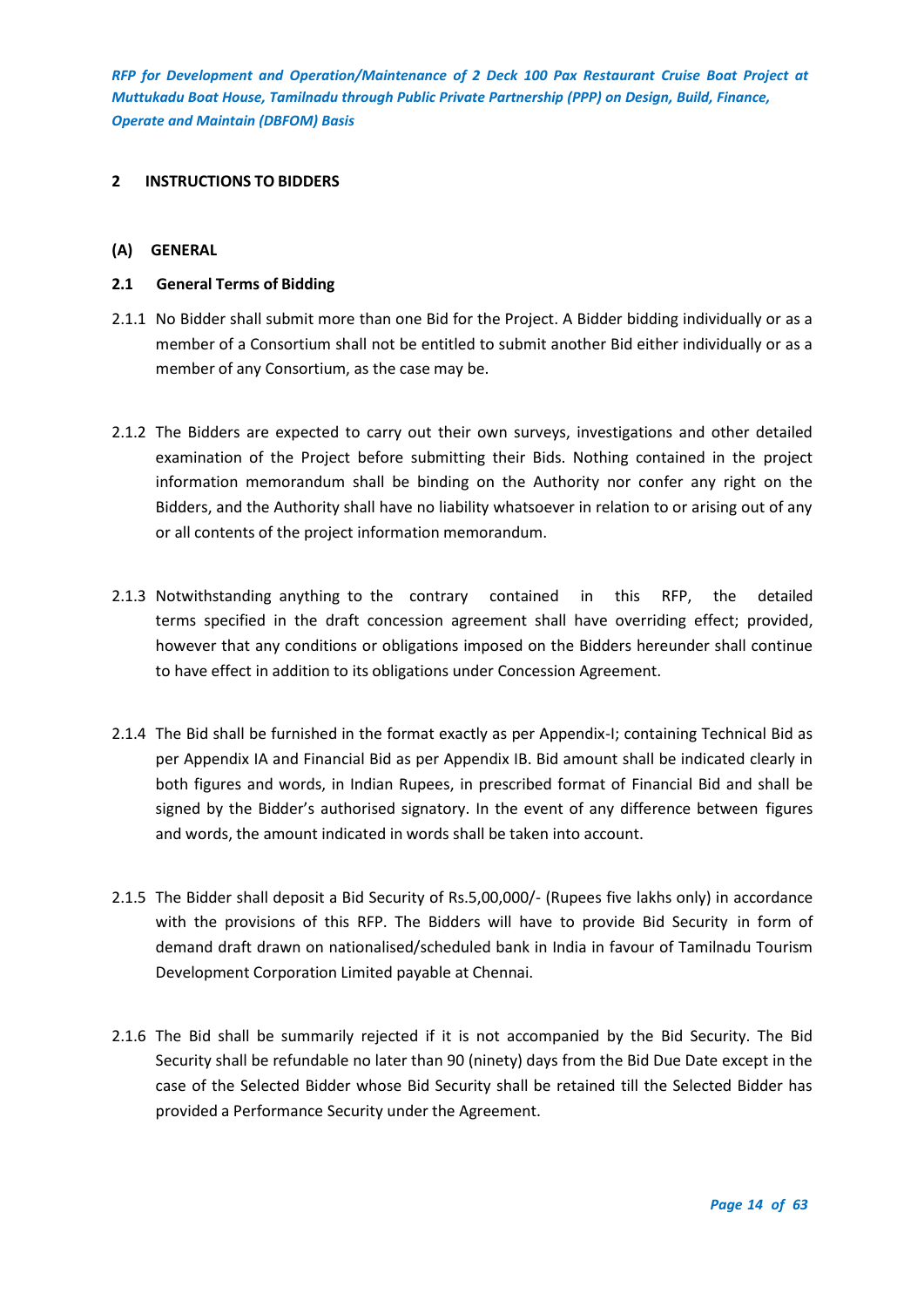- 2.1.7 The Bidder should submit a Power of Attorney as per the format at Appendix-II, authorising the signatory of the Bid to commit the Bidder.
- 2.1.8 In case the Bidder is a Consortium, the Members thereof should furnish a Power of Attorney in favour of any Member, which Member shall thereafter be identified as the Lead Member, in the format at Appendix  $-$  III<sup>1</sup>. In case the Bidder is a Consortium, Joint Bidding Agreement in the format at Appendix IV shall be submitted by the Bidder.
- 2.1.9 Any condition or qualification or any other stipulation contained in the Bid shall render the Bid liable to rejection as a non-responsive Bid.
- 2.1.10 The Bid and all communications in relation to or concerning the Bidding Documents and the Bid shall be in English language.
- 2.1.11 The Bidding documents including this RFP and all attached documents, provided by the Authority are and shall remain or become the property of the Authority and are transmitted to the Bidders solely for the purpose of preparation and the submission of a Bid in accordance herewith. Bidders are to treat all information as strictly confidential and shall not use it for any purpose other than for preparation and submission of their Bid. The provisions of this Clause 2.1.11 shall also apply mutatis mutandis to Bids and all other documents submitted by the Bidders, and the Authority will not return to the Bidders any Bid, document or any information provided along therewith.
- 2.1.12 This RFP is not transferable.
- 2.1.13 Any award of Project pursuant to this RFP shall be subject to the terms of Bidding Documents.
- 2.1.14 In case the Bidder is a Consortium, it shall comply with the following requirements:
	- (a) Number of members in a Consortium shall not exceed 3 (three);
	- (b) subject to the provisions of clause (a) above, the Bid should contain the information required for each member of the Consortium;

<sup>1</sup> *In case of a Consortium, the Members should submit a Power of Attorney in favour of the any Member as per the format as Appendix-III. Such Member shall thereafter be identified as the Lead Member. The Lead Member should submit a power of Attorney as per the format in Appendix-II, authorising the signatory of the Bid. Members of the Consortium of need not submit Power of Attorney as per the format at Appendix-III, authorising the signatory of the Bid*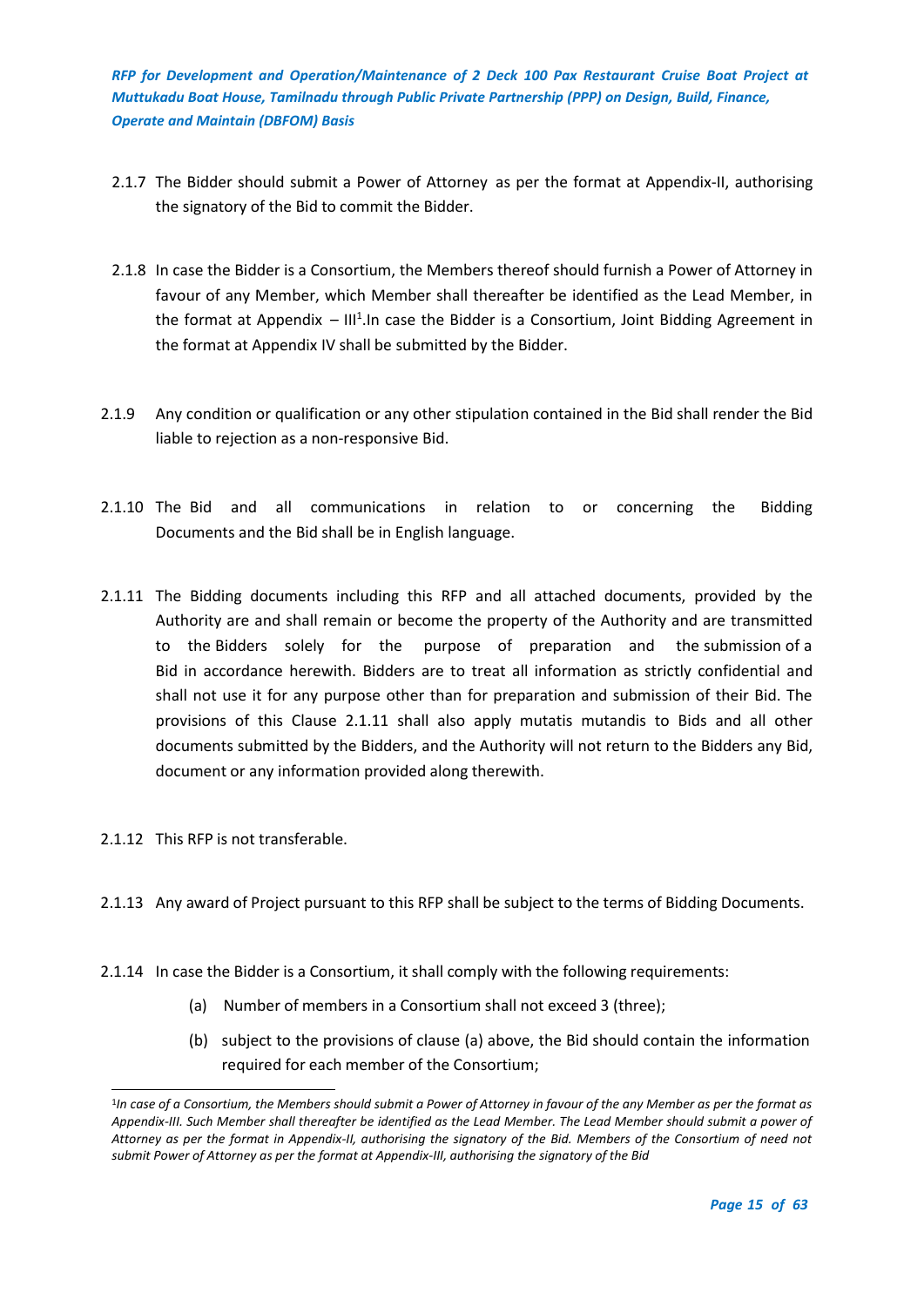- (c) members of the Consortium shall nominate one member as the lead member (the "**Lead Member**"), who shall have an equity share holding of at least 26% (twenty six per cent). The nomination(s) shall be supported by a Power of Attorney, as per the format at Appendix-III, signed by all the other members of the Consortium;
- (d) the Bid should include a brief description of the roles and responsibilities of individual members, particularly with reference to financial, technical and O&M obligations;
- (e) an individual Bidder cannot at the same time be member of a Consortium applying RFP. Further, a member of a particular Bidder Consortium cannot be member of any other Bidder Consortium applying for RFP;
- (f) members of the Consortium shall enter into a binding Joint Bidding Agreement, substantially in the form specified at Appendix-IV (the "**Jt. Bidding Agreement**"), for the purpose of submitting a Bid. The Jt. Bidding Agreement, to be submitted along with the Bid, shall, inter alia:
	- (i) clearly outline the proposed roles and responsibilities, if any, of each member;
	- (ii) commit the minimum equity stake to be held by each member;
	- (iii) members of the Consortium undertake that they shall collectively hold at least 51% (fifty one per cent) of equity at all times till the end of concession period; and
	- (iv) include a statement to the effect that all members of the Consortium shall be liable jointly and severally for all obligations of the Concessionaire in relation to the Project until the Financial Closure of the Project is achieved in accordance with the Concession Agreement.
- (g) except as provided under this RFP and the Bidding Documents, there shall not be any amendment to the Jt. Bidding Agreement without the prior written consent of the Authority.
- 2.1.15 Any entity which has been barred by the Central/ State Government, or any entity controlled by it, from participating in any project (BOT or otherwise), and the bar subsists as on the date of Bid, would not be eligible to submit a Bid, either individually or as member of a Consortium.
- 2.1.16 A Bidder including any Consortium Member or Associate should, in the last 3 (three) years, have neither failed to perform on any contract, as evidenced by imposition of a penalty by an arbitral or judicial authority or a judicial pronouncement or arbitration award against the Bidder, Consortium Member or Associate, as the case may be, nor has been expelled from any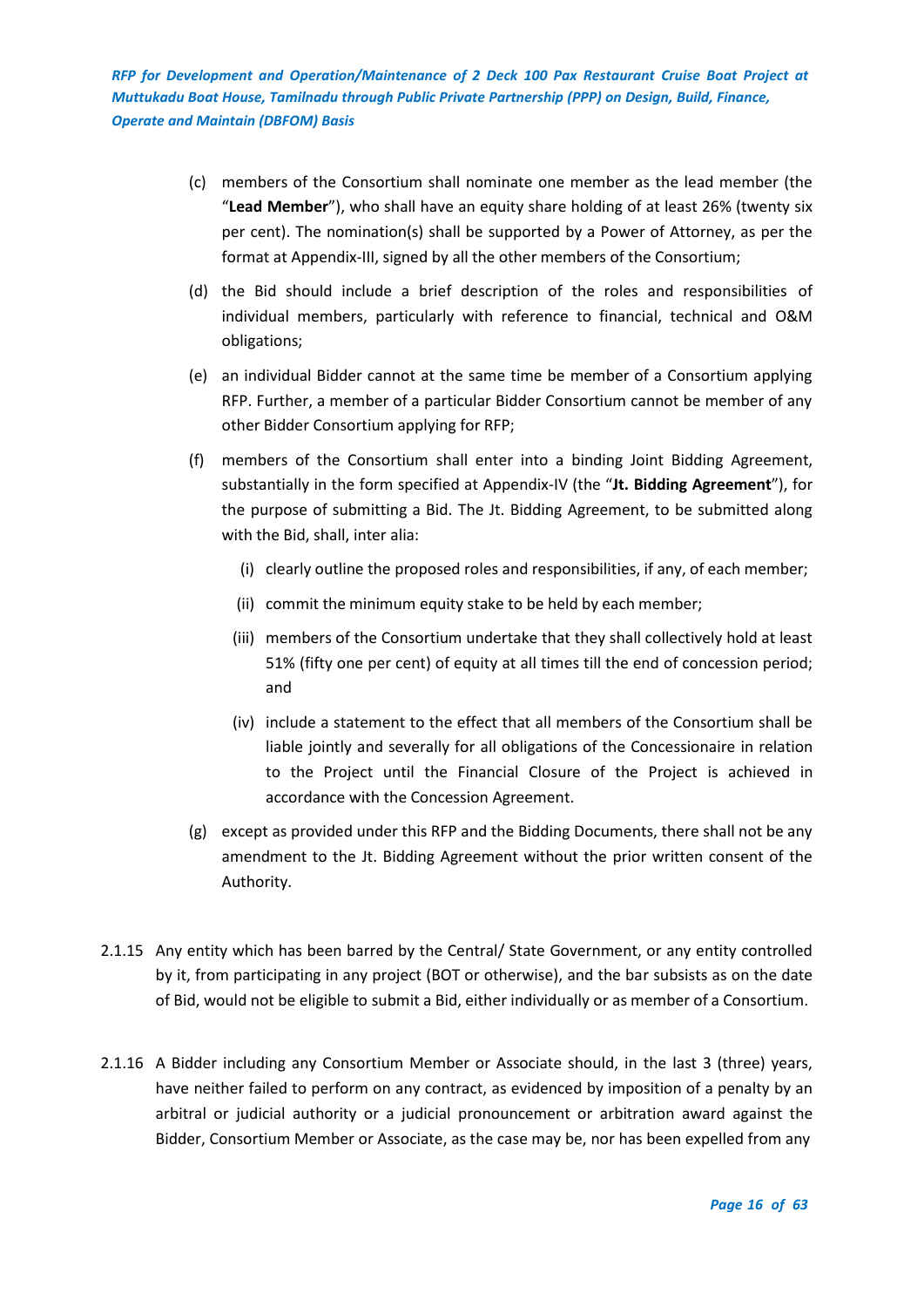project or contract by any public entity nor have had any contract terminated any public entity for breach by such Bidder, Consortium Member or Associate.

The Authority would place sole reliance on the certification provided by the Bidder in this regard in its letter comprising the Technical Bid.

2.1.17 In computing the Technical Capacity and Average Annual Turnover of the Bidder/ Consortium Members under Clauses 2.2.2, 2.2.4 and 3.4, the Technical Capacity and Average Annual Turnover of their respective Associates would also be eligible hereunder.

For purposes of this RFP, Associate means, in relation to the Bidder/ Consortium Member, a person who controls, is controlled by, or is under the common control with such Bidder/ Consortium Member (the "**Associate**"). As used in this definition, the expression "control" means, with respect to a person which is a company or corporation, the ownership, directly or indirectly, of more than 50% (fifty per cent) of the voting shares of such person, and with respect to a person which is not a company or corporation, the power to direct the management and policies of such person by operation of law.

It is clarified that a certificate from a qualified external auditor who audits the book of accounts of the Bidder or the Consortium Member shall be provided to demonstrate that a person is an Associate of the Bidder or the Consortium as the case may be.

- 2.1.18 The following conditions shall be adhered to while submitting a Bid:
	- (a) Bidders should attach clearly marked and referenced continuation sheets in the event that the space provided in the prescribed forms in the Annexes is insufficient. Alternatively, Bidders may format the prescribed forms making due provision for incorporation of the requested information;
	- (b) information supplied by a Bidder (or other constituent Member if the Bidder is a Consortium) must apply to the Bidder, Member or Associate named in the Bid and not, unless specifically requested, to other associated companies or firms;
	- (c) in responding to the RFP submissions, Bidders should demonstrate their capabilities in accordance with Clause 3.1 below; and
	- (d) in case the Bidder is a Consortium, each Member should substantially satisfy the RFP requirements to the extent specified herein.
- 2.1.19 Notwithstanding anything to the contrary contained herein, in the event that the Bid Due Date falls within three months of the closing of the latest financial year of a Bidder, it shall ignore such financial year for the purposes of its Proposal and furnish all its information and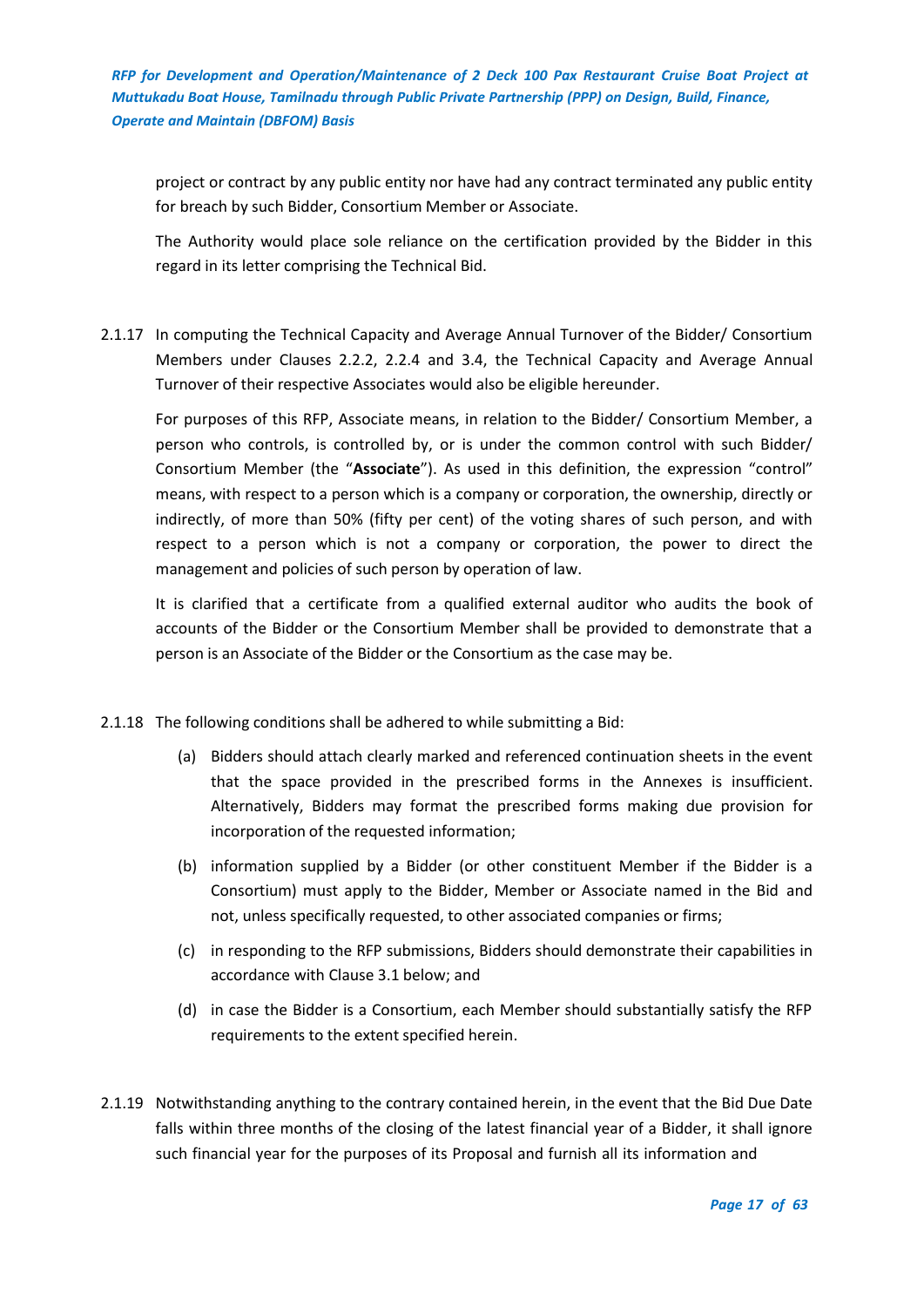certification with reference to the 5 (five) years or 1 (one) year, as the case may be, preceding its latest financial year. For the avoidance of doubt, financial year shall, for the purposes of an Application hereunder, mean the accounting year followed by the Bidder in the course of its normal business.

## <span id="page-17-0"></span>**2.2 Eligibility and qualification requirements of Bidder**

- 2.2.1 For determining the eligibility of Bidder the following shall apply:
	- (a) The Bidder may be a single entity or a group of entities (the "**Consortium**"), coming together to implement the Project. However, no Bidder applying individually or as a member of a Consortium, as the case may be, can be member of another Bidder. The term Bidder used herein would apply to both a single entity and a Consortium.
	- (b) Bidder may be a proprietary firm or partnership firm or limited liability partnership or a company incorporated under companies Act 1956/2013 or any combination of them with a formal intent to enter into a Joint Bidding Agreement or under an existing agreement to form a Consortium. A Consortium shall be eligible for consideration subject to the conditions set out in Clause 2.1.14.
	- (c) A Bidder shall not have a conflict of interest (the "**Conflict of Interest**") that affects the Bidding Process. Any Bidder found to have a Conflict of Interest shall be disqualified. In the event of disqualification, the Authority shall be entitled to forfeit and appropriate 5% of the value of the Bid Security or equivalent amount from the Performance Security, as the case may be, as mutually agreed genuine preestimated loss and damage likely to be suffered and incurred by the Authority and not by way of penalty for, inter alia, the time, cost and effort of the Authority, including consideration of such Bidder's proposal (the "**Damages**"), without prejudice to any other right or remedy that may be available to the Authority under the Bidding Documents and/or the Concession Agreement or otherwise. Without limiting the generality of the above, a Bidder shall be deemed to have a Conflict of Interest affecting the Bidding Process, if:
		- (i) The Bidder, its Member or Associate (or any constituent thereof) and any other Bidder, its Member or any Associate thereof (or any constituent thereof) have common controlling shareholders or other ownership interest; provided that this disqualification shall not apply in cases where the direct or indirect shareholding of a Bidder, its Member or an Associate thereof (or any shareholder thereof having a shareholding of not more than 25% (twenty five percent) of the paid up and subscribed capital; of such Bidder, Member or Associate, as the case may be) in the other Bidder, its Member or Associate, is not more than 25% (Twenty five percent) of the subscribed and paid up equity share capital thereof; provided further that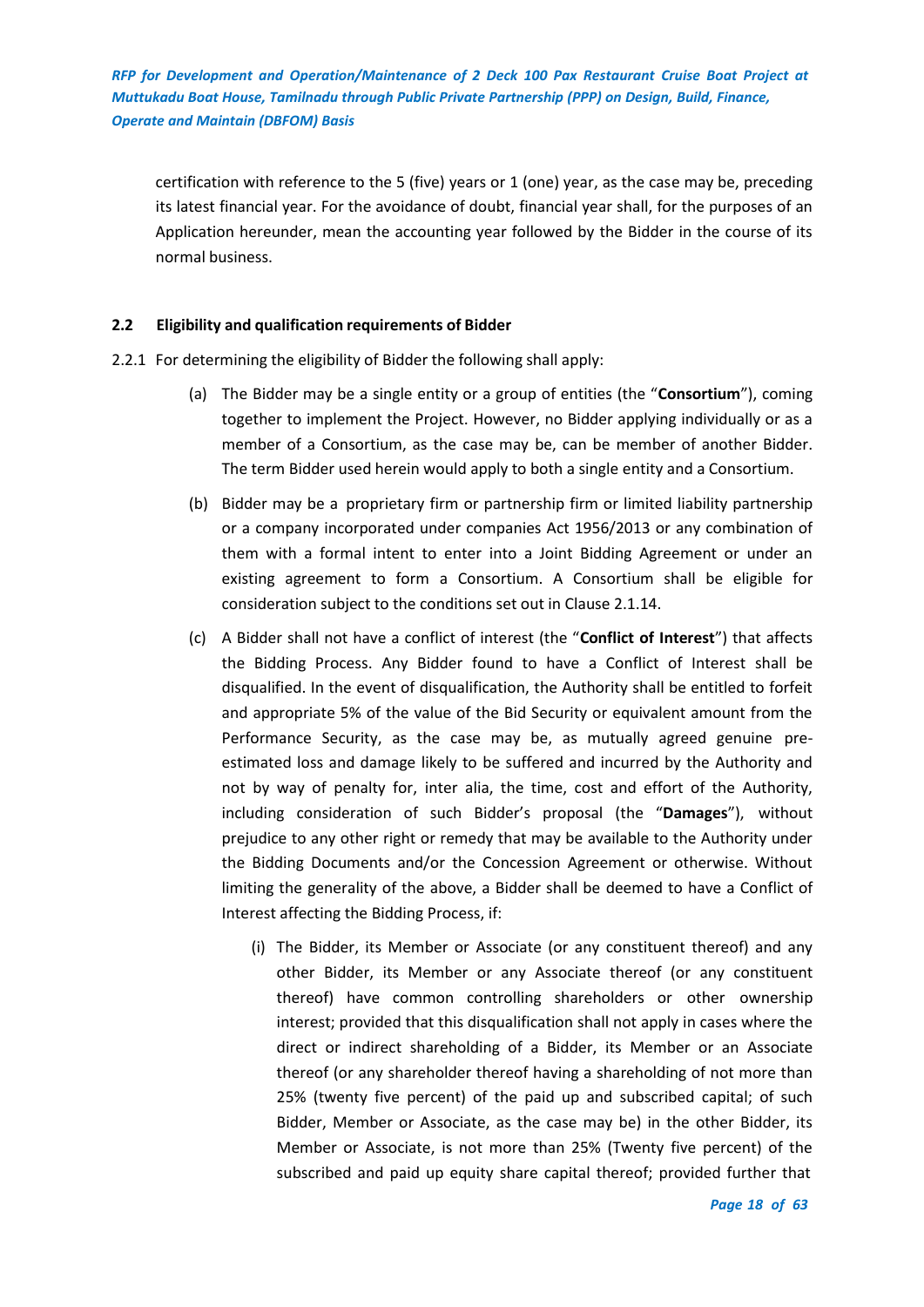> this disqualification shall not apply to any ownership by a bank, insurance company, pension fund or a public financial institution referred to in section 4 A of the Companies Act,1956/2013. For the purposes of this Clause 2.2.1(c), indirect shareholding held through one or more intermediate persons shall be computed as follows:(aa) where any intermediary is controlled by a person through management control or otherwise, the entire shareholding held by such controlled intermediary in any other person (the "**Subject Person**") shall be taken into account for computing the shareholding of such controlling person in the Subject Person; and (bb) subject always to sub-clause (aa) above, where a person does not exercise control over an intermediary, which has shareholding in the Subject Person, the computation of indirect shareholding of such person in the Subject Person shall be undertaken on a proportionate basis; provided, however, that no such shareholding shall be reckoned under this sub-clause (bb) if the shareholding of such person in the intermediary is less than 26% of the subscribed and paid up equity shareholding of such intermediary; or

- (ii) a constituent of such Bidder is also a constituent of another Bidder; or
- (iii) such Bidder, its Member or any Associate thereof receives or has received any direct or indirect subsidy, grant, concessional loan or subordinated debt from any other Bidder, its Member or Associate, or has provided any such subsidy, grant, concessional loan or subordinated debt to any other Bidder, its Member or any Associate thereof; or
- (iv) such Bidder has the same legal representative for purposes of this Bid as any other Bidder; or
- (v) such Bidder, or any Associate thereof, has a relationship with another Bidder, or any Associate thereof, directly or through common third party/ parties, that puts either or both of them in a position to have access to each other's' information about, or to influence the Bid of either or each other; or
- (vi) such Bidder or any Associate thereof has participated as a consultant to the Authority in the preparation of any documents, design or technical specifications of the Project.
- (vii) Such Bidder or any Associate thereof has appointed any official of the Authority, Technical Advisors of Authority for the Project, Legal Advisors of Authority for the Project, Financial Advisors of Authority for the Project, dealing with the Project, within a period of 1 year from the date of award of the Project to that Bidder.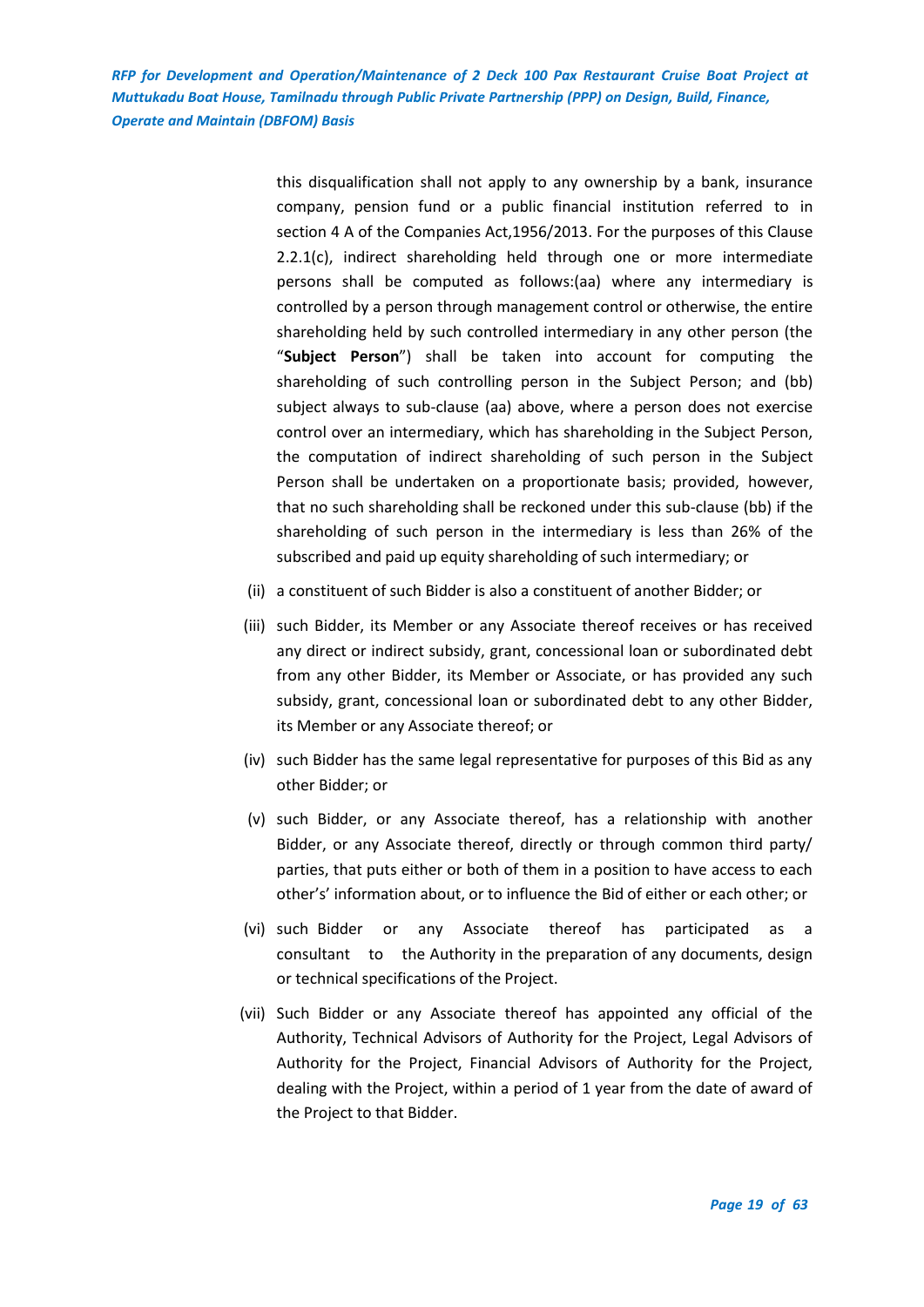#### Explanation:

In case a Bidder is a Consortium, then the term Bidder as used in this Clause 2.1.12, shall include each Member of such Consortium.

For purposes of this RFP, Associate means, in relation to the Bidder/Consortium Member, a person who controls, is controlled by, or is under the common control with such Bidder/Consortium Member (the "**Associate**"). As used in this definition, the expression "control" means, with respect to a person which is a company or corporation, the ownership, directly or indirectly, of more than 50% (fifty percent) of the voting shares of such person, and with respect to a person which is not a company or corporation, the power to direct the management and policies of such person by operation of law.

(d) A Bidder shall be liable for disqualification and forfeiture of Bid Security if any legal, financial or technical adviser of the Authority in relation to the Project is engaged by the Bidder, its Members or any Associate thereof, as the case may be, in any manner for matters related to or incidental to such Project during the Bidding Process or subsequent to the (i) issue of the LOA or (ii) execution of the Concession Agreement. In the event any such adviser is engaged by the Selected Bidder or Concessionaire, as the case may be, after issue of the LOA or execution of the Concession Agreement for matters related or incidental to the Project, then notwithstanding anything to the contrary contained herein or in the LOA or the Concession Agreement and without prejudice to any other right or remedy of the Authority, including the forfeiture and appropriation of the Bid Security or Performance Security, as the case may be, which the Authority may have there under or otherwise, the LOA or the Concession Agreement, as the case may be, shall be liable to be terminated without the Authority being liable in any manner whatsoever to the Selected Bidder or Concessionaire for the same. For the avoidance of doubt, this disqualification shall not apply where such adviser was engaged by the Bidder, its Member or Associate in the past but its assignment expired or was terminated 6 (six) months prior to the date of issue of RFP for the Project. Nor will this disqualification apply where such adviser is engaged after a period of 3 (three) years from the date of commercial operation of the Project.

*Notwithstanding anything to the contrary contained in sub-clause (c) (i) of Clause 2.2.1, an Bidder may, within 10 (ten) days after the Bid Due Date remove from its Consortium any Member who suffers from a Conflict of Interest, and such removal shall be deemed to cure the Conflict of Interest arising in respect thereof. However his financial bid shall not be opened.*

*Provided further, in case the Authority seeks information / clarification from the Bidders related to occurrence / non-occurrence of Conflict of Interest and the Bidders*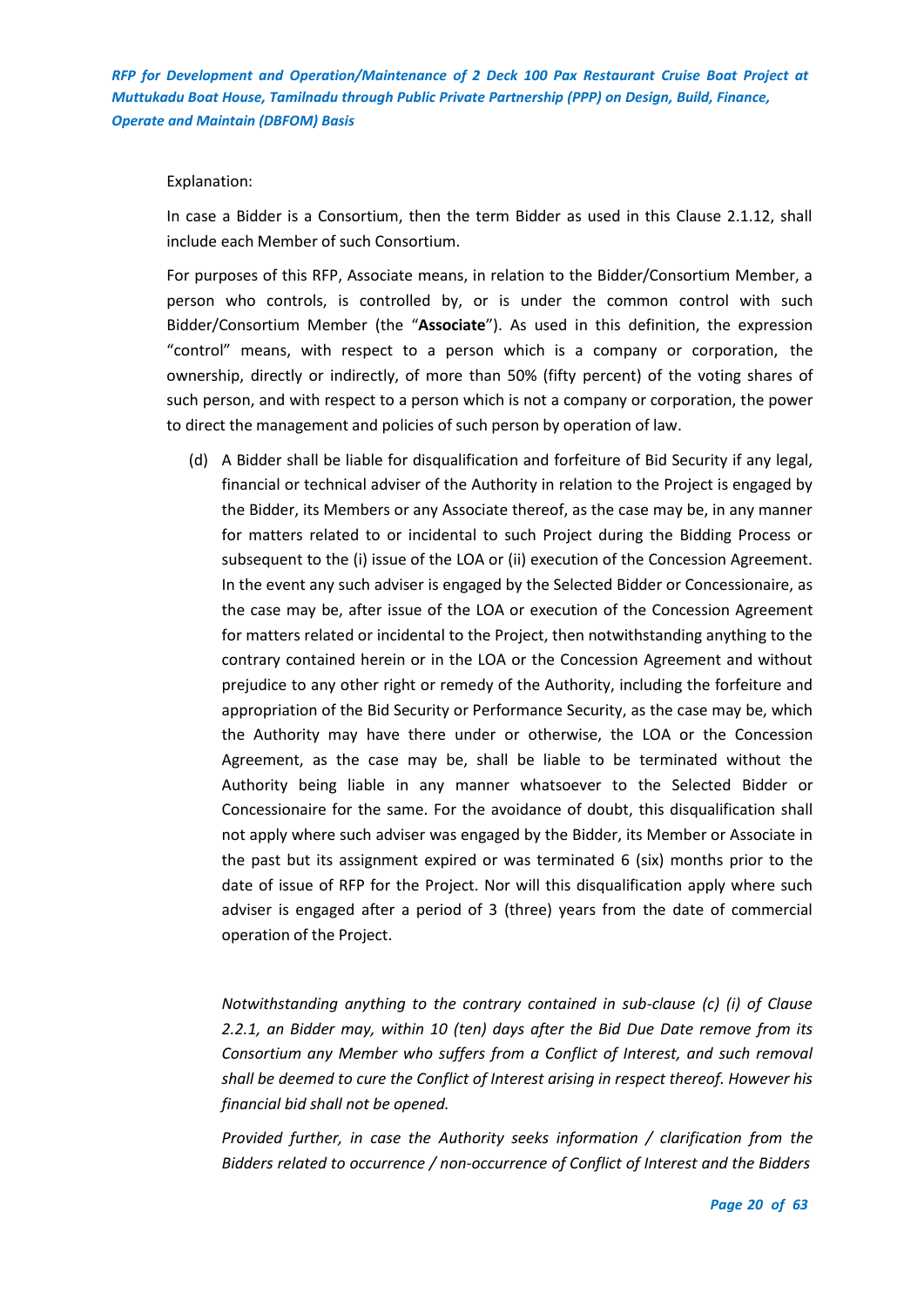> *fails to provide such information within a reasonable time, the Authority shall disqualify the Bidders. Encash its Bid Security as per provision of Clause 2.22.6 (a) and further debar it from participation in any future procurement process for a minimum period of 1 year.*

- 2.2.2 To be eligible for this RFP, a Bidder shall fulfil the following conditions of eligibility:
	- (A.) **Technical Capacity**: For demonstrating technical capacity and experience (the "**Technical Capacity**"), the Bidder should have:
		- (i) Minimum 5 (five) years' experience in manufacturing of cruise boats of 70 feet or above length in important water bodies in India.
		- (ii) Minimum **5 (five) years'** experience in operating and maintaining cruise boats of 70 feet or above length in important water bodies in India.
	- (B.) **Financial Capacity**: For demonstrating financial capacity (the "**Financial Capacity**"), the Bidder (in case of consortium all the consortium members) shall have:
		- (i) Minimum average annual turnover in the last 5 (five) financial years preceding the Bid Due Date shall not be less than **Rs.2,00,00,000/- (Rupees Two Crore Only)**

*In case of a Consortium, the Lead Member should satisfy the Technical Capacity conditions of eligibility and any one member of the consortium can satisfy Financial Capacity conditions of eligibility.*

- 2.2.3 The following specifications should be followed by the Selected Bidder.
	- (A.) Minimum requirements for the 2 Deck 100 Pax Restaurant cruise boat at Muttukadu Boat house

(i) The cruise boat should have a **length of min 100 feet to max 125 feet and a breadth of min 20 feet to max 25 feet**.

- (ii) The cruise boat constructed should be Double Deck cruise boat; of which lower deck should be fully air-conditioned
- (iii) The hull of the cruise boat to be made in steel
- (iv) Super Structure to be made of M.S/ Wood frame work comprising Fore Peak, Airconditioned lower deck, non-airconditioned open upper deck with handrails, Toilet, wash counter, Kitchen and Aft deck

(v) The Hull may be divided into suitable compartments using steel plate to accommodate Forepeak, Storage space, Fuel Storage area, Waste collection tank and Engine room etc.,

(vi) The cruise boat shall have minimum capacity of 100 passengers

(vii) The cruise boat must be equipped with two Marine Diesel inbuild Engines of Ashok Leyland or similar make with minimum 60 HP @2800 rpm.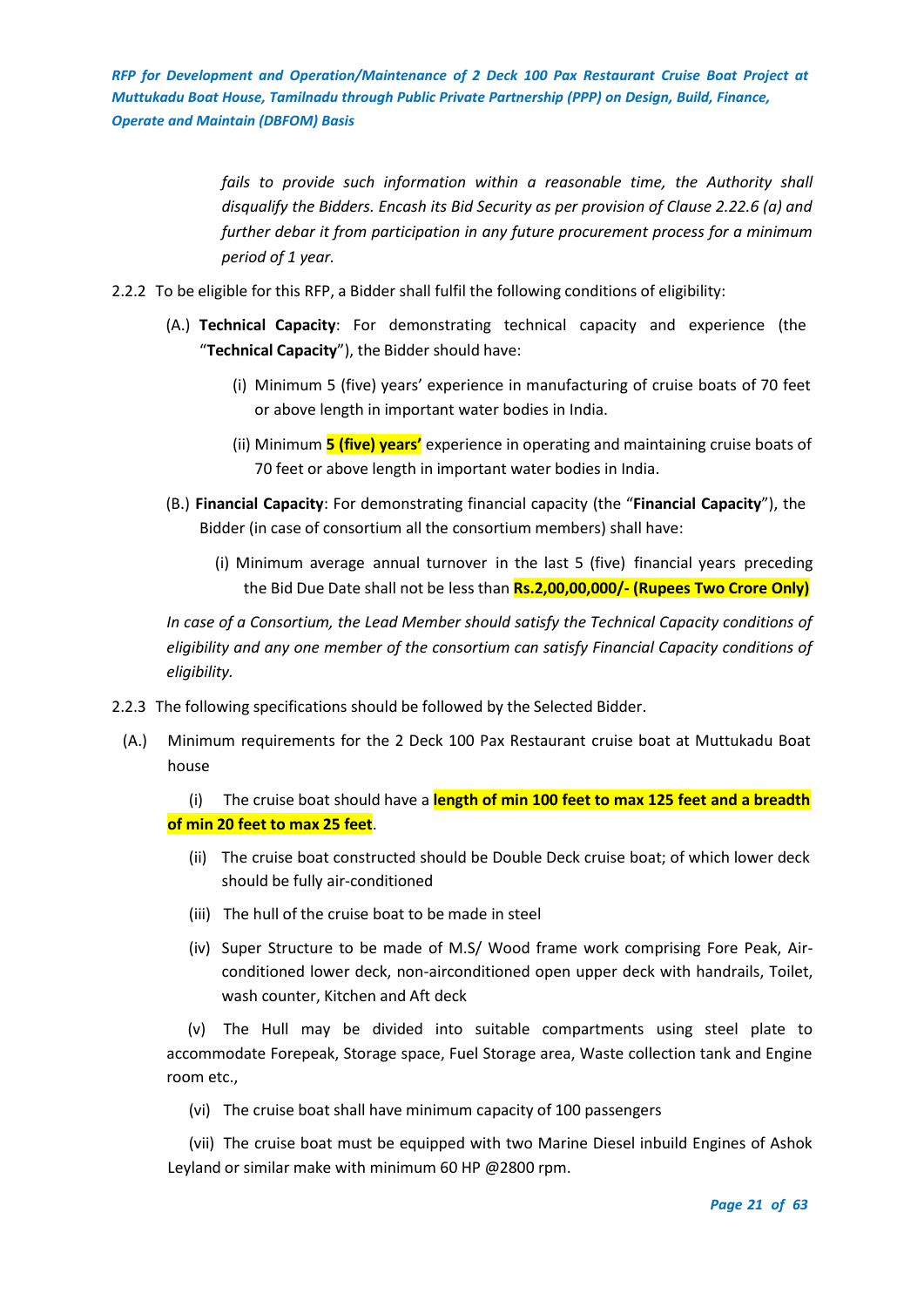(viii) The gear box must be 2:1 Hydraulic

(ix) Control system should be equipped with Mechanical steering, accelerator and gear control system will be provided at the ford of the Boat.

(x) Each engine should have fuel tanks with adequate capacity

(xi) The cruise boat should be attaining a speed **of min 5 knots** in calm weather condition.

- (xii) The cruise boat should have adequate life jackets and lifebuoy.
- (B.) The Authority shall give permission to the Concessionaire to use the below mentioned facilities at Muttukadu boat house during the operations:
	- (a.) Exclusive area designated for parking cruise boat with an exclusive boat jetty.
	- (b.) 3 phase electricity and water facilities in the exclusive boat jetty.
	- (c.) Vehicle parking area for customers
	- (d.) Office
	- (e.) Reception
	- (f.) Ticket counter
	- (g.) Guest /Passenger Waiting area
	- (h.) Toilet
	- (i.) Shore kitchen
- (C.) The Concessionaire can have below mentioned benefits from development/operation & maintenance of the Project:
	- (i) Exclusive operation of cruise boat for at Muttukadu Boat House for 10 years.
	- (ii) Area for construction of boat and maintenance yard.
	- (iii)Facility for Advertisement boards
	- (iv) Permission for the retail sale of liquor within the cruise and houseboats
	- (v) Permission for operating the cruise boat for minimum 10 years. After end of concession period of 10 years the concession agreement; will be extended for further 5 (five) years on mutually agreed terms and conditions between the Concessionaire and the Authority.

Regarding benefits mentioned in point number (iv) above; the Concessionaire can retail sale liquor within the cruise and houseboats only after receipt of permission from the Authority as per applicable laws.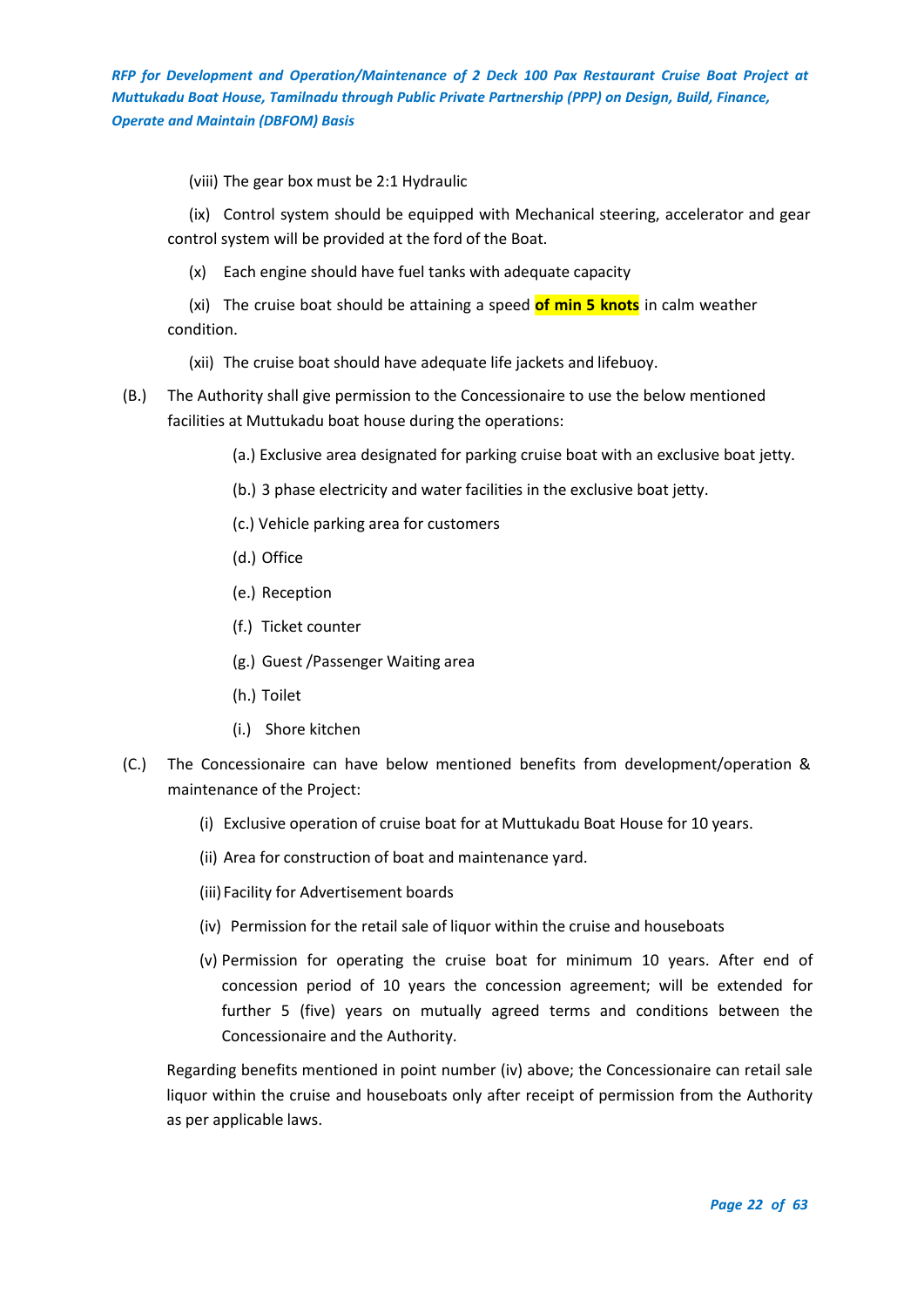- 2.2.4 The Bidders shall enclose with its Bid, to be submitted as per the format given in Appendix-IA, complete with its Annexes, the following:
	- (i) Copy of work orders or Agreement signed with the concerned client(s) stating the similar experience of manufacturing, operation and maintenance of cruise boats for projects claimed to show the experience. In case a particular job/ contract has been jointly executed by the Bidder (as part of a Consortium), it should further support its claim for the share in work done for that particular job/ contract by producing a certificate from its statutory auditor or the client; and
	- (ii) Certificate(s) from its statutory auditors specifying the average annual turnover of the Bidder, during last 5 years preceding Bid Due Date.
	- (iii) bank solvency certificate for an amount of Rs.5 crores from nationalised/scheduled commercial bank as notified by RBI. (in case of consortium by Lead Member)

## <span id="page-22-0"></span>**2.3 Change in Composition of Consortium**

- 2.3.1 Change in the composition of a Consortium will not be permitted by the Authority during the Bidding process.
- 2.3.2 Notwithstanding anything to the contrary contained in sub-clause (c) (i) of Clause 2.2.1, a Bidder may, within 10 (ten) days after the Bid Due Date, remove from its Consortium any Member who suffers from a Conflict of Interest, and such removal shall be deemed to cure the Conflict of Interest arising in respect thereof.

## <span id="page-22-1"></span>**2.4 Change in Ownership**

2.4.1 By submitting the Bid, the Bidder shall also be deemed to have acknowledged and agreed that in the event of a change in control of a Consortium Member or an Associate whose Technical Capacity and/ or Financial Capacity was taken into consideration for the purposes of short-listing and qualification under and in accordance with the RFP, the Bidder shall be deemed to have knowledge of the same and shall be required to inform the Authority forthwith along with all relevant particulars about the same and the Authority may, in its sole discretion, disqualify the Bidder or withdraw the LOA from the Selected Bidder, as the case may be. In the event such change in control occurs after signing of the Concession Agreement it would, notwithstanding anything to the contrary contained in the Concession Agreement, be deemed to be a breach of the Concession Agreement, and the same shall be liable to be terminated without the Authority being liable in any manner whatsoever to the Concessionaire. In such an event, notwithstanding anything to the contrary contained in the Concession Agreement, the Authority shall be entitled to forfeit and appropriate the Bid Security or Performance Security, as the case may be, as Damages, without prejudice to any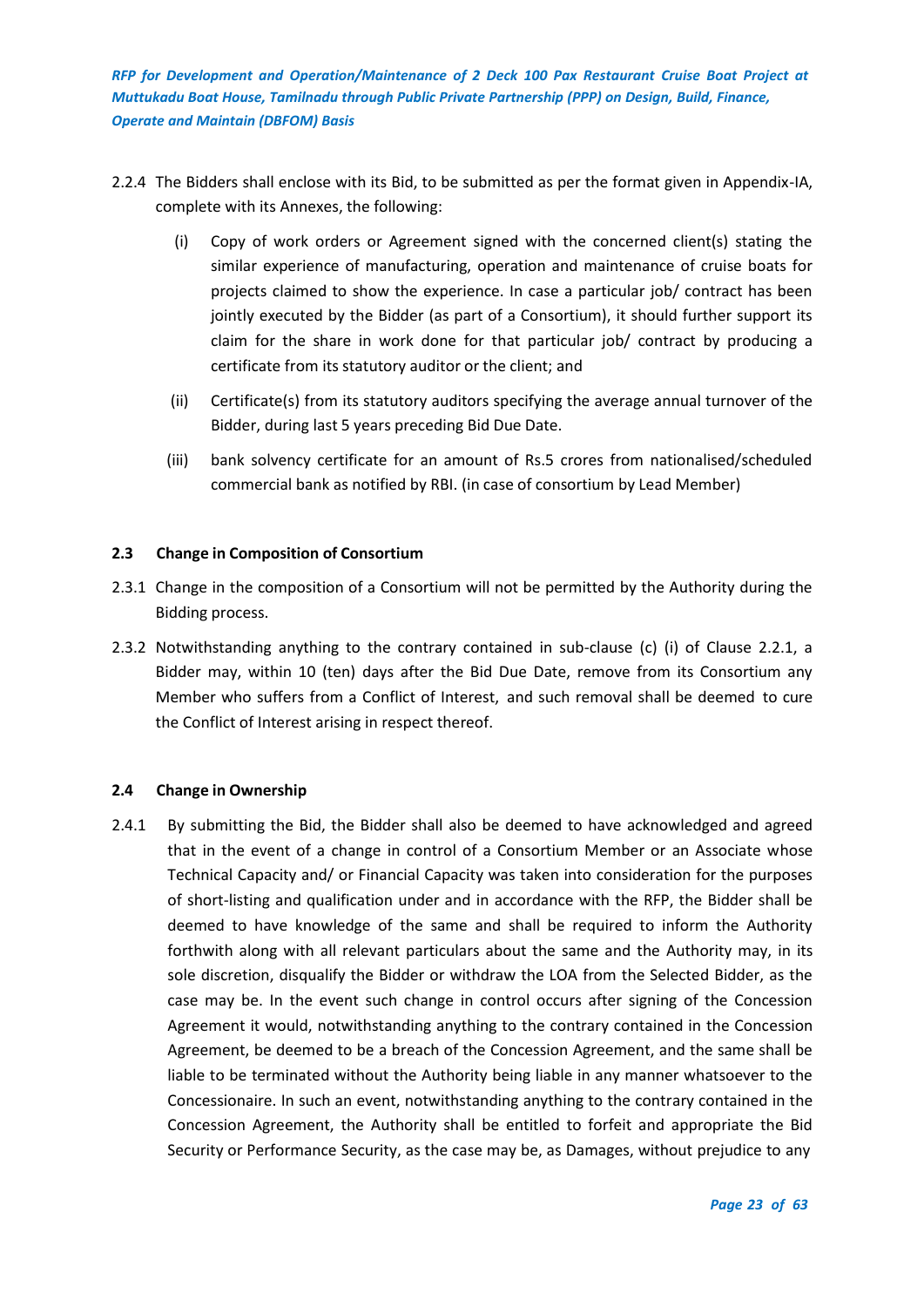other right or remedy that may be available to the Authority under the Bidding Documents and/ or the Concession Agreement or otherwise.

## <span id="page-23-0"></span>**2.5 Number of Bids and Costs thereof**

- 2.5.1 No Bidder shall submit more than one Bid for the Project. A Bidder applying individually or as a member of a Consortium shall not be entitled to submit another Bid either individually or as a member of any Consortium, as the case may be.
- 2.5.2 The Bidders shall be responsible for all of the costs associated with the preparation of their Bids and their participation in the Bidding Process. The Authority will not be responsible or in any way liable for such costs, regardless of the conduct or outcome of the Bidding Process.

## <span id="page-23-1"></span>**2.6 Site visit and verification of information**

2.6.1 Bidders are encouraged to submit their respective Bids after visiting the Project site and ascertaining for themselves the site conditions, location, surroundings, climate, availability of power, water & other utilities for construction, access to site, handling and storage of materials, weather data, applicable laws and regulations, and any other matter considered relevant by them. Bidders are advised to visit the site and familiarise themselves with the Project with in the stipulated time of submission of the Bid. No extension of time is likely to be considered for submission of Bids.

## 2.6.2 It shall be deemed that by submitting a Bid, the Bidder has:

- (a) made a complete and careful examination of the Bidding Documents;
- (b) received all relevant information requested from the Authority;
- (c) accepted the risk of inadequacy, error or mistake in the information provided in the Bidding Documents or furnished by or on behalf of the Authority relating to any of the matters referred to in Clause 2.6.1 above;
- (d) satisfied itself about all matters, things and information including matters referred to in Clause 2.6.1 hereinabove necessary and required for submitting an informed Bid, execution of the Project in accordance with the Bidding Documents and performance of all of its obligations there under;
- (e) acknowledged and agreed that inadequacy, lack of completeness or incorrectness of information provided in the Bidding Documents or ignorance of any of the matters referred to in Clause 2.6.1 hereinabove shall not be a basis for any claim for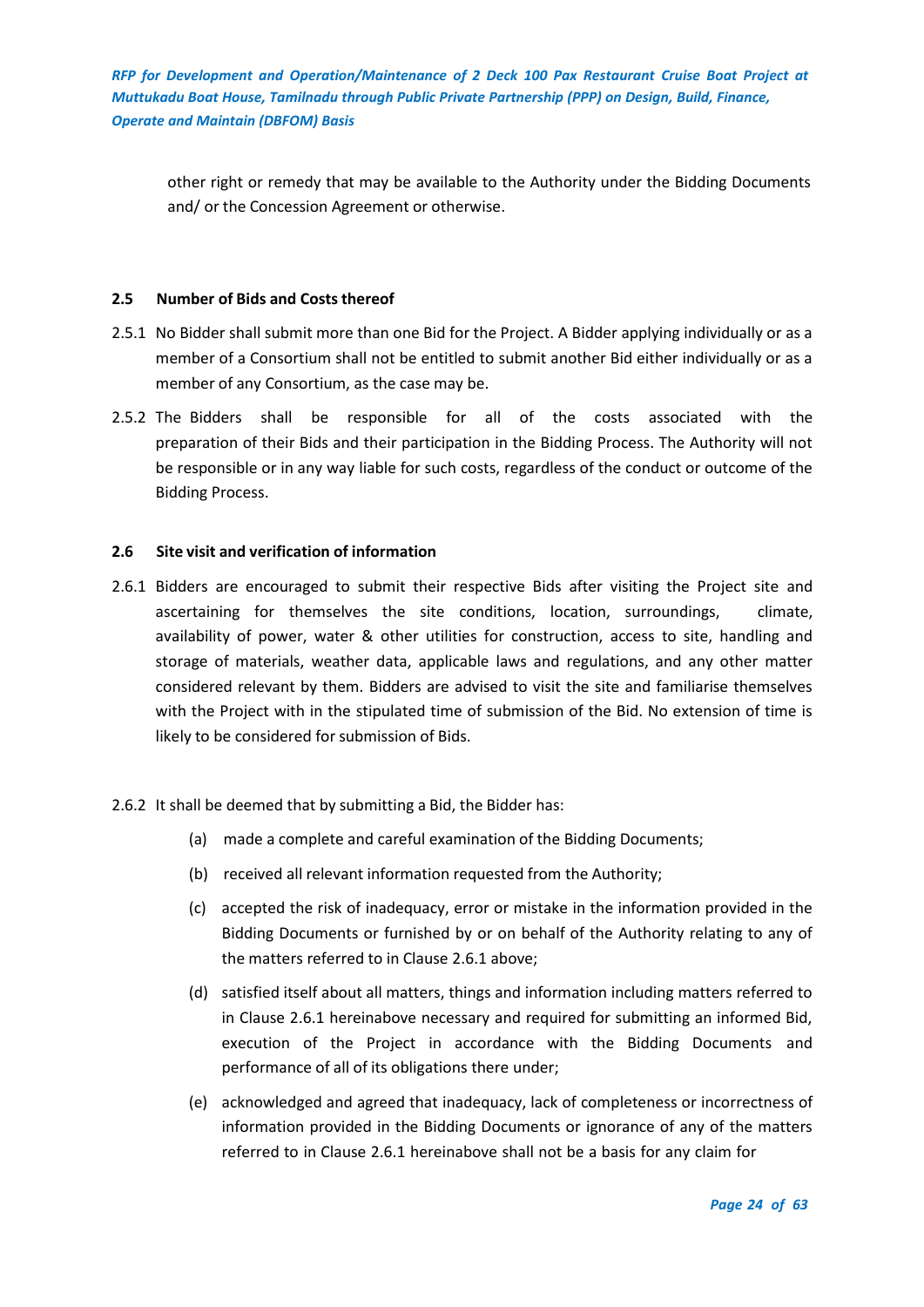> compensation, damages, extension of time for performance of its obligations, loss of profits etc. from the Authority, or a ground for termination of the Concession Agreement by the Concessionaire;

- (f) acknowledged that it does not have a Conflict of Interest; and
- (g) agreed to be bound by the undertakings provided by it under and in terms hereof.
- 2.6.3 The Authority shall not be liable for any omission, mistake or error in respect of any of the above or on account of any matter or thing arising out of or concerning or relating to RFP, including any error or mistake therein or in any information or data given by the Authority.

## <span id="page-24-0"></span>**2.7 Verification and Disqualification**

- 2.7.1 The Authority reserves the right to verify all statements, information and documents submitted by the Bidder in response to the RFP and the Bidder shall, when so required by the Authority, make available all such information, evidence and documents as may be necessary for such verification. Any such verification or lack of such verification, by the Authority shall not relieve the Bidder of its obligations or liabilities hereunder nor will it affect any rights of the Authority there under.
- 2.7.2 The Authority reserves the right to reject any Bid and appropriate the Bid Security if:
	- (a) at any time, a material misrepresentation is made or uncovered, or
	- (b) the Bidder does not provide, within the time specified by the Authority, the supplemental information sought by the Authority for evaluation of the Bid.

Such misrepresentation/ improper response shall lead to the disqualification of the Bidder. If the Bidder is a Consortium, then the entire Consortium and each Member of the Consortium may be disqualified /rejected. If such disqualification/rejection occurs after the Bids have been opened and the lowest Bidder gets disqualified /rejected, then the Authority reserves the right to annul the Bidding Process and invites fresh Bids.

2.7.3 In case it is found during the evaluation or at any time before signing of the Concession Agreement or after its execution and during the period of subsistence thereof, including the concession thereby granted by the Authority, that one or more of the eligibility and /or qualification requirements have not been met by the Bidder, or the Bidder has made material misrepresentation or has given any materially incorrect or false information, the Bidder shall be disqualified forthwith if not yet appointed as the Concessionaire either by issue of the LOA or entering into of the Concession Agreement, and if the Selected Bidder has already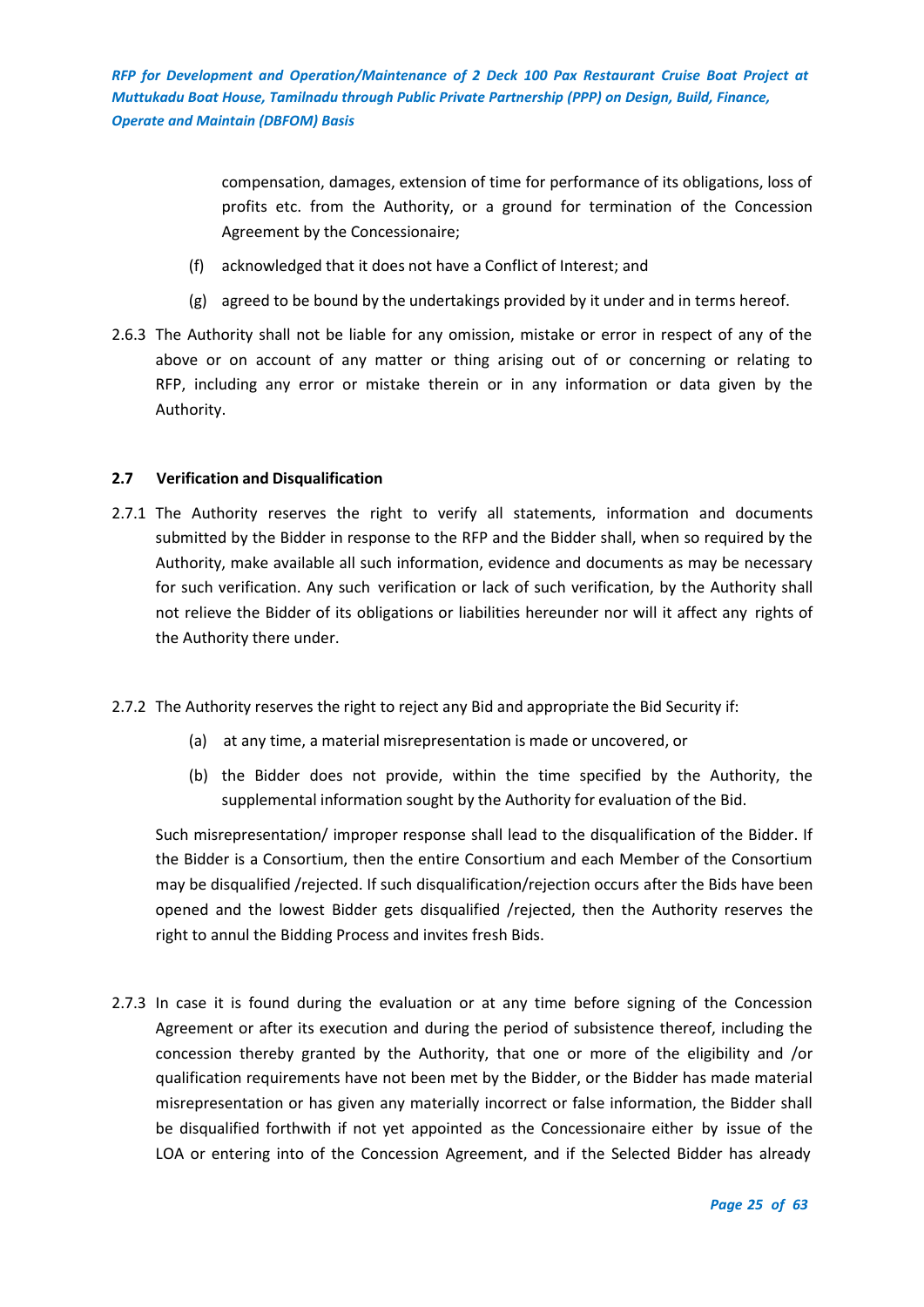been issued the LOA, the same shall, notwithstanding anything to the contrary contained therein or in this RFP, be liable to be terminated, by a communication in writing by the Authority to the Selected Bidder or the Concessionaire, as the case may be, without the Authority being liable in any manner whatsoever to the Selected Bidder or the Concessionaire. In such an event, the Authority shall be entitled to forfeit and appropriate the Bid Security or Performance Security, as the case may be, as Damages, without prejudice to any other right or remedy that may be available to the Authority under this RFP, the Bidding Documents, the Concession Agreement or otherwise.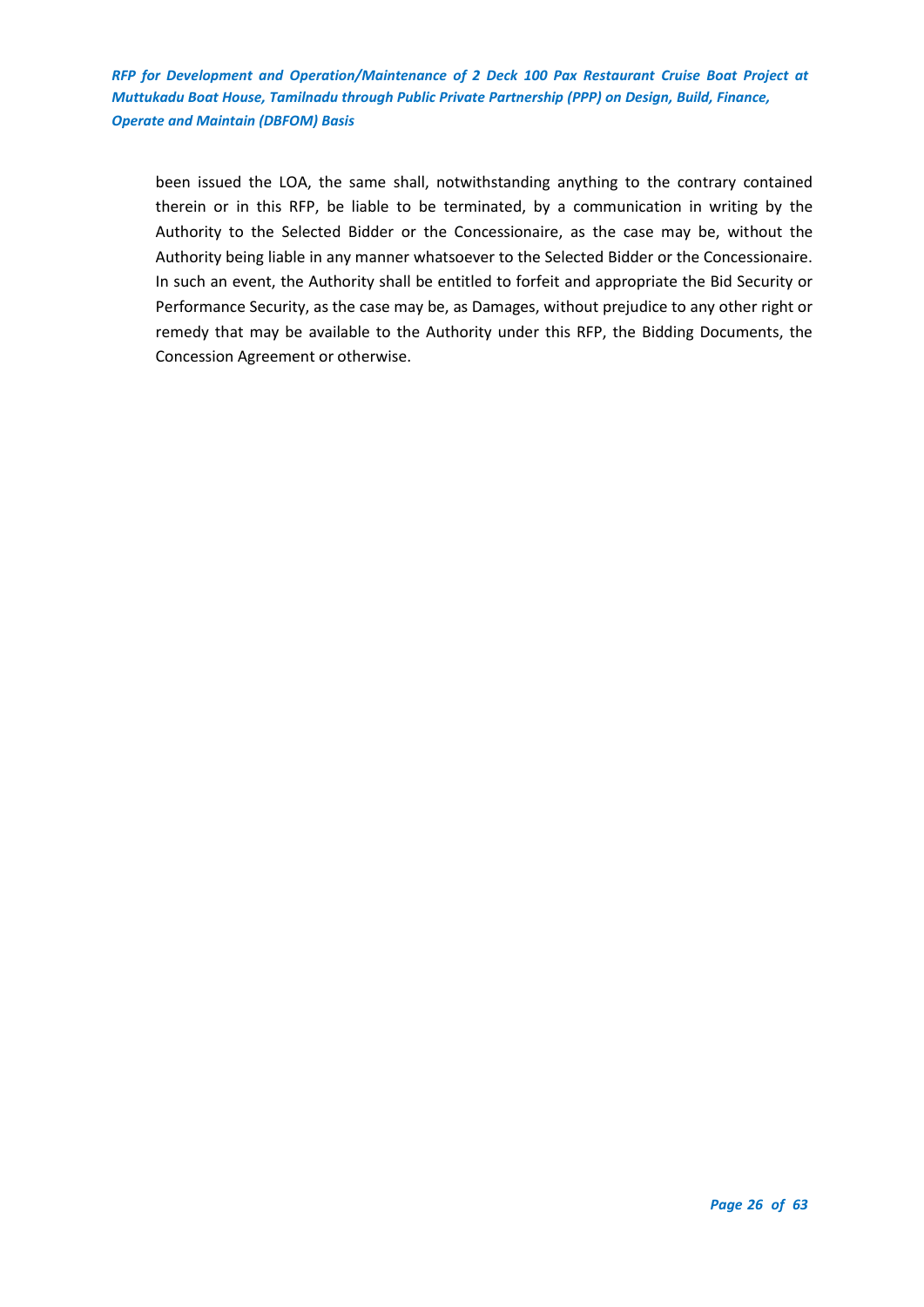## <span id="page-26-0"></span>**(B) DOCUMENTS**

## <span id="page-26-1"></span>**2.8 Contents of the RFP**

2.8.1 This RFP comprises the disclaimer set forth hereinabove, the contents as listed below, and will additionally include any Addenda issued in accordance with Clause 2.10.

| <b>Invitation for Bids</b> |                                    |  |  |
|----------------------------|------------------------------------|--|--|
| Section 1                  | Introduction                       |  |  |
| Section 2                  | Instruction to Bidders             |  |  |
| Section 3                  | <b>Evaluation of Bids</b>          |  |  |
| Section 4                  | <b>Fraud and Corrupt Practices</b> |  |  |
| Section 5                  | Pre-Bid Conference                 |  |  |
| Section 6                  | Miscellaneous                      |  |  |

#### Appendices

- IA: Letter comprising the Technical Bid including Annex I to IV
- IB: Letter comprising the Financial Bid
- II: Power of Attorney for signing of Bid
- III: Power of Attorney for Lead Member of Consortium
- IV: Joint Bidding Agreement for Consortium
- 2.8.2 The draft Agreement provided by the Authority as part of the Bid Documents shall be deemed to be part of this RFP.

## <span id="page-26-2"></span>**2.9 Clarifications**

- 2.9.1 Bidders requiring any clarification on the RFP may notify the Authority in writing by speed post/ courier/ special messenger and by e-mail in accordance with Clause 1.2.10. They should send in their queries before the date mentioned in the Schedule of Bidding Process specified in Clause 1.3. The Authority shall endeavour to respond to the queries within the period specified therein, but no later than 15 (fifteen) days prior to the Bid Due Date. The Authority will forward all the queries and its responses thereto, to all purchasers of the RFP without identifying the source of queries.
- 2.9.2 The Authority shall endeavour to respond to the questions raised or clarifications sought by the Bidders. However, the Authority reserves the right not to respond to any question or provide any clarification, in its sole discretion, and nothing in this Clause shall be taken or read as compelling or requiring the Authority to respond to any question or to provide any clarification.
- 2.9.3 The Authority may also on its own motion, if deemed necessary, issue interpretations and clarifications to all Bidders. All clarifications and interpretations issued by the Authority shall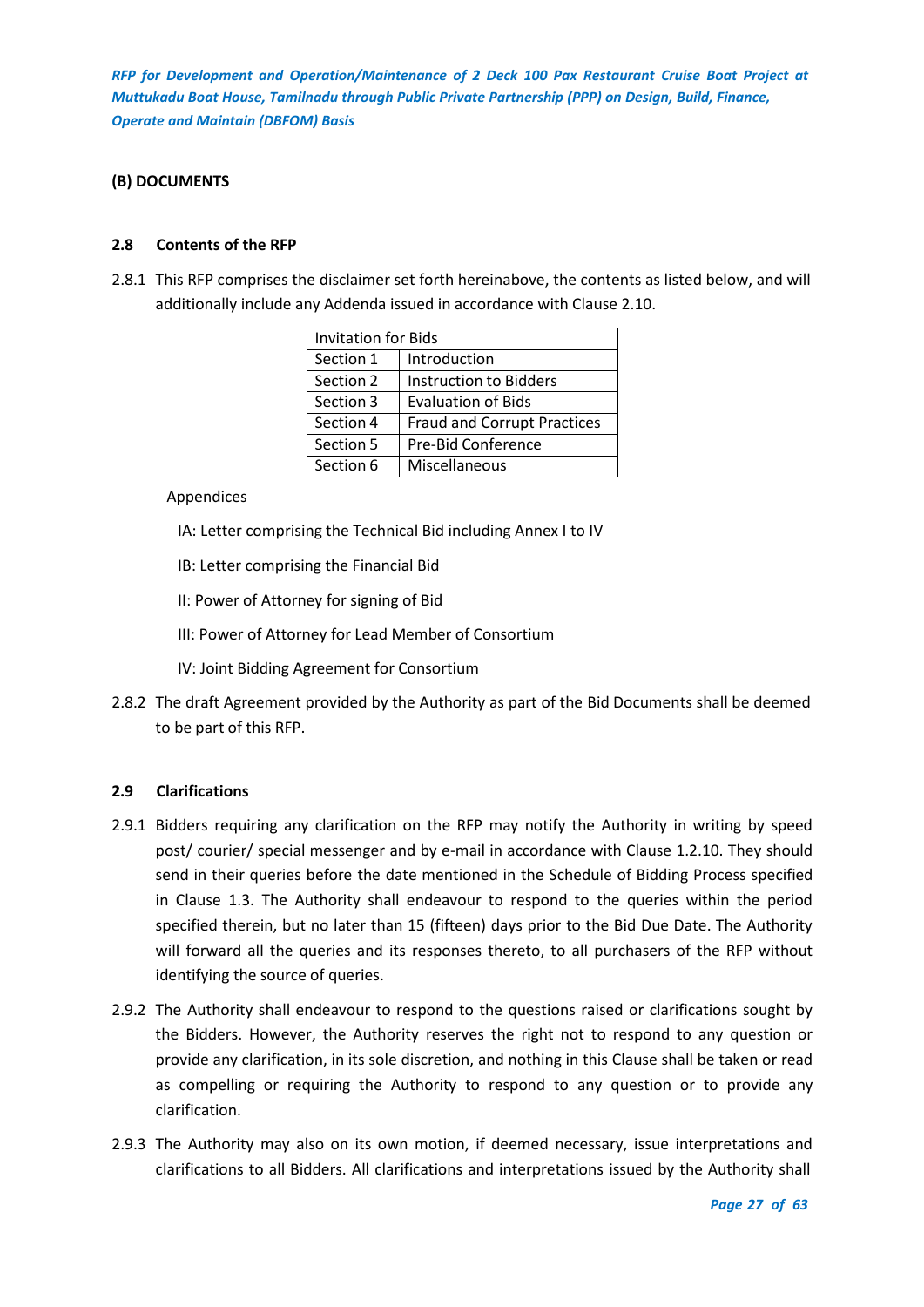be deemed to be part of the Bidding Documents. Verbal clarifications and information given by Authority or its employees or representatives shall not in any way or manner be binding on the Authority.

## <span id="page-27-0"></span>**2.10 Amendment of RFP**

- 2.10.1 At any time prior to the Bid Due Date, the Authority may, for any reason, whether at its own initiative or in response to clarifications requested by a Bidder, modify the RFP by the issuance of Addenda.
- 2.10.2 Any Addendum issued hereunder will be sent in writing to all those who have purchased the RFP.
- 2.10.3 In order to afford the Bidders a reasonable time for taking an Addendum into account, or for any other reason, the Authority may, at its own discretion, extend the Bid Due Date.

## <span id="page-27-1"></span>**(C) PREPARATION AND SUBMISSION OF BIDS**

#### <span id="page-27-2"></span>**2.11 Language**

The Bid and all related correspondence and documents in relation to the Bidding Process shall be in English language. Supporting documents and printed literature furnished by the Bidder with the Bid may be in any other language provided that they are accompanied by translations of all the pertinent passages in the English language, duly authenticated and certified by the Bidder. Supporting materials, which are not translated into English, may not be considered. For the purpose of interpretation and evaluation of the Bids, the English language translation shall prevail.

#### <span id="page-27-3"></span>**2.12 Format and signing ofBid**

- 2.12.1The Bidder shall provide all the information sought under this RFP. The Authority will evaluate only those Bids that are received in the required formats and complete in all respects. Incomplete and /or conditional Bids shall be liable to rejection.
- 2.12.2The Bidder shall prepare 1 (one) original set of the Bid (together with the documents required to be submitted pursuant to this RFP) and clearly marked as "ORIGINAL". In addition, the Bidder shall submit 1 (one) copy of the Technical Bid and documents, which shall be marked as "COPY". In the event of any discrepancy between the original and the copy, the original shall prevail.
- 2.12.3The Bid and its copy shall be typed or written in indelible ink. It shall be signed by the authorised signatory of the Bidder who shall also initial each page of the Bid (including each Appendix and Annex) in blue ink. In case of printed and published documents, only the cover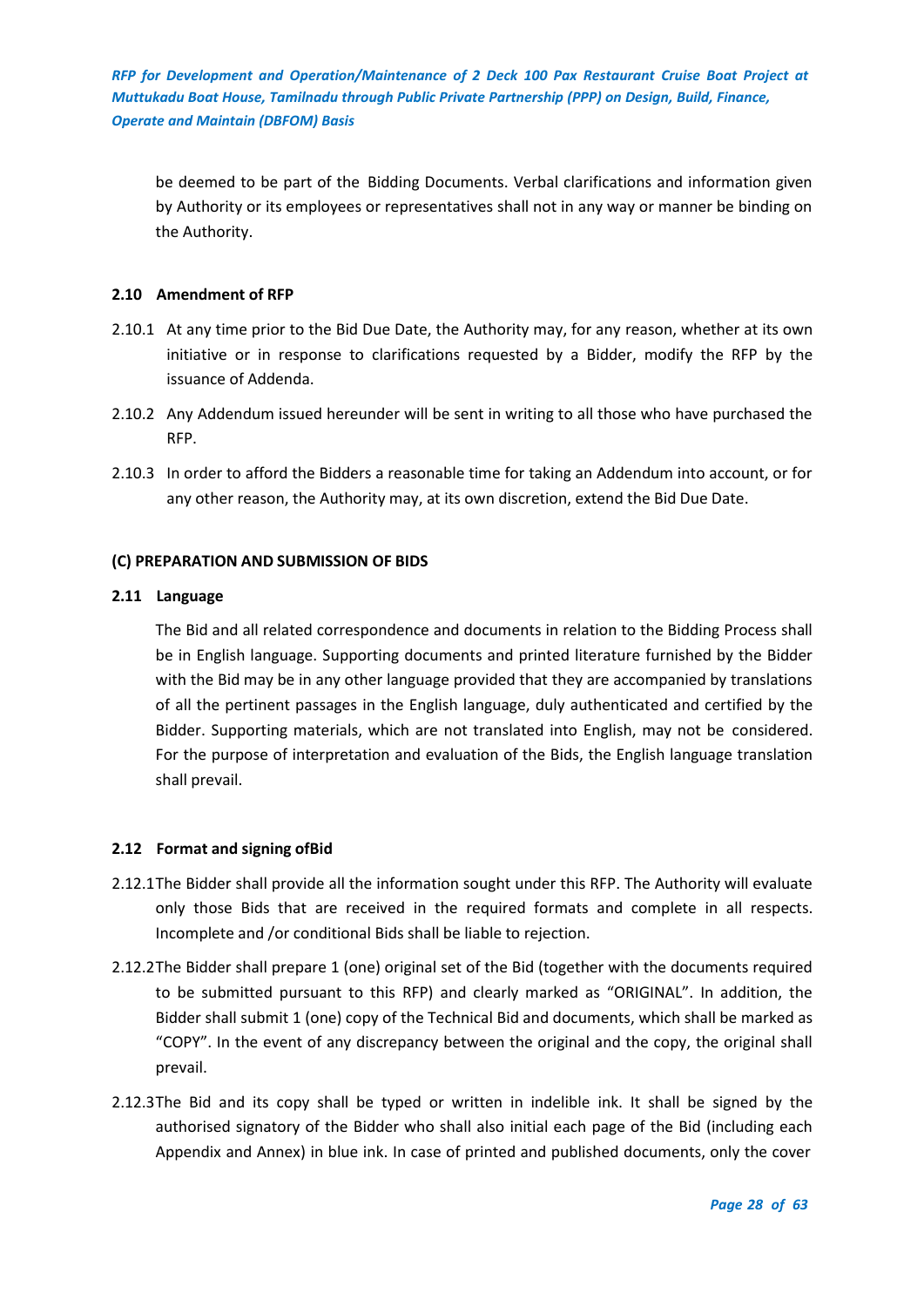shall be initialled. All the alterations, omissions, additions or any other amendments made to the Bid shall be initialled by the person(s) signing the Bid. The Bid shall contain page numbers and shall be bound together in a manner that does not allow replacement of any page.

## <span id="page-28-0"></span>**2.13 Sealing and Marking of Bids**

- 2.13.1 The Bidder shall submit the Bid in the format specified at Appendix-I, together with the documents specified in Clause 2.13.2, and seal it in an envelope and mark the envelope as "**Bid for Development and Operation/Maintenance of 2 Deck 100 Pax Restaurant Cruise Boat Project at Muttukadu Boat House, Tamilnadu through Public Private Partnership (PPP) on Design, Build, Finance, Operate and Maintain (DBFOM) Basis**". The Bidder shall seal the original and the copy of the Bid, together with their respective enclosures, in separate envelopes duly marking the envelopes as "ORIGINAL" and "COPY". The envelopes shall then be sealed in an outer envelope which shall also be marked in accordance with Clauses 2.13.2 and 2.13.3.
- 2.13.2 The Bidder shall use two separate envelopes for submission of Technical Bid and the Financial Bid, which shall contain the following:

## **Envelop 1: Technical Bid**

- (a) Appendix-IA (Letter comprising the Technical Bid) including Annex I to IV and supporting certificates / documents;
- (b) Power of Attorney for signing the Bid as per the format at Appendix-II;
- (c) if applicable, Power of Attorney for Lead Member of Consortium as per the format at Appendix-III;
- (d) if applicable, Joint Bidding Agreement for Consortium as per the format at Appendix-IV
- (e) copy of Memorandum and Articles of Association, if the Bidder is a body corporate, and if a partnership then a copy of its partnership deed;
- (f) Copies of Bidder's duly audited balance sheet and profit and loss statement for preceding 5 years;

#### **Envelop 2: Financial Bid**

- (g) Appendix-IB (Letter comprising the Financial Bid)
- **2.13.3** These two separate properly sealed envelopes or packages will be clearly marked with the contents of each. These two envelopes/ packages and the covering letter shall then be placed together in one sealed package ("**Outer Package**") marked – "**Development and Operation/Maintenance of 2 Deck 100 Pax Restaurant Cruise Boat Project at Muttukadu Boat House, Tamil Nadu through Public Private Partnership (PPP) on Design, Build,**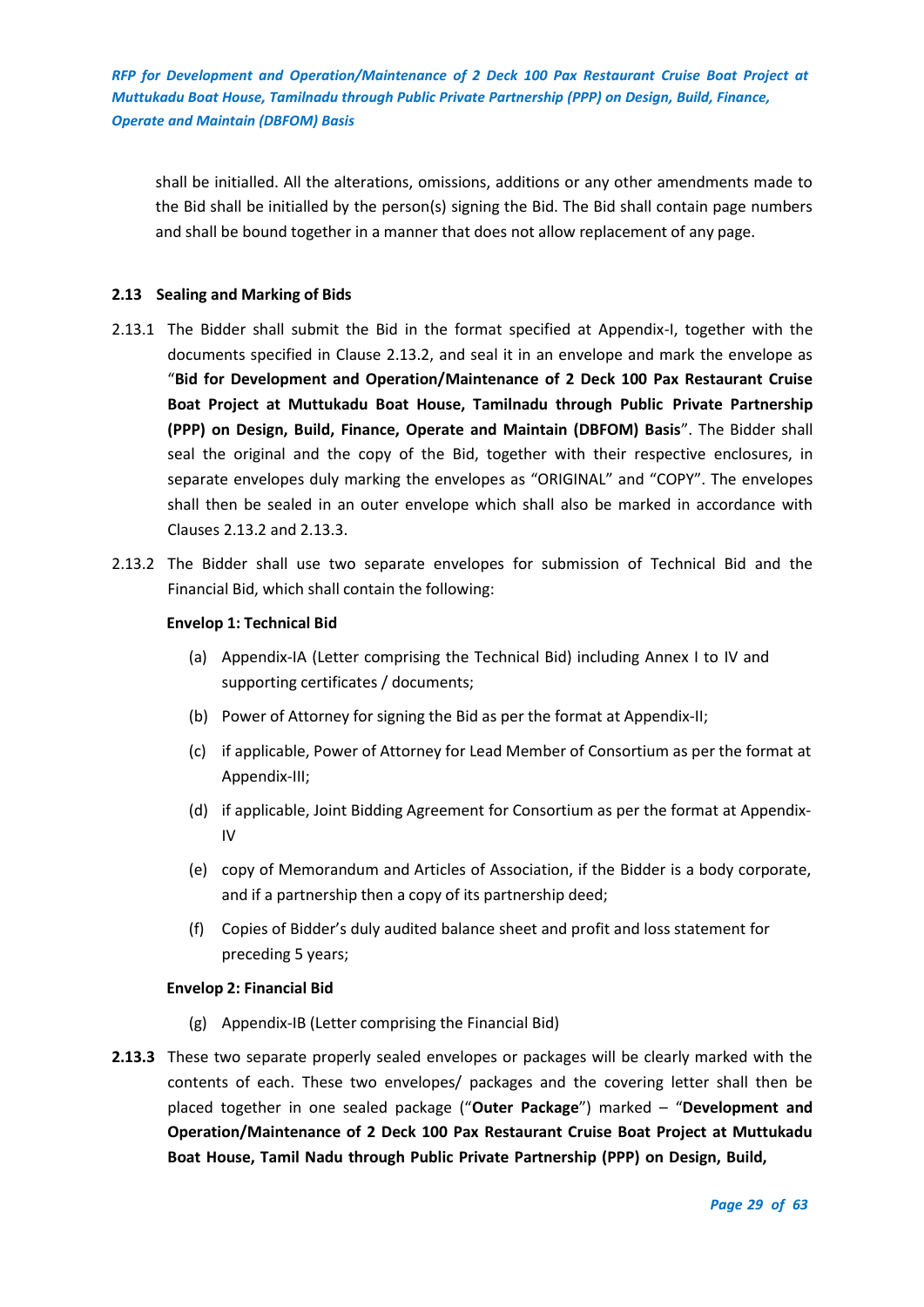**Finance, Operate and Maintain (DBFOM) Basis**.". In addition, the Bid Due Date should be indicated on the right hand top corner of the each envelope.

2.13.4 The each envelope shall be addressed to the following officer and shall be submitted at the respective address:

| ATTN OF               |         |                                             |                                 |  |  |       |
|-----------------------|---------|---------------------------------------------|---------------------------------|--|--|-------|
| <b>DESIGNATION</b>    | ÷       |                                             |                                 |  |  |       |
| <b>ADDRESS</b>        |         | : Tamilnadu Tourism Development Corporation |                                 |  |  |       |
|                       |         |                                             | Tourism Complex, No.2, Wallajah |  |  | Road. |
|                       |         | Triplicane, Chennai-600 002                 |                                 |  |  |       |
| <b>E-MAIL ADDRESS</b> | $\cdot$ |                                             |                                 |  |  |       |

- 2.13.5 If the envelope is not sealed and marked as instructed above, the Authority assumes no responsibility for the misplacement or premature opening of the contents of the Bid submitted and consequent losses, if any, suffered by the Bidder.
- 2.13.6 Bids submitted by fax, telex, telegram or e-mail shall not be entertained and shall be summarily rejected.

## <span id="page-29-0"></span>**2.14 Bid Due Date**

- 2.14.1 Bids should be submitted before 1500 hours IST on the Bid Due Date, at the address provided in Clause 2.13.4 in the manner and form as detailed in this RFP. A receipt thereof should be obtained from the person specified in Clause 2.13.4.
- 2.14.2 The Authority may, in its sole discretion, extend the Bid Due Date by issuing an Addendum in accordance with Clause 2.10 uniformly for all the Bidders.

## <span id="page-29-1"></span>**2.15 Late Bids**

Bids received by the Authority after the specified time on the Bid Due Date shall not be eligible for consideration and shall be summarily rejected.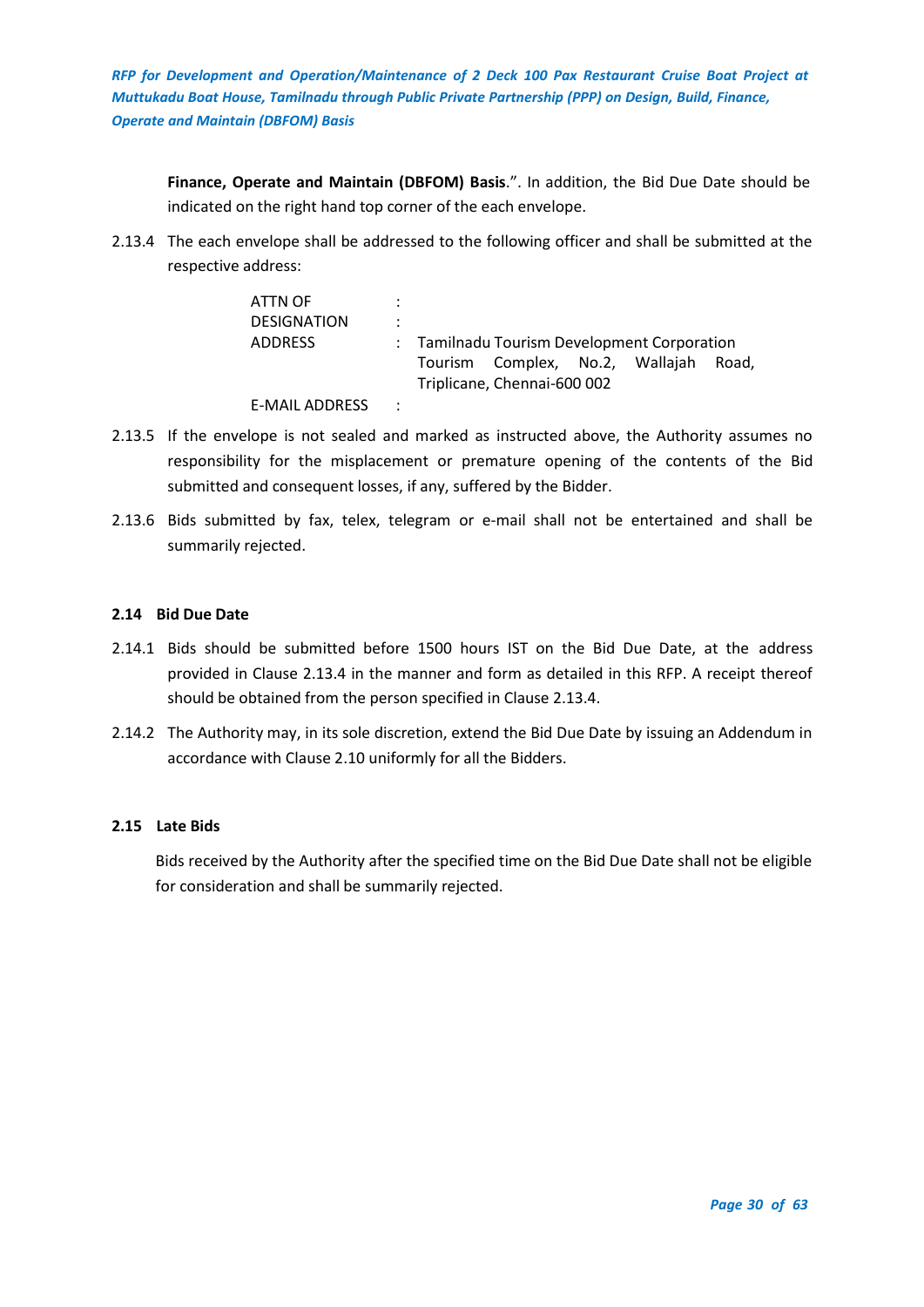## <span id="page-30-0"></span>**2.16 Modifications/ substitution/ withdrawal of the Bids**

- 2.16.1 The Bidder may modify, substitute or withdraw its Bid after submission, provided that written notice of the modification, substitution or withdrawal is received by the Authority prior to the Bid Due Date. No Bid shall be modified, substituted or withdrawn by the Bidder on or after the Bid Due Date.
- 2.16.2 The modification, substitution or withdrawal notice shall be prepared, sealed, marked, and delivered in accordance with Clause 2.13, with the envelopes being additionally marked "MODIFICATION", "SUBSTITUTION" or "WITHDRAWAL", as appropriate.
- 2.16.3 Any alteration/ modification in the Bid or additional information supplied subsequent to the Bid Due Date, unless the same has been expressly sought for by the Authority, shall be disregarded.

## <span id="page-30-1"></span>**2.17 Rejection of Bids**

- 2.17.1 Notwithstanding anything contained in this RFP, the Authority reserves the right to reject any Bid and to annul the Bidding Process and reject all Bids at any time without any liability or any obligation for such acceptance, rejection or annulment, and without assigning any reasons thereof. In the event that the Authority rejects or annuls all the Bids, it may, in its discretion, invite all eligible Bidders to submit fresh Bids hereunder.
- 2.17.2 The Authority reserves the right not to proceed with the Bidding Process at any time, without notice or liability, and to reject any Bid without assigning any reasons.

#### <span id="page-30-2"></span>**2.18 Validity of Bids**

The Bids shall be valid for a period of not less than 120 (one hundred twenty) days from the Bid Due Date. The validity of Bids may be extended by mutual consent of the respective Bidders and the Authority.

#### <span id="page-30-3"></span>**2.19 Confidentiality**

Information relating to the examination, clarification, evaluation and recommendation for the Bidders shall not be disclosed to any person who is not officially concerned with the process or is not a retained professional advisor advising the Authority in relation to or matters arising out of, or concerning the Bidding Process. The Authority will treat all information, submitted as part of the Bid, in confidence and will require all those who have access to such material to treat the same in confidence. The Authority may not divulge any such information unless it is directed to do so by any statutory entity that has the power under law to require its disclosure or is to enforce or assert any right or privilege of the statutory entity and/ or the Authority.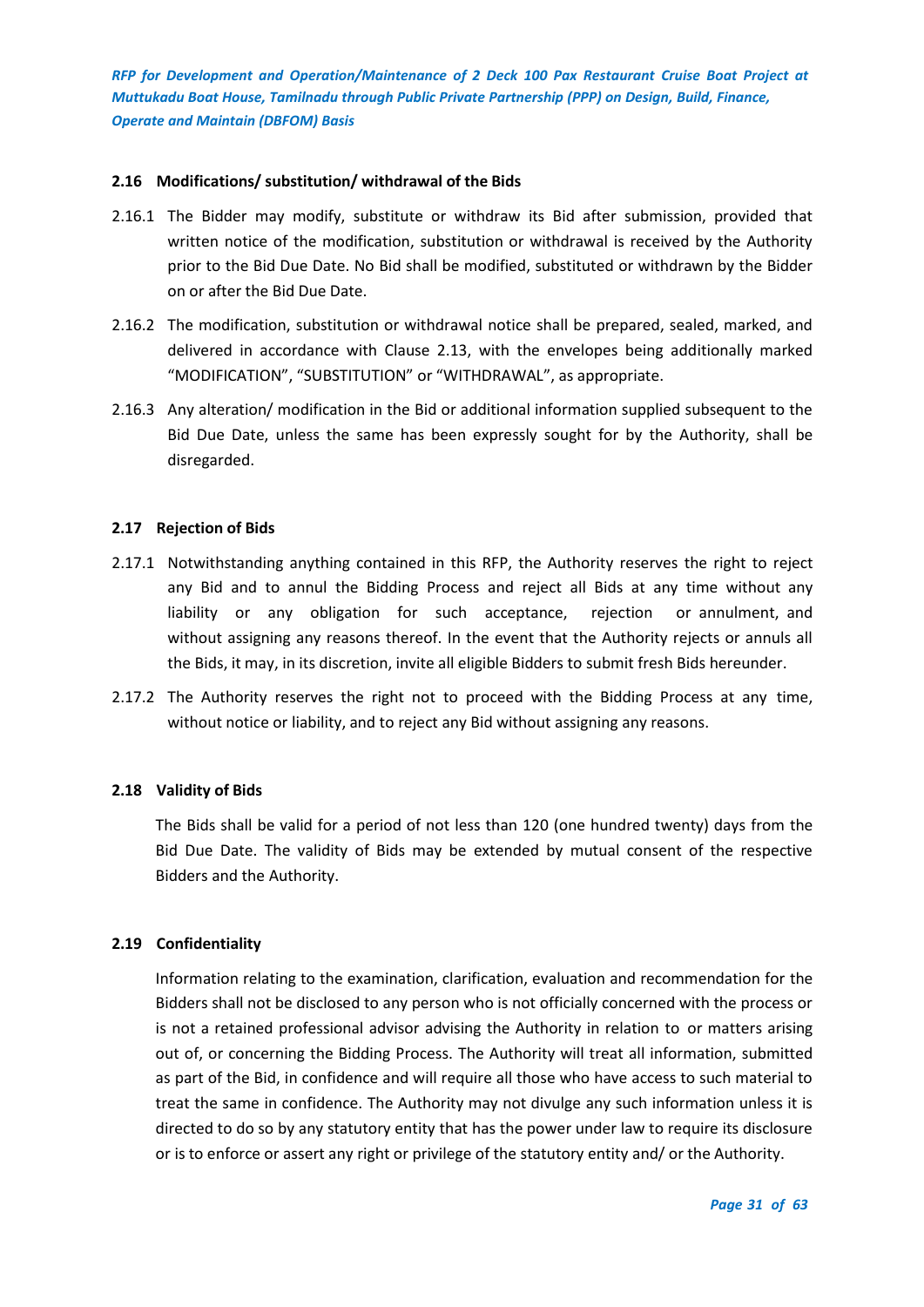#### <span id="page-31-0"></span>**2.20 Correspondence with the Bidder**

The Authority shall not entertain any correspondence with from any Bidder in relation to acceptance or rejection of any Bid.

## <span id="page-31-1"></span>**(D)BID SECURITY**

## <span id="page-31-2"></span>**2.21 Bid Security**

- 2.21.1 The Bidder shall furnish as part of its Bid, a Bid Security referred to in Clauses 2.1.5 and 2.1.6 hereinabove in the form of a demand draft issued by a nationalised/scheduled bank in India, drawn in favour of Tamilnadu Tourism Development Corporation Limited and payable at Chennai (the "**Demand Draft**"). The Authority shall not be liable to pay any interest on the Bid Security deposit so made and the same shall be interest free. The validity period of Demand Draft shall not less than 60 (sixty) days, and may be extended as may be mutually agreed between the Authority and the Bidder from time to time.
- 2.21.2 Any Bid not accompanied by the Bid Security shall be summarily rejected by the Authority as non-responsive.
- 2.21.3 Save and except as provided in Clauses 1.2.4 above, the Bid Security of unsuccessful Bidders will be returned by the Authority, without any interest, as promptly as possible on acceptance of the Bid of the Selected Bidder or when the Bidding process is cancelled by the Authority, and in any case within 90 (ninety) days from the Bid Due Date.
- 2.21.4 The Selected Bidder's Bid Security will be returned, without any interest, upon the Concessionaire signing the Concession Agreement and furnishing the Performance Security in accordance with the provisions thereof. The Authority may, at the Selected Bidder's option, adjust the amount of Bid Security in the amount of Performance Security to be provided by him in accordance with the provisions of the Concession Agreement.
- 2.21.5 The Authority shall be entitled to forfeit and appropriate the Bid Security as Damages inter alia in any of the events specified in Clause 2.21.6 herein below. The Bidder, by submitting its Bid pursuant to this RFP, shall be deemed to have acknowledged and confirmed that the Authority will suffer loss and damage on account of withdrawal of its Bid or for any other default by the Bidder during the period of Bid validity as specified in this RFP. No relaxation of any kind on Bid Security shall be given to any Bidder.
- 2.21.6 The Bid Security shall be forfeited as Damages without prejudice to any other right or remedy that may be available to the Authority under the Bidding Documents and/or under the Concession Agreement, or otherwise, under the following conditions:
	- (a) If a Bidder submits a non-responsive Bid;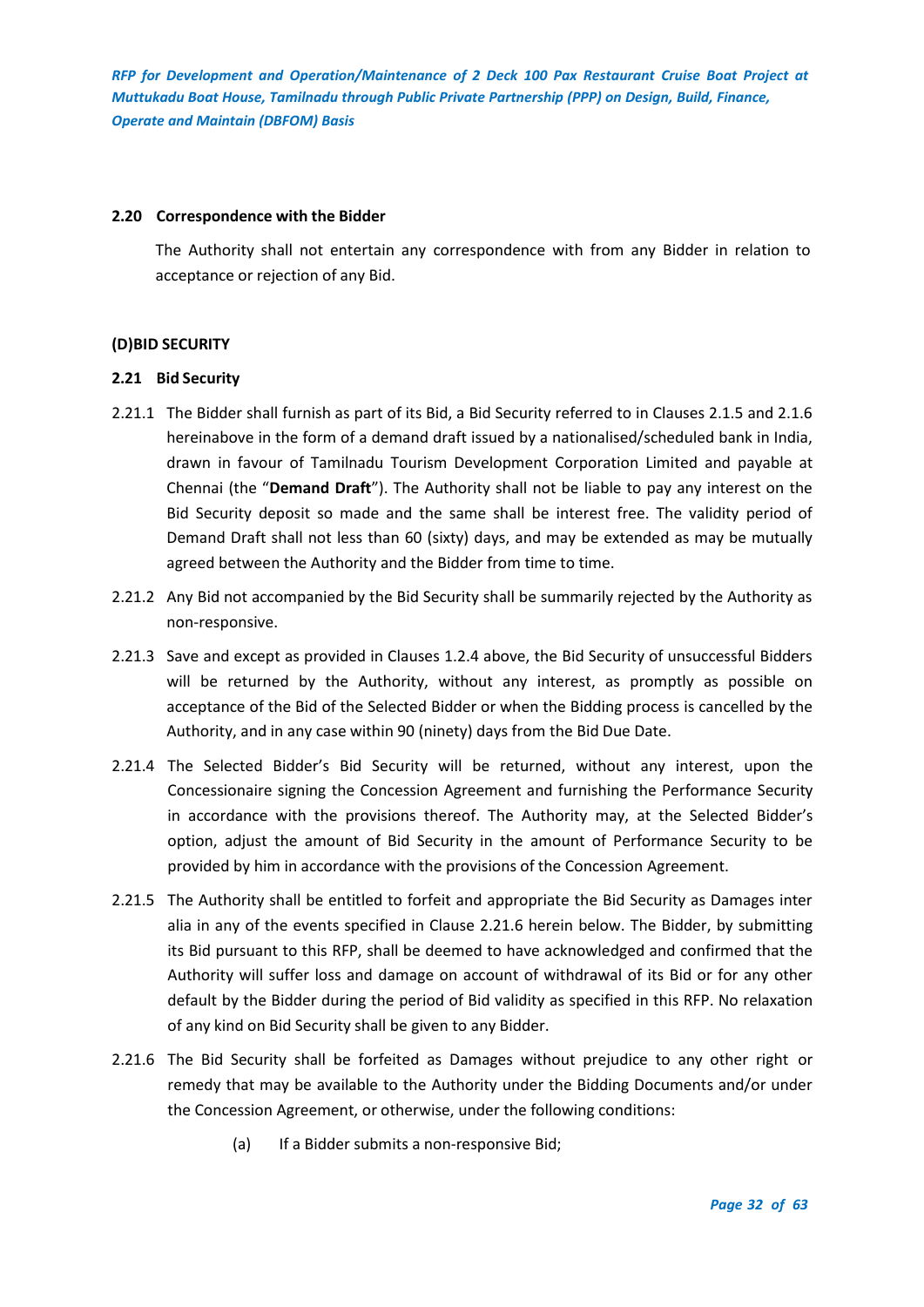- (b) Subject however that in the event of encashment of Bid Security occurring due to operation of para 2.21.6 (a), the Damage so claimed by the Authority shall be restricted to 5% of the value of the Bid Security.
- (c) If a Bidder engages in a corrupt practice, fraudulent practice, coercive practice, undesirable practice or restrictive practice as specified in Clause 4 of this RFP;
- (d) If a Bidder withdraws its Bid during the period of Bid validity as specified in this RFP and as extended by mutual consent of the respective Bidder(s) and the Authority;
- (e) In the case of Selected Bidder, if it fails within the specified time limit
	- (i) to sign and return the duplicate copy of LOA;
	- (ii) to sign the Concession Agreement; or
	- (iii) to furnish the Performance Security within the period prescribed there for in the Concession Agreement.

In case the Selected Bidder, having signed the Concession Agreement, commits any breach thereof prior to furnishing the Performance Security.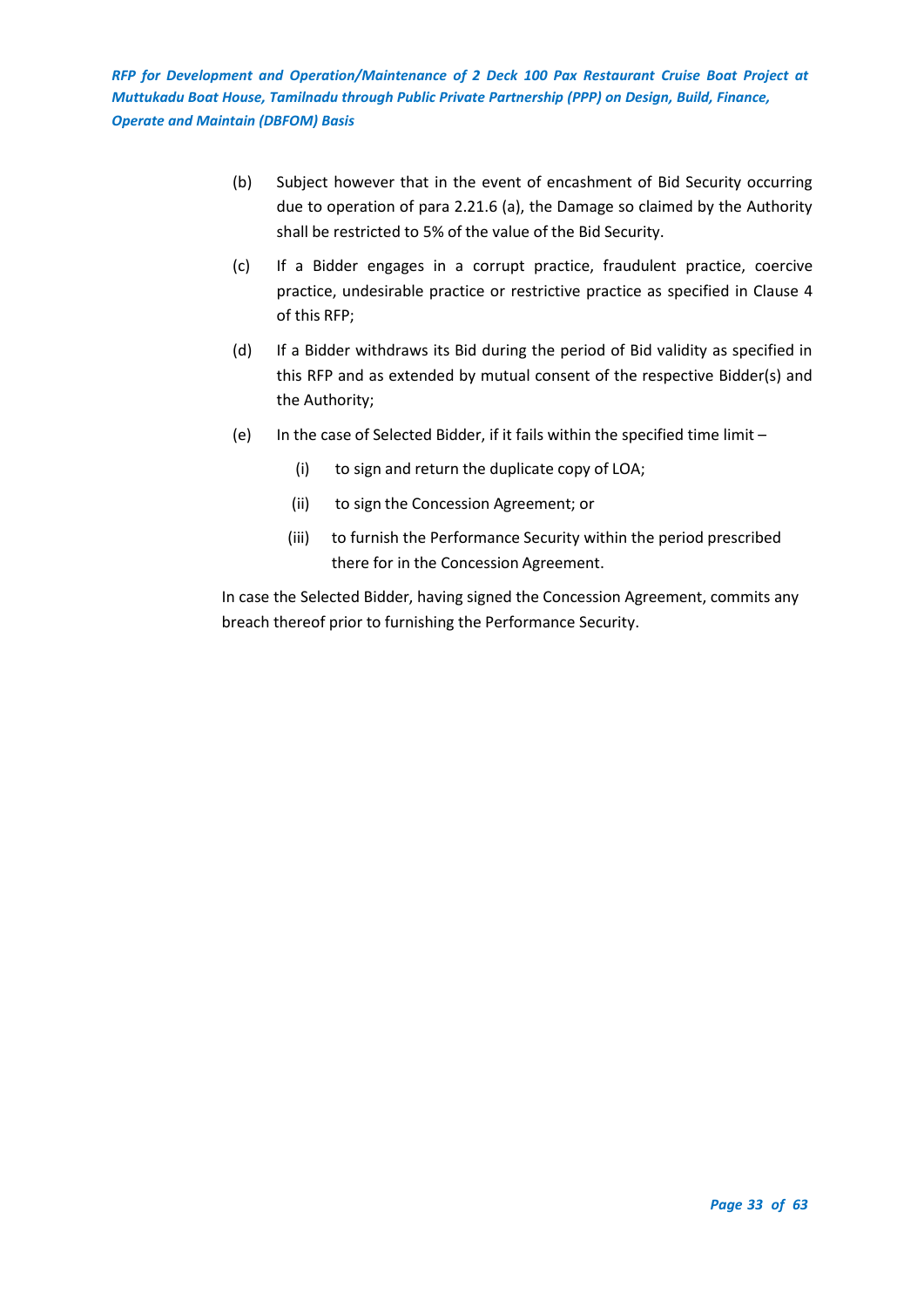## <span id="page-33-0"></span>**3 EVALUTION OF TECHNICAL BIDS AND OPENING AND EVALUTION OF FINANCIAL BIDS**

#### <span id="page-33-1"></span>**3.1 Opening and Evaluation of Technical Bids**

- 3.1.1 The Authority or the Committee constituted by the Authority shall open the Technical Bids received physically at 15.30 hours IST on 25.05.2022, at the place specified in Clause 2.13.4 andin the presence of the Bidders who choose to attend.
- 3.1.2 Bids for which a notice of withdrawal is submitted before the date and time of opening shall not be opened. The Bids (Technical and Financial) should be unconditional and any conditionality attached with the Bid may result in the rejection of Bid.
- 3.1.3 The Authority will subsequently examine and evaluate the Bids in accordance with the provisions set out in this Section 3.
- 3.1.4 To facilitate evaluation of Bids, the Authority may, at its sole discretion, seek clarifications in writing from any Bidder regarding its Bid.

#### <span id="page-33-2"></span>**3.2 Tests of Responsiveness**

- 3.2.1 As a first step towards evaluation of Technical Bids, the Authority shall determine whether each Technical Bid is responsive to the requirements of this RFP. A Technical Bid shall be considered responsive only if:
	- (a) Technical Bid is received as per the format at Appendix-IA including Annex I to IV;
	- (b) it is received by the Bid Due Date including any extension thereof pursuant to Clause 2.10.2;
	- (c) it is signed, sealed, bound together in an envelope and marked as stipulated in Clauses 2.12 and 2.13;
	- (d) Technical Bid is accompanied by the Bid Security as specified in Clause 2.1.5 and 2.1.6;
	- (e) Technical Bid is accompanied by the Power of Attorney as specified in Clauses 2.1.7;
	- (f) Technical Bid is accompanied by Power of Attorney for Lead Member of Consortiumand the Joint Bidding Agreement as specified in Clause 2.1.8, if so required;
	- (g) Technical Bid contain all the information (complete in all respects);
	- (h) Technical Bid does not contain any condition or qualification; and
	- (i) it is not non-responsive in terms hereof.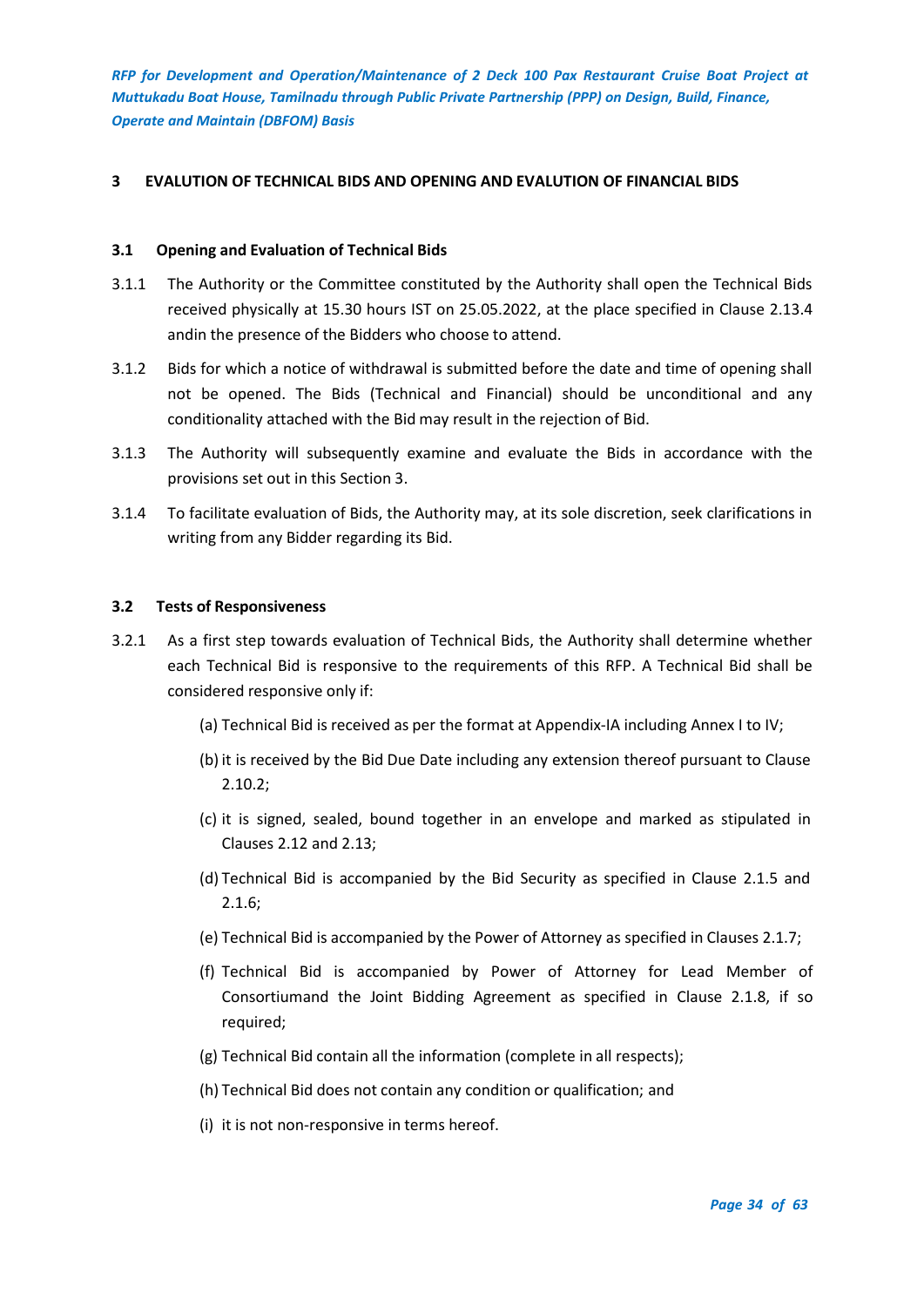3.2.2 The Authority reserves the right to reject any Technical Bid which is non-responsive and no request for alteration, modification, substitution or withdrawal shall be entertained by the Authority in respect of such Bid.

## <span id="page-34-0"></span>**3.3 Evaluation Parameters**

- 3.3.1 Only those Bidders who meet the eligibility criteria specified in Clause 2.2.2 above shall qualify for evaluation under this Section 3. Bids of firms/ consortia who do not meet these criteria shall be rejected.
- 3.3.2 A Bidder's competence and capability is proposed to be established by the following parameters:
	- (a) Technical Capacity; and
	- (b) Financial Capacity

## <span id="page-34-1"></span>**3.4 Details of Experience for purposes of evaluation Technical Capacity**

- 3.4.1 The Bidder should furnish the details of eligible experience to satisfy Technical Capacity as mentioned in Clause 2.2.2 (A).
- 3.4.2 The Bidders must provide the necessary information relating to Technical Capacity as per format at Annex-II of Appendix-I.

## <span id="page-34-2"></span>**3.5 Financial information for purposes of evaluation**

- 3.5.1 The Bid must be accompanied by the Audited Annual Reports of the Bidder (of each Member in case of a Consortium) for the last 5 (five) financial years, preceding the year in which the Bid is made.
- 3.5.2 In case the annual accounts for the latest financial year are not audited and therefore the Bidder cannot make it available, the Bidder shall give an undertaking to this effect and the statutory auditor shall certify the same. In such a case, the Bidder shall provide the Audited Annual Reports for 5 (five)years preceding the year for which the Audited Annual Report is not being provided.
- 3.5.3 The Bidder must establish the minimum Average Annual Turnover specified in Clause 2.1.2(B), and provide details as per format at Annex-III of Appendix-I.

#### <span id="page-34-3"></span>**3.6 Opening and Evaluation of Financial Bids**

The Authority shall inform the time of opening of the Financial Bids to the technically responsive bidders through an e-mail. The Authority shall open the Financial Bids on date and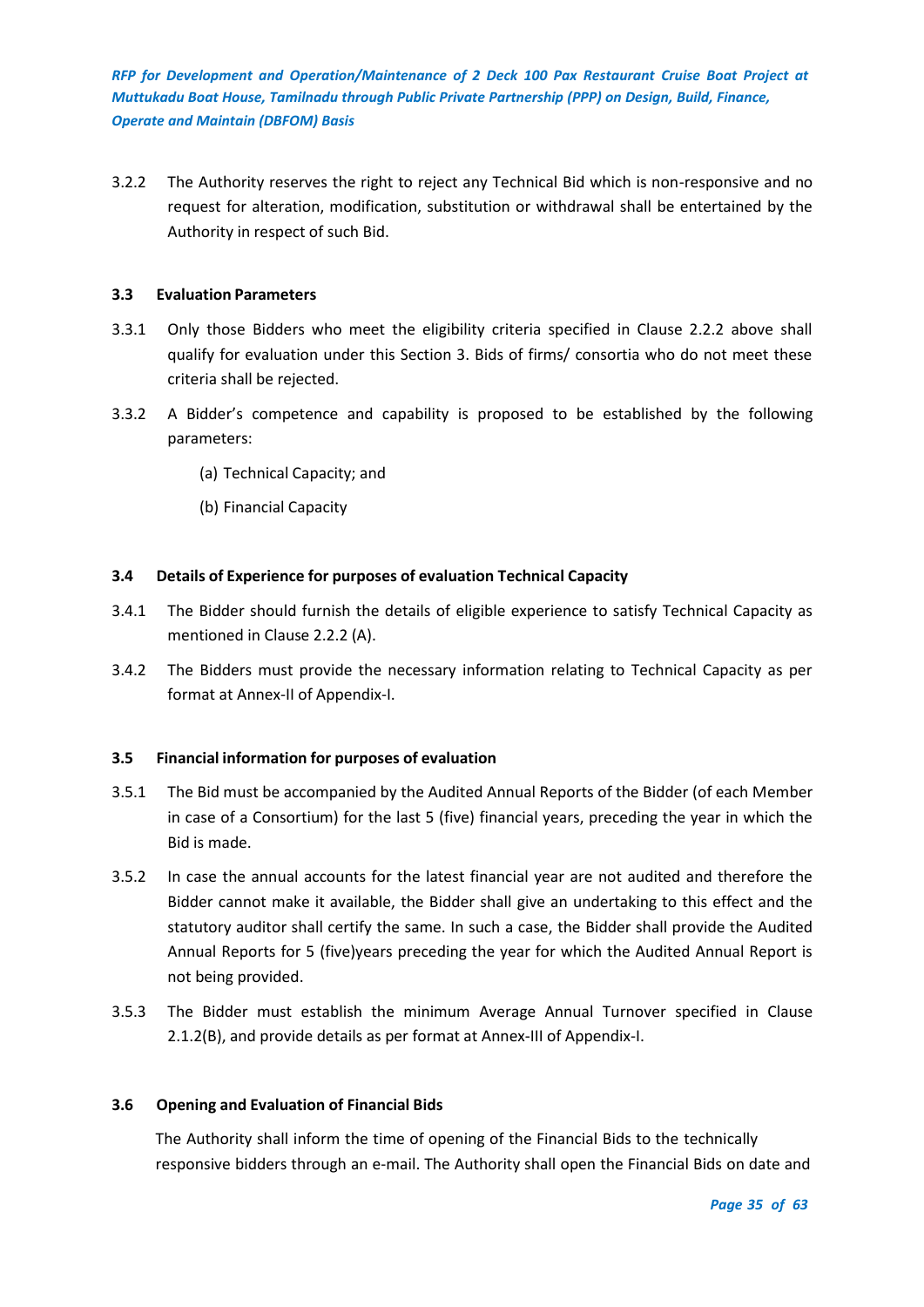time to be informed in this clause in the presence of the authorised representatives of the Bidders who may choose to attend. The Authority shall publically announce the Bid Price for each of the technically responsive Bidder. The Authority shall prepare a record of opening of Financial Bids.

## <span id="page-35-0"></span>**3.7 Selection of Bidder**

- 3.7.1 Subject to the provisions of Clause 2.17.1, the technically responsive bidder whose Bid is adjudged as responsive in terms of Clause 3.2 and who quotes highest Gross Revenue Share, shall be declared as the selected bidder (the "**Selected Bidder**").
- 3.7.2 In the event that, the two or more Bidders quotes the same Gross Revenue Share (the "**Tie Bids**"), the Authority shall identify the Selected Bidder by draw of lots, which shall be conducted, with prior notice, in the presence of the Tie Bidders who choose to attend.
- 3.7.3 In the event that the Highest Bidder is not selected for any reason, the Authority shall annul the Bidding Process and invite fresh Bids. In the event that the Authority rejects or annuls all the Bids, it may, in its discretion, invite all eligible Bidders to submit fresh Bids hereunder.
- 3.7.4 After selection, a Letter of Award (the "**LOA"**) shall be issued, in duplicate, by the Authority to the Selected Bidder and the Selected Bidder shall, within 7(seven)days of the receipt of the LOA, sign and return the duplicate copy of the LOA in acknowledgement thereof. In the event the duplicate copy of the LOA duly signed by the Selected Bidder is not received by the stipulated date, the Authority may, unless it consents to extension of time for submission thereof, appropriate the Bid Security of such Bidder as Damages on account of failure of the Selected Bidder to acknowledge the LOA.
- 3.7.5 After acknowledgement of the LOA as aforesaid by the Selected Bidder, it shall cause the Bidder to execute the Agreement within the period prescribed in Clause 1.3. The Selected Bidder shall not be entitled to seek any deviation, modification or amendment in the Agreement.

## <span id="page-35-1"></span>**3.8 Contacts during Bid Evaluation**

Bids shall be deemed to be under consideration immediately after they are opened and until such time the Authority makes official intimation of award/ rejection to the Bidders. While the Bids are under consideration, Bidders and/ or their representatives or other interested parties are advised to refrain, save and except as required under the Bidding Documents, from contacting by any means, the Authority and/ or their employees/ representatives on matters related to the Bids under consideration.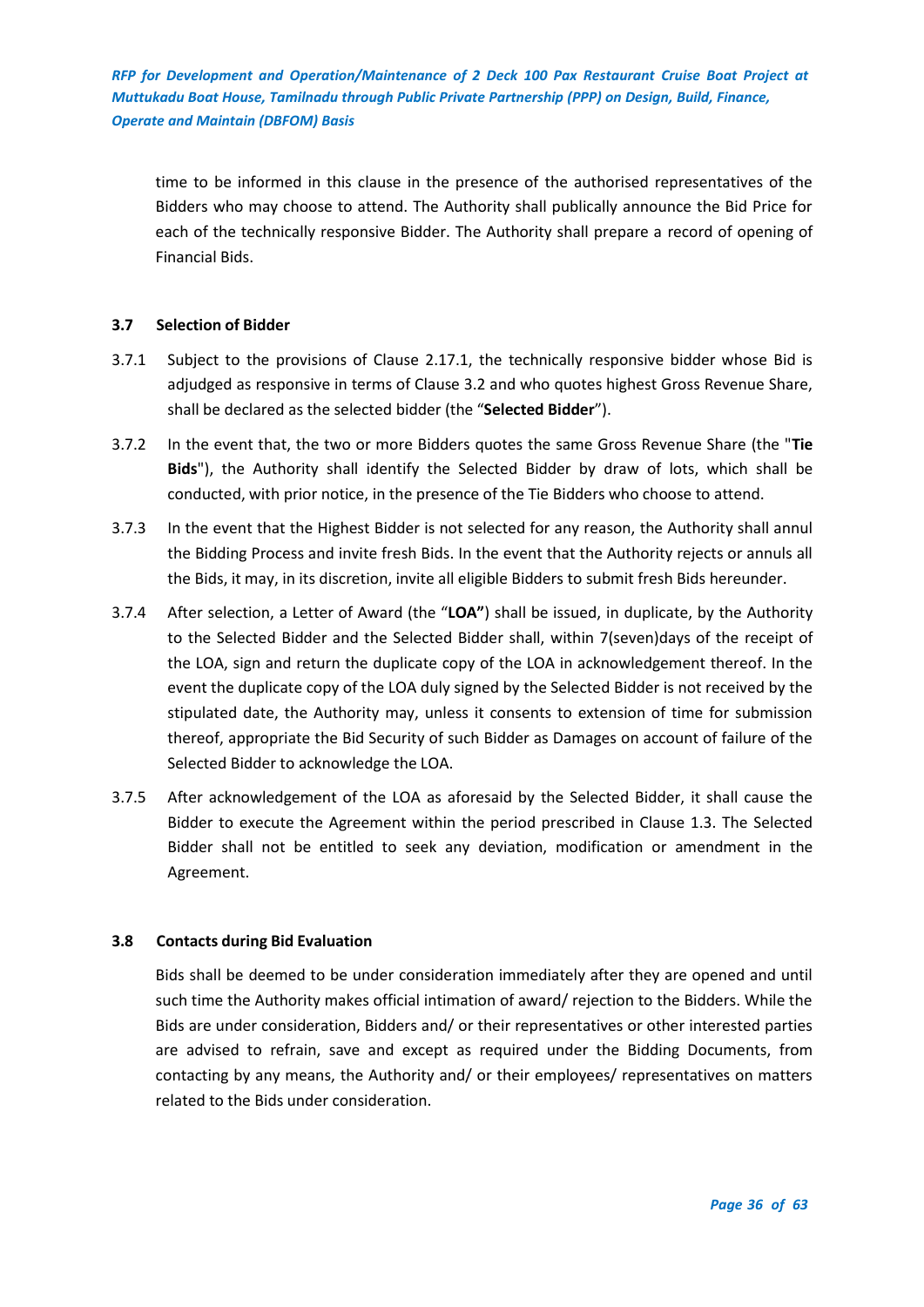## <span id="page-36-0"></span>**3.9 Correspondence with Bidder**

Save and except as provided in this RFP, the Authority shall not entertain any correspondence with any Bidder in relation to the acceptance or rejection of any Bid. Any information contained in the Bid shall not in any way be construed as binding on the Authority, its agents, successors or assigns, but shall be binding against the Bidder if the Project is subsequently awarded to it on the basis of such information.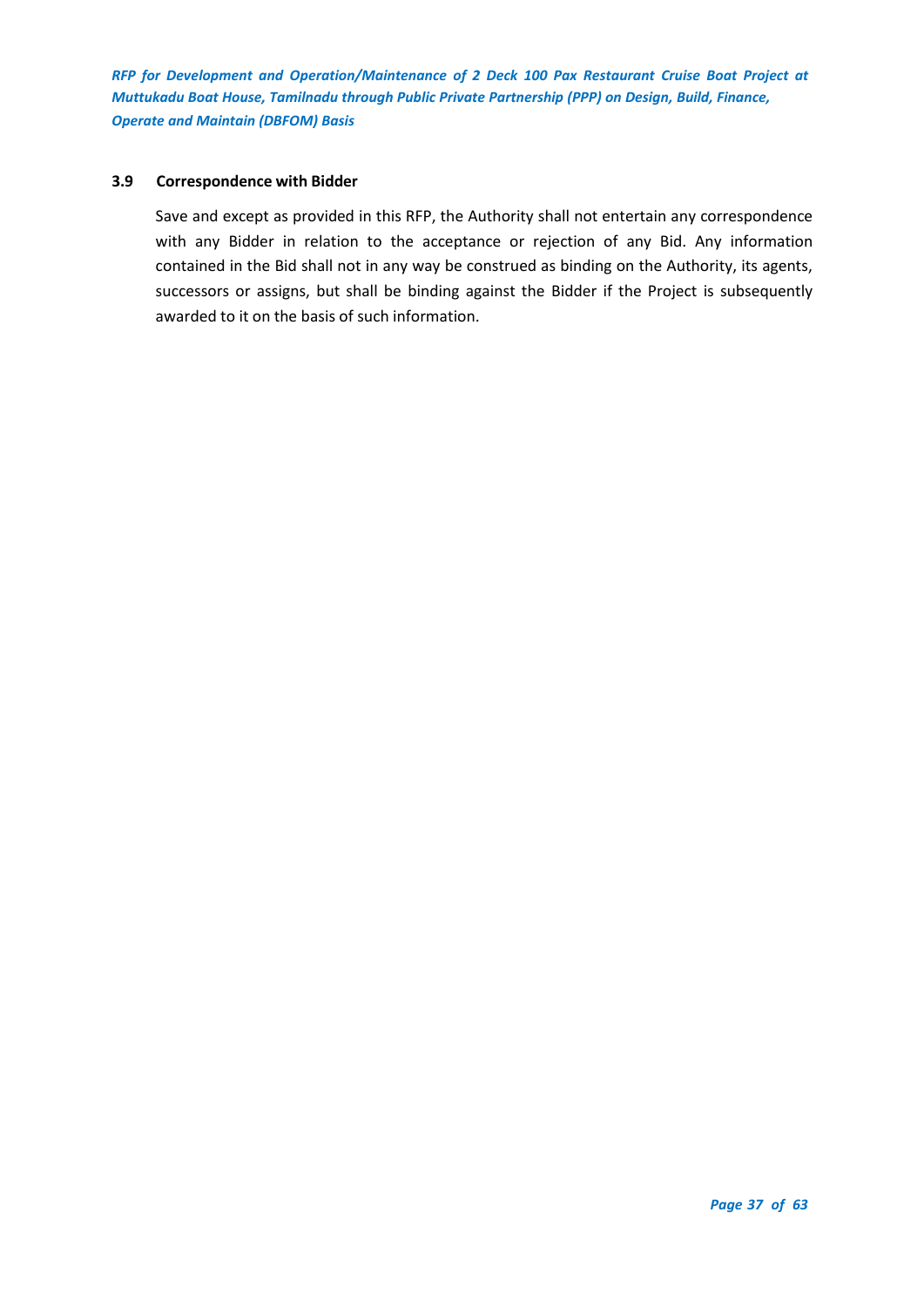## <span id="page-37-0"></span>**4 FRAUD AND CORRUPT PRACTICES**

- 4.1 The Bidders and their respective officers, employees, agents and advisers shall observe the highest standard of ethics during the Bidding Process and subsequent to the issue of the LOA and during the subsistence of the Agreement. Notwithstanding anything to the contrary contained herein, or in the LOA or the Agreement, the Authority may reject a Bid, withdraw the LOA, or terminate the Agreement, as the case may be, without being liable in any manner whatsoever to the Bidder, if it determines that the Bidder, directly or indirectly or through an agent, engaged in corrupt practice, fraudulent practice, coercive practice, undesirable practice or restrictive practice in the Bidding Process. In such an event, the Authority shall be entitled to forfeit and appropriate the Bid Security or Performance Security, as the case may be, as Damages, without prejudice to any other right or remedy that may be available to the Authority under the Bidding Documents and/ or the Agreement, or otherwise.
- 4.2 Without prejudice to the rights of the Authority under Clause 4.1 hereinabove and the rights and remedies which the Authority may have under the LOA or the Agreement, or otherwise if a Bidder or Contractor, as the case may be, is found by the Authority to have directly or indirectly or through an agent, engaged or indulged in any corrupt practice, fraudulent practice, coercive practice, undesirable practice or restrictive practice during the Bidding Process, or after the issue of the LOA or the execution of the Agreement, such Bidder, at the sole and absolute discretion of the Authority, shall not be eligible to participate in any tender or RFP issued by the Authority during a period of 2 (two) years from the date such Bidder, or Contractor, as the case may be, is found by the Authority to have directly or indirectly or through an agent, engaged or indulged in any corrupt practice, fraudulent practice, coercive practice, undesirable practice or restrictive practices, as the case may be.
- 4.3 For the purposes of this Clause 4, the following terms shall have the meaning hereinafter respectively assigned to them:
	- (a) "**corrupt practice**" means (i) the offering, giving, receiving, or soliciting, directly or indirectly, of anything of value to influence the actions of any person connected with the Bidding Process (for avoidance of doubt, offering of employment to or employing or engaging in any manner whatsoever, directly or indirectly, any official of the Authority who is or has been associated in any manner, directly or indirectly, with the Bidding Process or the LOA or has dealt with matters concerning the Agreement or arising there from, before or after the  $\backslash$  execution thereof, at any time prior to the expiry of one year from the date such official resigns or retires from or otherwise ceases to be in the service of the Authority, shall be deemed to constitute influencing the actions of a person connected with the Bidding Process);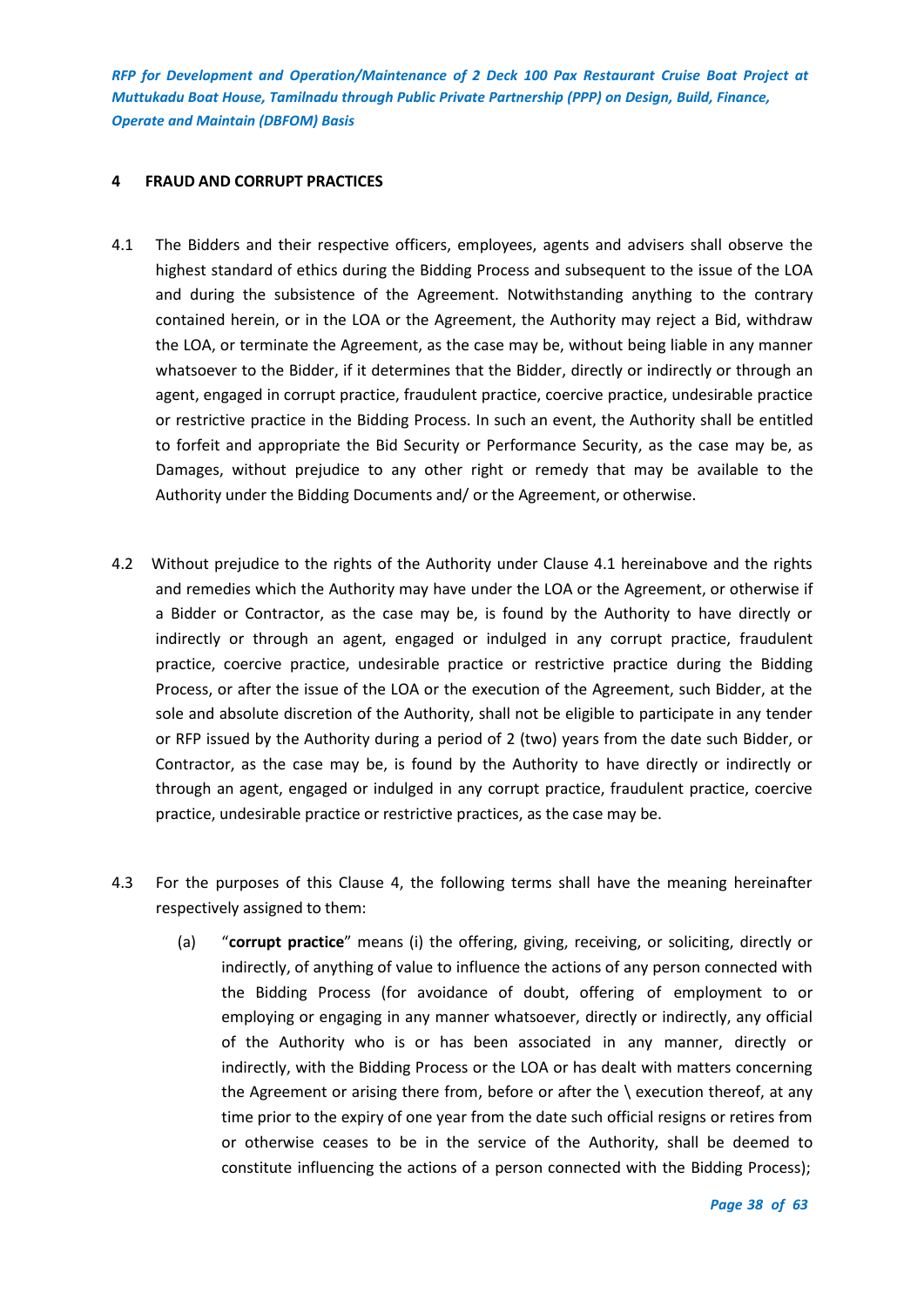> or (ii) save and except as permitted under the Clause 2.2.1(d) of this RFP, engaging in any manner whatsoever, whether during the Bidding Process or after the issue of the LOA or after the execution of the Agreement, as the case may be, any person in respect of any matter relating to the Project or the LOA or the Contract Agreement, who at any time has been or is a legal, financial or technical adviser of the Authority in relation to any matter concerning the Project;

- (b) "**fraudulent practice**" means a misrepresentation or omission of facts or suppression of facts or disclosure of incomplete facts;
- (c) "**coercive practice**" means impairing or harming, or threatening to impair or harm, directly or indirectly, any person or property to influence any person's participation or action in the Bidding Process;
- (d) "**undesirable practice**" means (i) establishing contact with any person connected with or employed or engaged by the Authority with the objective of canvassing, lobbying or in any manner influencing or attempting to influence the Bidding Process; or (ii) having a Conflict of Interest; and
- (e) "**restrictive practice**" means forming a cartel or arriving at any understanding or arrangement among Bidders with the objective of restricting or manipulating a full and fair competition in the Bidding Process.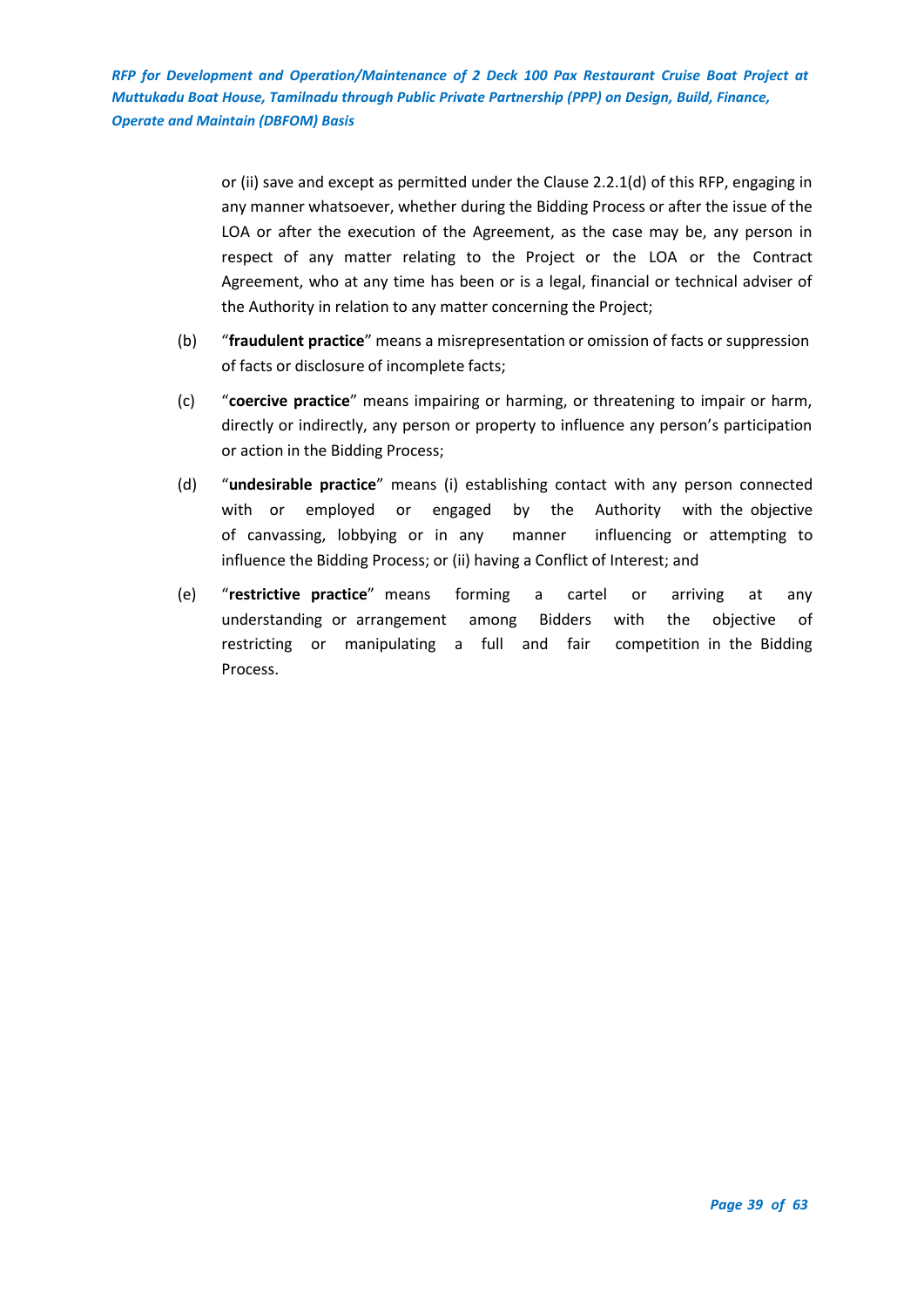#### <span id="page-39-0"></span>**5 PRE-BID CONFERENCE**

- 5.1 Pre-Bid conference of the Bidders shall be convened at the designated date, time and place. A maximum of two representatives of prospective Bidders shall be allowed to participate on production of authority letter from the Bidder.
- 5.2 During the course of Pre-Bid conference(s), the Bidders will be free to seek clarifications and make suggestions for consideration of the Authority. The Authority shall endeavour to provide clarifications and such further information as it may, in its sole discretion, consider appropriate for facilitating a fair, transparent and competitive Bidding Process.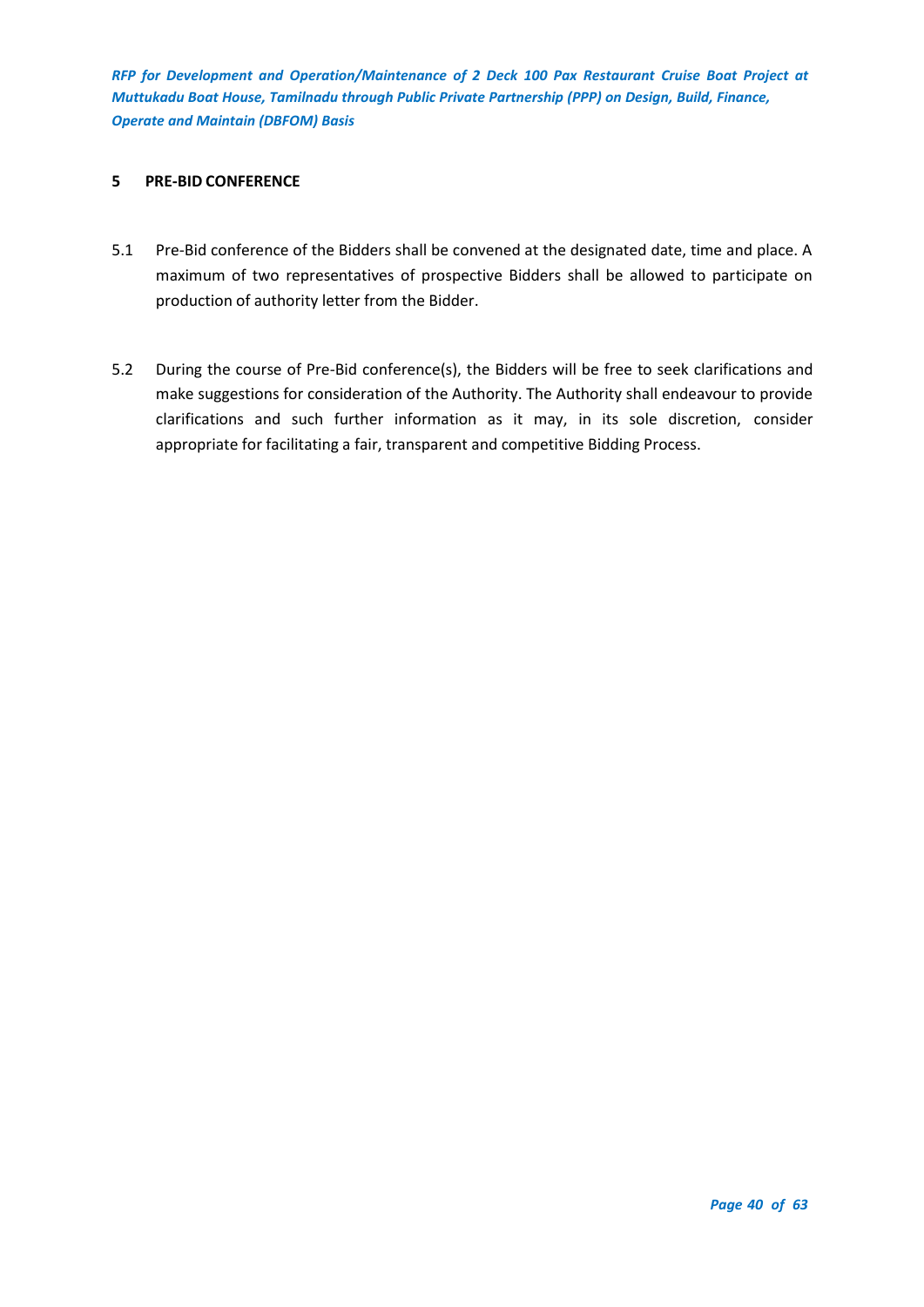#### <span id="page-40-0"></span>**6 MISCELLANEOUS**

- 6.1 The Bidding Process shall be governed by, and construed in accordance with, the laws of India and the Courts atChennai shall have exclusive jurisdiction over all disputes arising under, pursuant to and/ or in connection with the Bidding Process.
- 6.2 The Authority, in its sole discretion and without incurring any obligation or liability, reserves the right, at any time, to;
	- (a) suspend and/ or cancel the Bidding Process and/ or amend and/ or supplement the Bidding Process or modify the dates or other terms and conditions relating thereto;
	- (b) consult with any Bidder in order to receive clarification or further information;
	- (c) retain any information and/ or evidence submitted to the Authority by, on behalf of, and/ or in relation to any Bidder; and/ or
	- (d) independently verify, disqualify, reject and/ or accept any and all submissions or other information and/ or evidence submitted by or on behalf of any Bidder.
- 6.3 It shall be deemed that by submitting the Bid, the Bidder agrees and releases the Authority, its employees, agents and advisers, irrevocably, unconditionally, fully and finally from any and all liability for claims, losses, damages, costs, expenses or liabilities in any way related to or arising from the exercise of any rights and/ or performance of any obligations hereunder, pursuant hereto and/ or in connection with the Bidding Process and waives, to the fullest extent permitted by applicable laws, any and all rights and/ or claims it may have in this respect, whether actual or contingent, whether present or in future.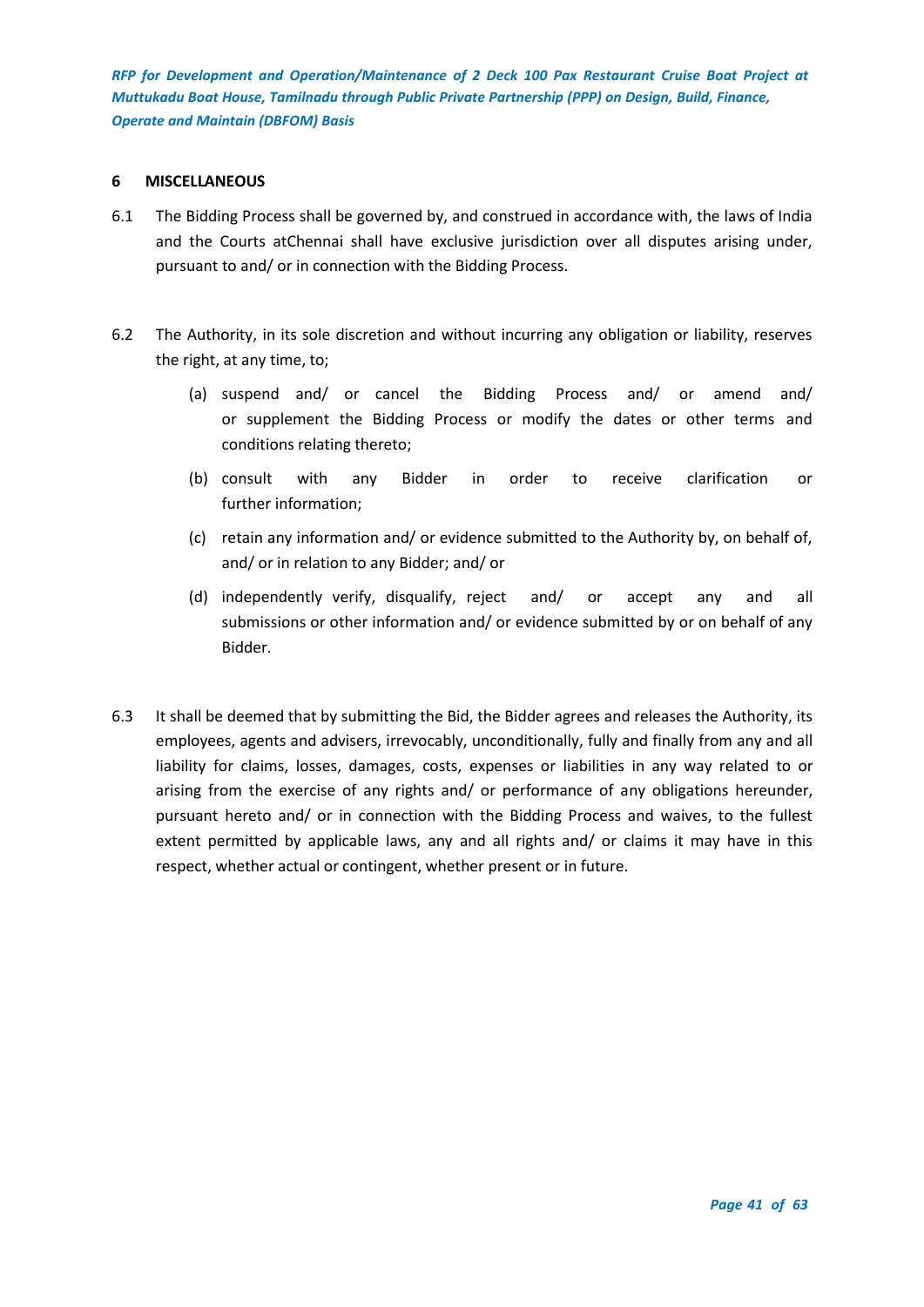## **APPENDICES**

## **Appendix I**

## **Appendix IA: Letter Comprising the Bid**

(Refer Clause 2.1.5, 2.13.2 and 3.2)

<span id="page-41-2"></span><span id="page-41-1"></span><span id="page-41-0"></span>Dated:

To,

, Tamil Nadu Tourism Development Corporation, Tourism Complex, No.2, Wallajah Road, Triplicane, Chennai-600 002. Tel No: 044-25333444, 25333333, E-mail:

**Sub:** Bid forDevelopment and Operation/Maintenance of 2 Deck 100 Pax Restaurant Cruise Boat Project at Muttukadu Boat House, Tamilnadu through Public Private Partnership (PPP) on Design, Build, Finance, Operate and Maintain (DBFOM) Basis

Dear Sir,

- 1. With reference to your RFP document dated ...........<sup>2,</sup> I/we, having examinedthe Bidding document and understood its contents, hereby submit my/our Bidforthe aforesaid Project. The Bid is unconditional and unqualified.
- 2. I/ We acknowledge that the Authority will be relying on the information providedin the Bid and the documents accompanying the Bid forselection of the Concessionaire for the aforesaid Project, and we certify that all information provided in theBid and in Annexes I to IV is true and correct; nothing has been omitted whichrenders such information misleading; and all documents accompanying such Bidare true copies of their respective originals.
- 3. This statement is made for the express purpose of our selection as Concessionaire for thedevelopment, construction, operation and maintenance of the aforesaid Project.
- 4. I/ We shall make available to the Authority any additional information it may findnecessary or require to supplement or authenticate the Bid.

<sup>&</sup>lt;sup>2</sup> All blank spaces shall be suitably filled up by the Bidder to reflect the particulars relating to such Bidder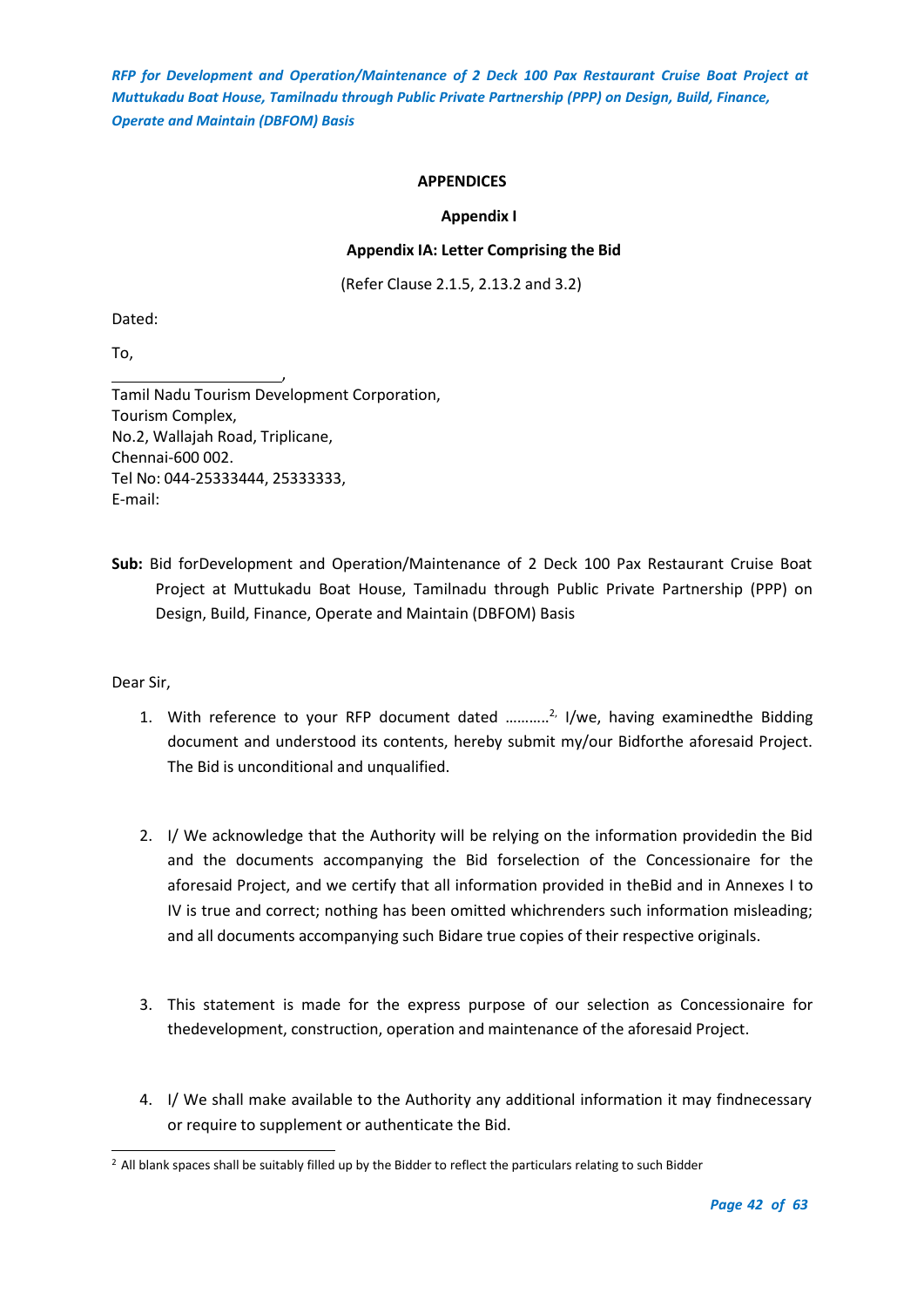- 5. I/ We acknowledge the right of the Authority to reject our Bid withoutassigning any reason or otherwise and hereby waive our right to challenge the same onany account whatsoever.
- 6. I/ We certify that in the last three years, we/ any of the Consortium Members orour/ their Associates have neither failed to perform on any contract, as evidenced byimposition of a penalty by an arbitral or judicial authority or a judicial pronouncement orarbitration award, nor been expelled from any project or contract nor have had anycontract terminated for breach on our part.
- 7. I/ We declare that:
	- (a) I/ We have examined and have no reservations to the Bidding documents, including any Addendum issued by the Authority.
	- (b) I/ We do not have any conflict of interest in accordance with Clauses2.2.1 (c) and 2.2.1 (d) of the RFP document;
	- (c) I/We have not directly or indirectly or through an agent engaged or indulged in any corrupt practice, fraudulent practice, coercive practice, undesirable practice or restrictive practice, as defined in Clause 4.3 of the RFP document, in respect of any tender or request for Bid issued by or any agreement entered into with the Authority or any other public sector enterprise or any government, Central or State; and
	- (d) I/ We hereby certify that we have taken steps to ensure that in conformity with the provisions of Section 4 of the RFP document, no person acting for us or on our behalf has engaged or will engage in any corrupt practice, fraudulent practice, coercive practice, undesirable practice or restrictive practice.
- 8. I/ We understand that you may cancel the Bidding Process at any time and that you are neither bound to accept any Bid that you may receive nor to invite the Bidders to Bid for the Project, without incurring any liability to the Bidders, in accordance with Clause 2.17.2 of the RFP document.
- 9. I/ We believe that we/ our Consortium/ proposed Consortium satisfy(ies) the average annual turnover and meet(s) all the requirements as specified in the RFP document.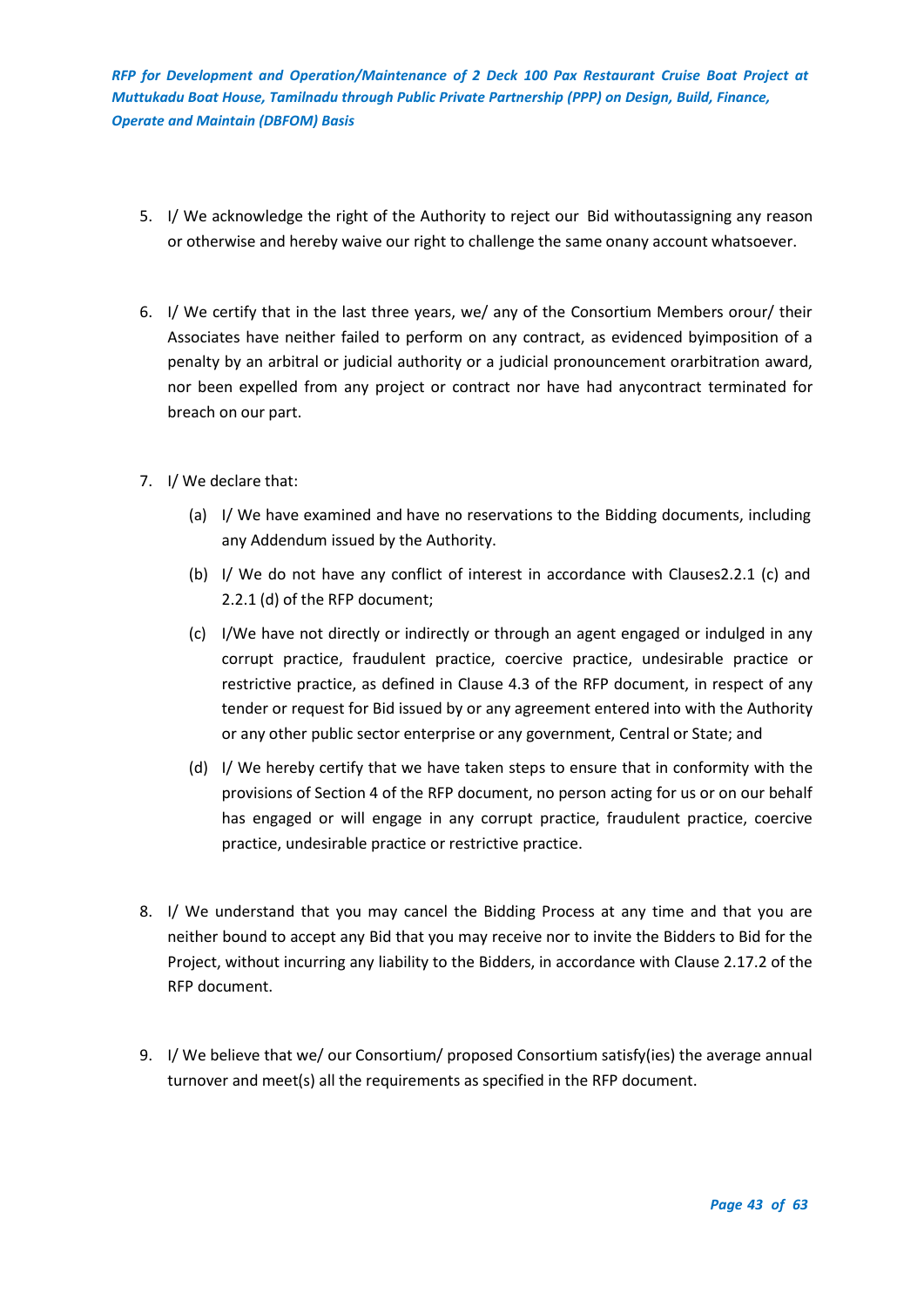- 10. I/ We declare that we/ any Member of the Consortium, or our/ its Associates are not a Member of a/ any other Consortium submitting a Bid for this Project.
- 11. I/ We certify that in regard to matters other than security and integrity of the country, we/ any Member of the Consortium or any of our/ their Associates have not been convicted by a Court of Law or indicted or adverse orders passed by a regulatory authority which could cast a doubt on our ability to undertake the Project or which relates to a grave offence that outrages the moral sense of the community.
- 12. I/ We further certify that in regard to matters relating to security and integrity of the country, we/ any Member of the Consortium or any of our/ their Associates have not been charge-sheeted by any agency of the Government or convicted by a Court of Law.
- 13. I/ We further certify that no investigation by a regulatory authority is pending either against us/ any Member of the Consortium or against our/ their Associates or against our CEO or any of our Directors/ Managers/ employees.
- 14. I/ We undertake that in case due to any change in facts or circumstances during the Bidding Process, we are attracted by the provisions of disqualification in terms of the provisions of this RFP we shall intimate the Authority of the same immediately.
- 15. The Statement of Legal Capacity as per format provided at Annex-IV in Appendix-IA of the RFP document, and duly signed, is enclosed. The Power of Attorney forsigning of Bid and the Power of Attorney for Lead Member of Consortium, as per format provided at Appendix II and III respectively of the RFP, are also enclosed.
- 16. I/We acknowledge and agree that in the event of a change in control of an Associate whose Technical Capacity and/ or Financial Capacity shall be taken into consideration for the purposes of selection as Concessionaire under and in accordance with the RFP, I/We shall inform the Authority forthwith along with all relevant particulars and the Authority may, in its sole discretion, disqualify our Consortium or withdraw the Letter of Award, as the case may be. I/We further acknowledge and agree that in the event such change in control occurs after signing of the Concession Agreement but prior to Financial Closure of the Project, it would, notwithstanding anything to the contrary contained in the Agreement, be deemed a breach thereof, and the Concession Agreement shall be liable to be terminated without the Authority being liable to us in any manner whatsoever.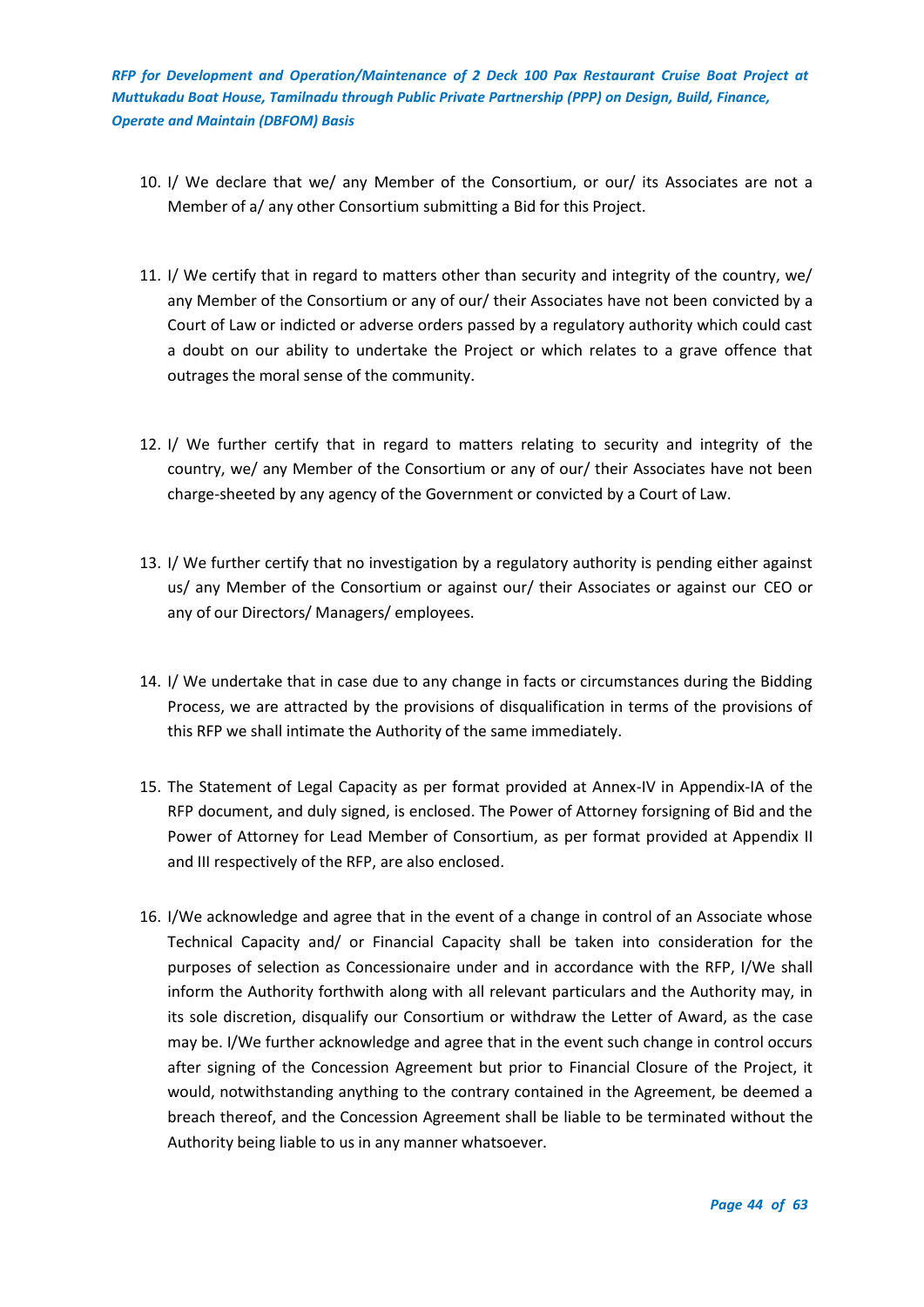- 17. I/We hereby irrevocably waive any right or remedy which we may have at any stage at law or howsoever otherwise arising to challenge or question any decision taken by the Authority in connection with the selection of the Bidder, or in connection with the Bidding Process itself, in respect of the above mentioned Project and the terms and implementation thereof.
- 18. In the event of my/ our being declared as the Selected Bidder, I/We agree to enter into a Concession Agreement in accordance with the draft that has been provided to me/us prior to the Bid Due Date. We agree not to seek any changes in the aforesaid draft and agree to abide by the same.
- 19. I/We have studied all the Bidding Documents carefully and also surveyed the project site. We understand that except to the extent as expressly set forth in the Concession Agreement, we shall have no claim, right or title arising out of any documents or information provided to us by the Authority or in respect of any matter arising out of or relating to the Bidding Process including the award of Concession.
- 20. I/ We offer a Bid Security of Rs.5,00,000/- (Rupees five lakhs only) to the Authority in accordance with the RFP Document.
- 21. The Bid Security is in form of demand draft in favour of Tamil Nadu Tourism Development Corporation Limited payable at Chennai.
- 22. I/We agree and understand that the Bid is subject to the provisions of the Bidding Documents. In no case, I/We shall have any claim or right of whatsoever nature if the Project / Concession is not awarded to me/us or our Bid is not opened or rejected.
- 23. The Gross Revenue Share has been quoted by me/us after taking into consideration all the terms and conditions stated in the RFP, draft Concession Agreement, our own estimates of costs and after a careful assessment of the site and all the conditions that may affect the Project cost and implementation of the Project.
- 24. I/ We agree and undertake to abide by all the terms and conditions of the RFP document.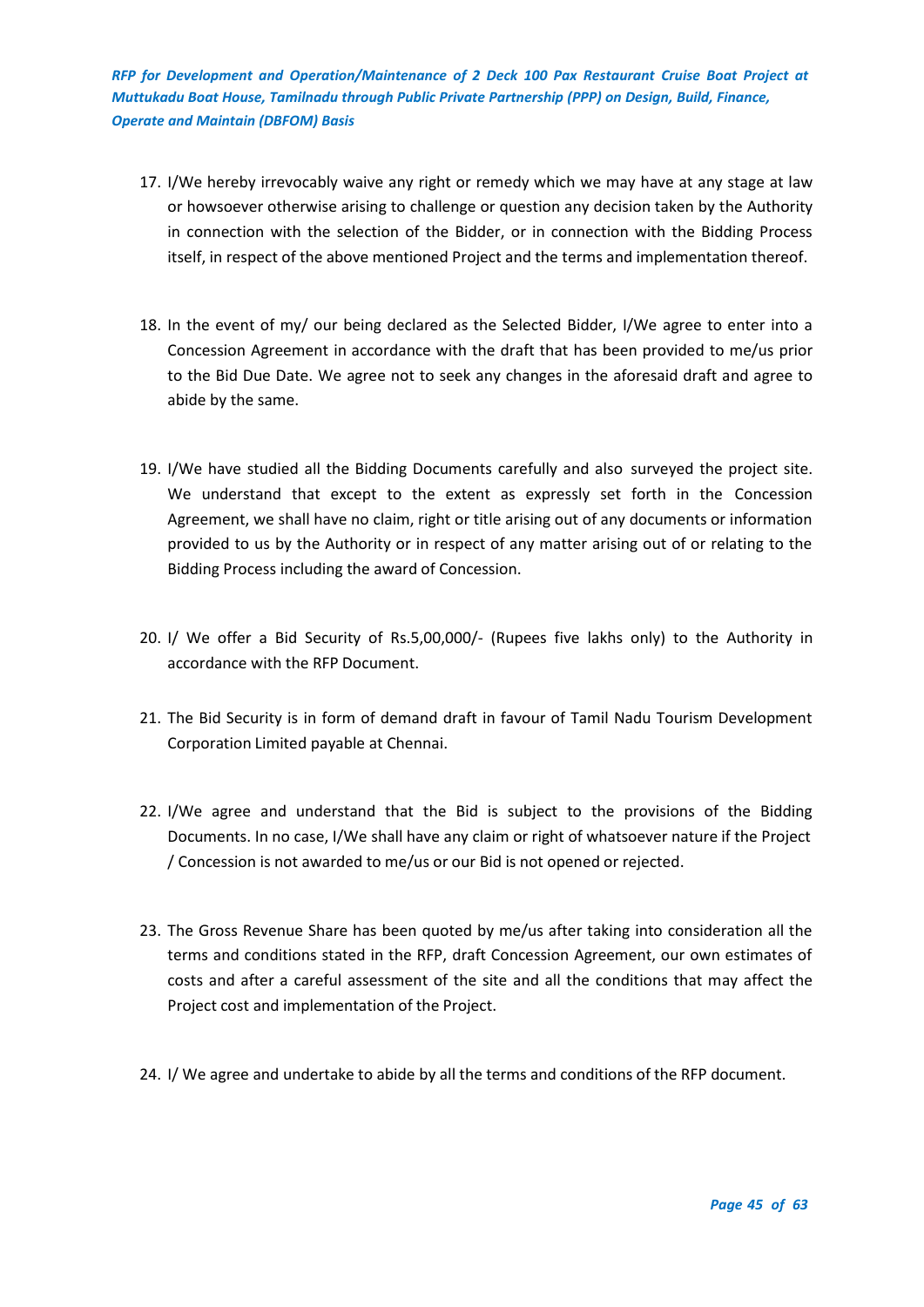- 25. We, the Consortium Members agree and undertake to be jointly and severally liable for all the obligations of the Concessionaire under the Concession Agreement till occurrence of Financial Closure in accordance with the Concession Agreement.
- 26. I/ We certify that in terms of the RFP, my/our average annual turnover is Rs. (Rs. in words) and I/ We confirm that I /We satisfy the experience as mentioned in Clause 2.2.2 (A) to satisfy the Technical Capacity.
- 27. I/We shall keep this offer valid for 120 (one hundred and twenty) days from the Bid Due Date specified in the RFP.
- 28. I/ We hereby submit our Bid as indicated in Financial Bid for undertaking the aforesaid Project in accordance with the Bidding Documents and the Concession Agreement

In witness thereof, I/ we submit this Bidunder and in accordance with the termsof the RFP document.

Yours faithfully,

(Signature of the Authorised signatory)

Date:

(Name and designation of the of the Authorised signatory)

Place:

Name and seal of Bidder/Lead Member

Note: Paragraphs in square parenthesis may be omitted, if not applicable, or modified as necessary.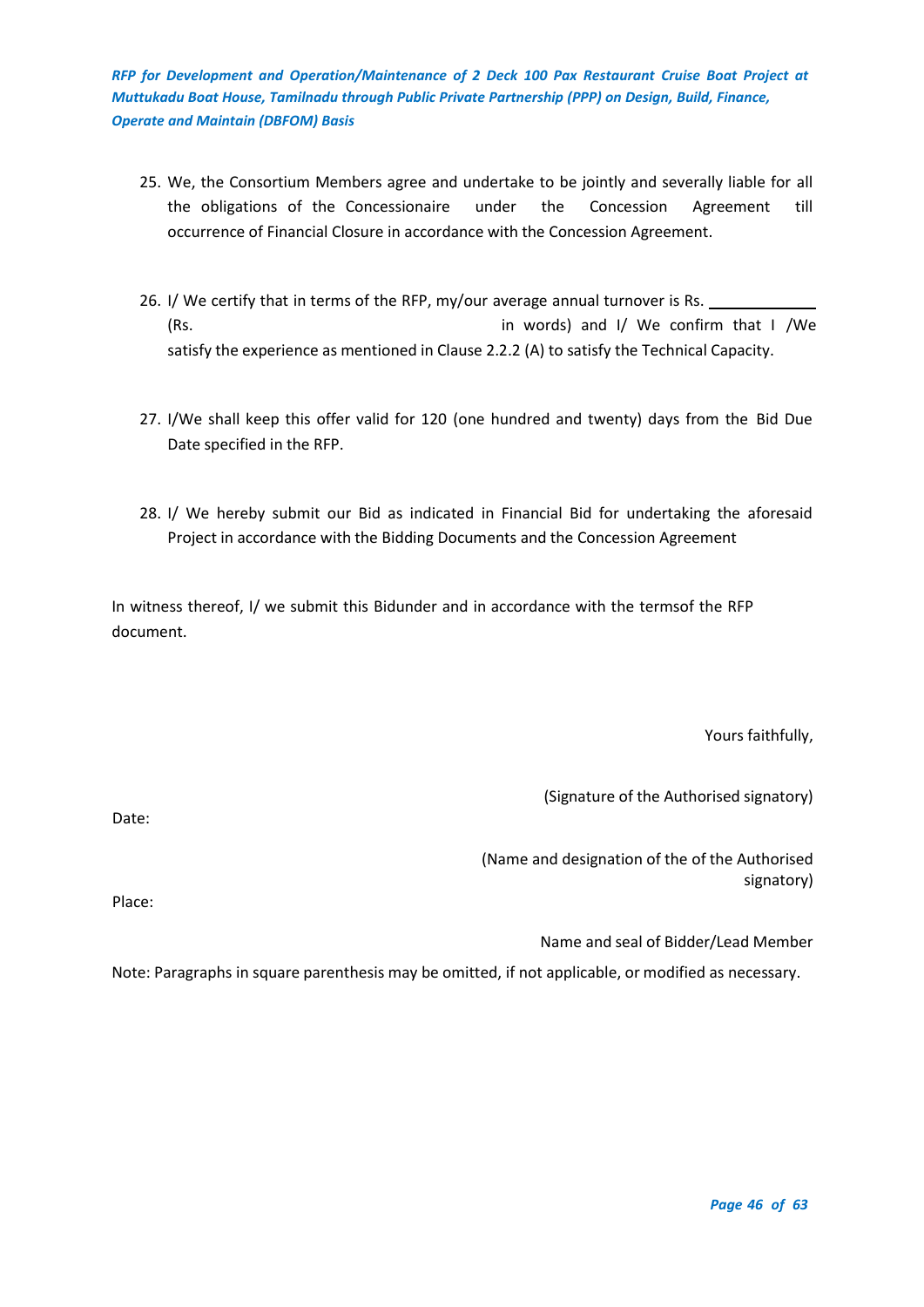#### **APPENDIX – IB: Letter comprising the Financial Bid**

(Refer Clauses 2.1.5, 2.13.2 and 3.2)

(NOT TO BE SUBMITTED IN THE TECHINCAL BID)

<span id="page-46-0"></span>Dated:

To,

, Tamil Nadu Tourism Development Corporation, Tourism Complex, No.2, Wallajah Road, Triplicane, Chennai-600 002. Tel No: 044-25333444, 25333333, E-mail:

**Sub:** Bid for Development and Operation/Maintenance of 2 Deck 100 Pax Restaurant Cruise Boat Project at Muttukadu Boat House, Tamilnadu through Public Private Partnership (PPP) on Design, Build, Finance, Operate and Maintain (DBFOM) Basis

Dear Sir,

- 1. I/ We hereby submit our Bid consisting of Gross Revenue Share of \_\_\_\_\_\_\_% (in words only) till the expiry of the Concession Agreement for undertaking the aforesaid Project in accordance with the Bidding Documents and the Concession Agreement.
- 2. I/ We hereby agree that the first payment of such Gross Revenue Share shall be on the commercial operation date in accordance with the concession agreement and thereafter, the Gross Revenue Share shall be due and payable on every week till the end of concession period.

Yours faithfully,

(Signature of the Authorised signatory)

Date:

(Name and designation of the of the Authorised signatory)

Place: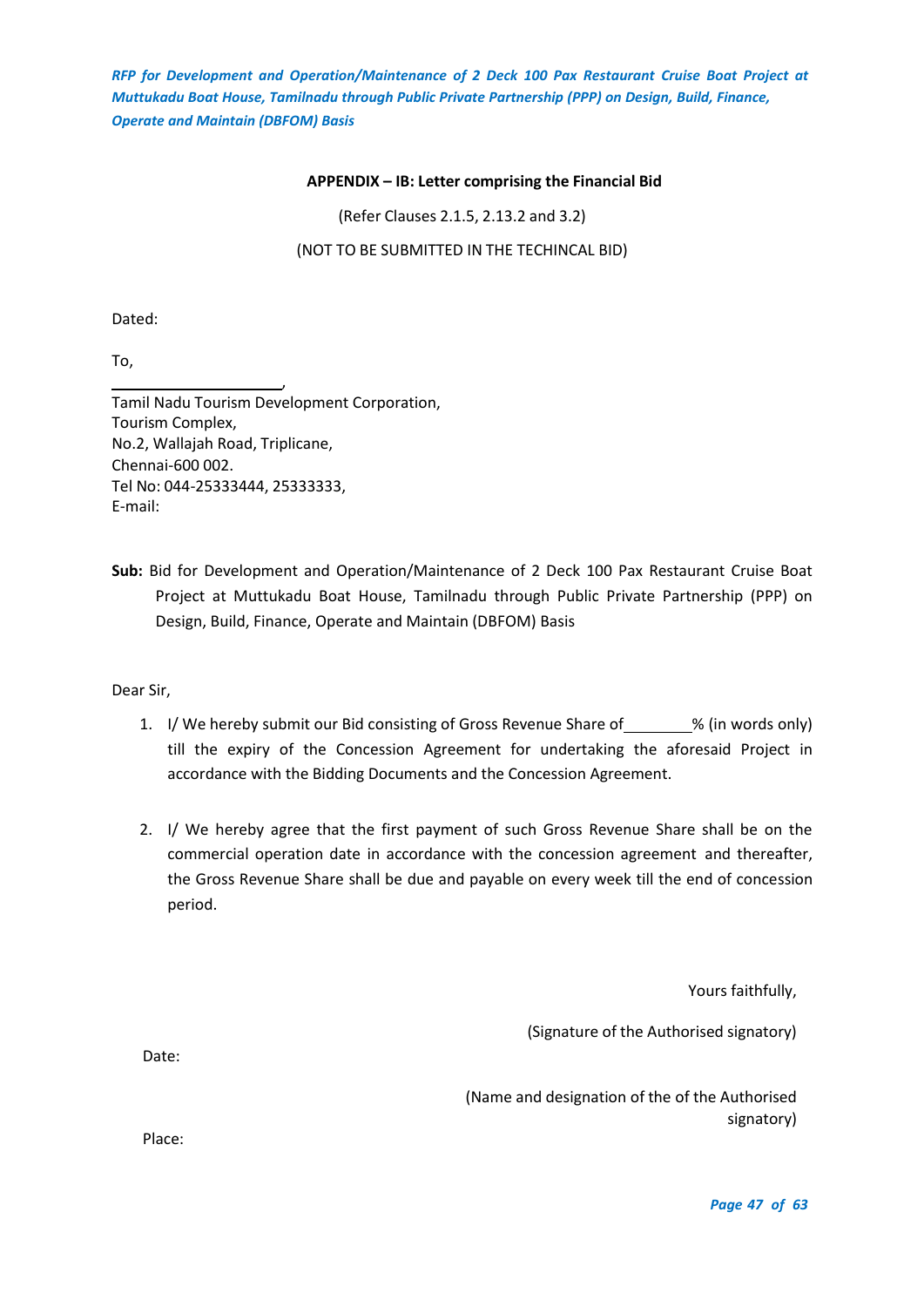## Name and seal of Bidder/Lead Member

Appendix IA

## **Annex-I: Details of Bidder**

<span id="page-47-0"></span>1.

- (a) Name:
- (b) Country of incorporation:
- (c) Address of the corporate headquarters and its branch office(s), if any, in India:
- (d) Date of incorporation and/ or commencement of business:
- (e) PAN No:
- (f) GST Registration No:
- 2. Brief description of the Company including details of its main lines of business and proposed role and responsibilities in this Project:
- 3. Details of individual(s) who will serve as the point of contact/ communication for the Authority:

Name:

Designation:

Company:

Address:

Telephone Number:

E-Mail Address:

Fax Number:

4. Particulars of the Authorized Signatory of the Bidder:

Name:

Designation:

Address:

Phone Number:

Fax Number: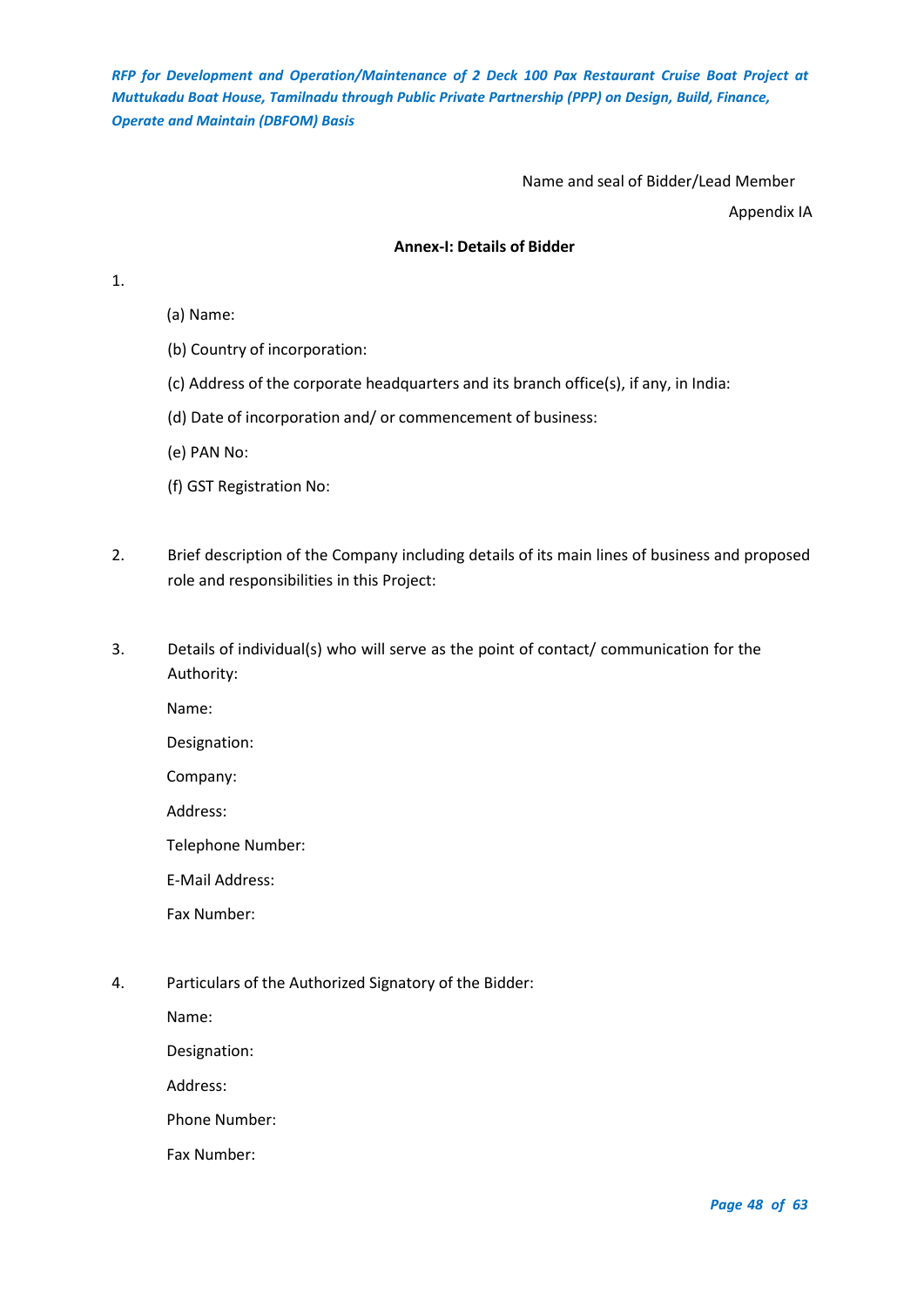- 5. In case of a Consortium:
	- (a) The information above (1-4) should be provided for all the Members of the Consortium.
	- (b) A copy of the Jt. Bidding Agreement, as envisaged in Clause 2.1.14 (f) should be attached to the Bid.
	- (c) Information regarding the role of each Member should be provided as per table below:

| Sr.<br>No. | Name of Member | Role*{Refer<br>$2.1.14$ (d)} | Clause | Percentage of equity in<br>Consortium {Refer Clauses<br>2.1.14 (a), (c) &(f)} |
|------------|----------------|------------------------------|--------|-------------------------------------------------------------------------------|
|            |                |                              |        |                                                                               |
|            |                |                              |        |                                                                               |
|            |                |                              |        |                                                                               |

\*The role of each Member, as may be determined by the Bidder, should be indicated in accordance with instruction 4 at Annex-IV.

(d) The following information shall also be provided for Bidder / each Member of the Consortium:

| Name of Bidder/ member of Consortium: |  |
|---------------------------------------|--|
|                                       |  |

| No.           | Criteria                                                          | Yes |  |
|---------------|-------------------------------------------------------------------|-----|--|
| $\mathbf{1}$  | Has the Bidder/ constituent of the Consortium been barred by      |     |  |
|               | the [Central/ State] Government, or any entity controlled by      |     |  |
|               | it, from participating in any project (BOT or otherwise).         |     |  |
| $\mathcal{L}$ | If the answer to 1 is yes, does the bar subsist as on the date of |     |  |
|               | Bid.                                                              |     |  |
| 3             | Has the Bidder/constituent of the Consortium paid liquidated      |     |  |
|               | damages of more than 5% of the contract value in a contract       |     |  |
|               | due to delay or has been penalised due to any other reason in     |     |  |
|               | relation to execution of a contract, in the last three years?     |     |  |

6. A statement by the Bidder and each of the Members of its Consortium(where applicable) or any of their Associates disclosing material non-performanceor contractual non-compliance in past projects, contractualdisputes and litigation/ arbitration in the recent past is given below (Attachextra sheets, if necessary)

Note:

(a.) The Bidder/ each Consortium Member should submit certified true copies of the Incorporation/registration certificate/registered partnership deed/pan card/GST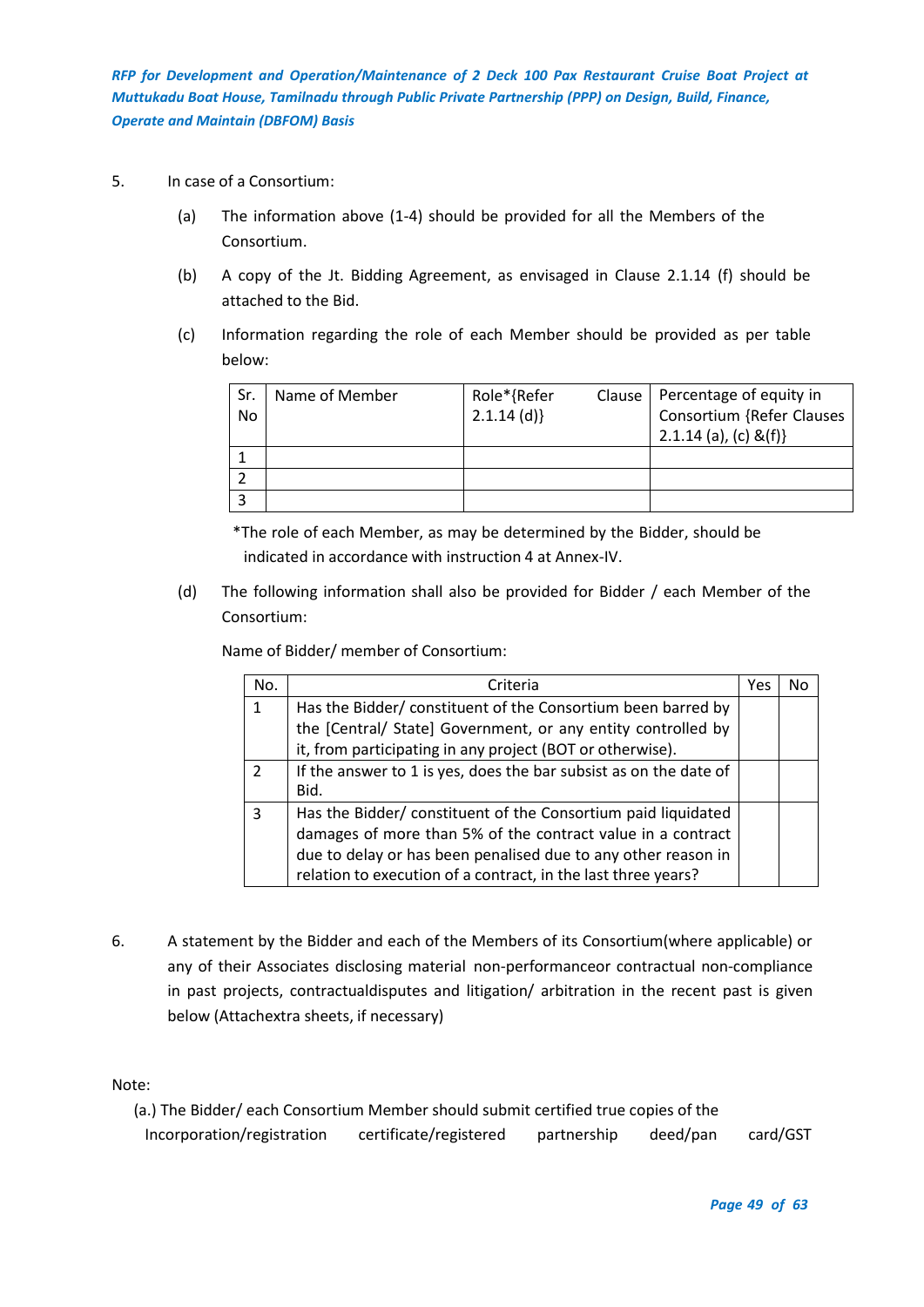Registration/Memorandum of Association & Articles of Association/certificate of Commencement of Business or equivalent documents.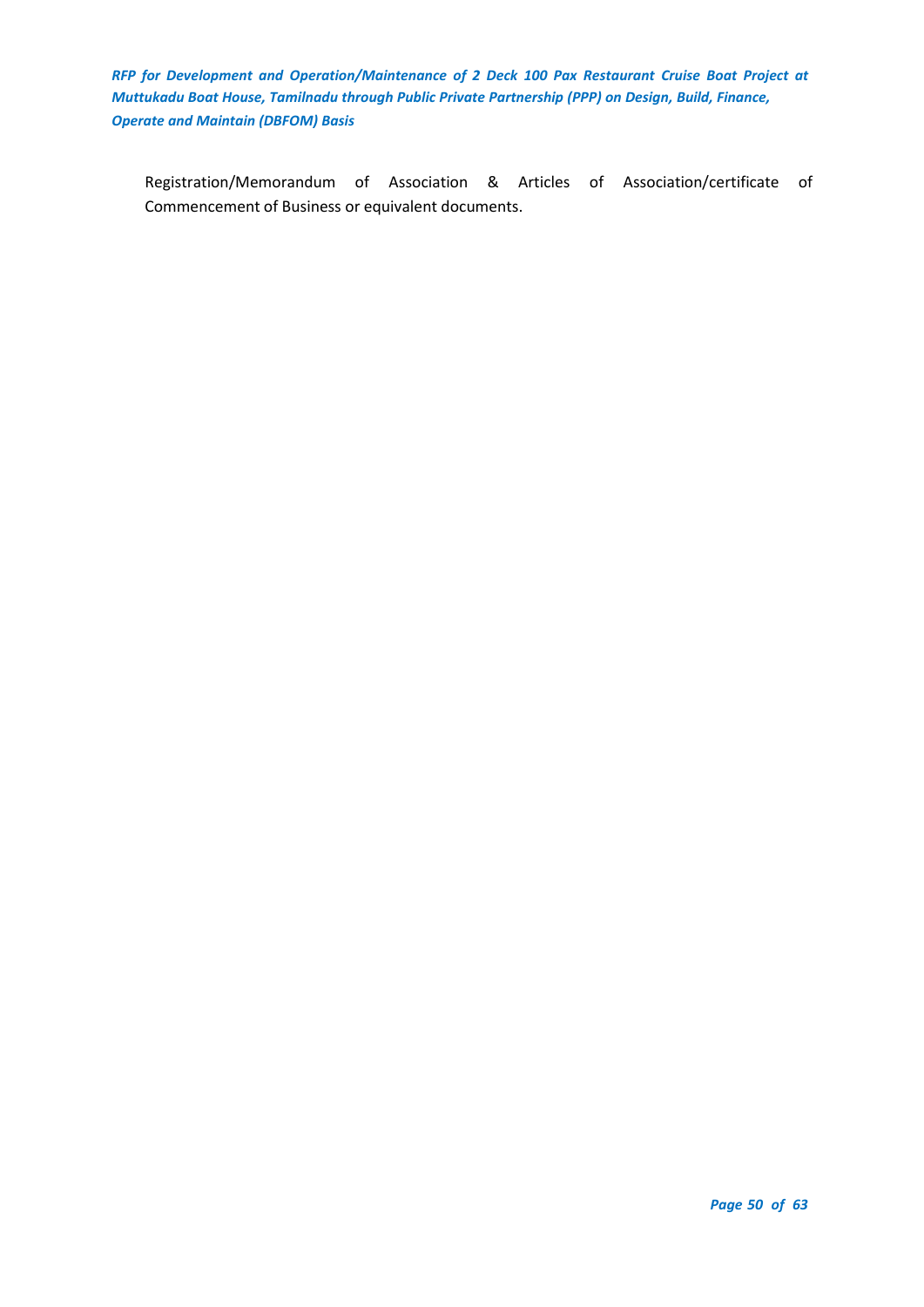Appendix IA

## **Annex-II: Technical Capacity of the Bidder**

|  |  |  | (Refer to Clauses 2.2.2(A), 3.4 and 3.5 of the RFP) |  |  |
|--|--|--|-----------------------------------------------------|--|--|
|--|--|--|-----------------------------------------------------|--|--|

| No. | <b>Project Name</b> | Client/<br>Authority/<br>In-house | Date of      |            |                       | Length of cruise boats<br><b>Manufactured/Operated</b><br>(In feet) | Project<br>Cost<br>(In Rs. Crs) | Reference Page No.<br>of supporting<br>document |
|-----|---------------------|-----------------------------------|--------------|------------|-----------------------|---------------------------------------------------------------------|---------------------------------|-------------------------------------------------|
|     |                     |                                   | Commencement | Completion | Years in<br>Operation |                                                                     |                                 |                                                 |
|     |                     |                                   |              |            |                       |                                                                     |                                 |                                                 |
|     |                     |                                   |              |            |                       |                                                                     |                                 |                                                 |
|     |                     |                                   |              |            |                       |                                                                     |                                 |                                                 |

#### **Instructions:**

- 1. Only the eligible similar projects that satisfy Technical Capacity (i.e. type of project) shall be included
- <span id="page-50-0"></span>2. The format shall be filled up for each member of the Consortium
- 3. In support of the information provided following documents must be submitted failing which the specific claim shall not be considered for evaluation.
	- Completion Certificates/copies of Agreement/work order from the client for the Experience claimed
	- This Exhibit shall be duly certified by the Chartered Accountant/Statutory Auditor along with the respective client in case of a private project.
- 4. The information must be submitted in the given formats. Any information not furnished strictly in accordance with the formats and requirements shall not be considered for evaluation.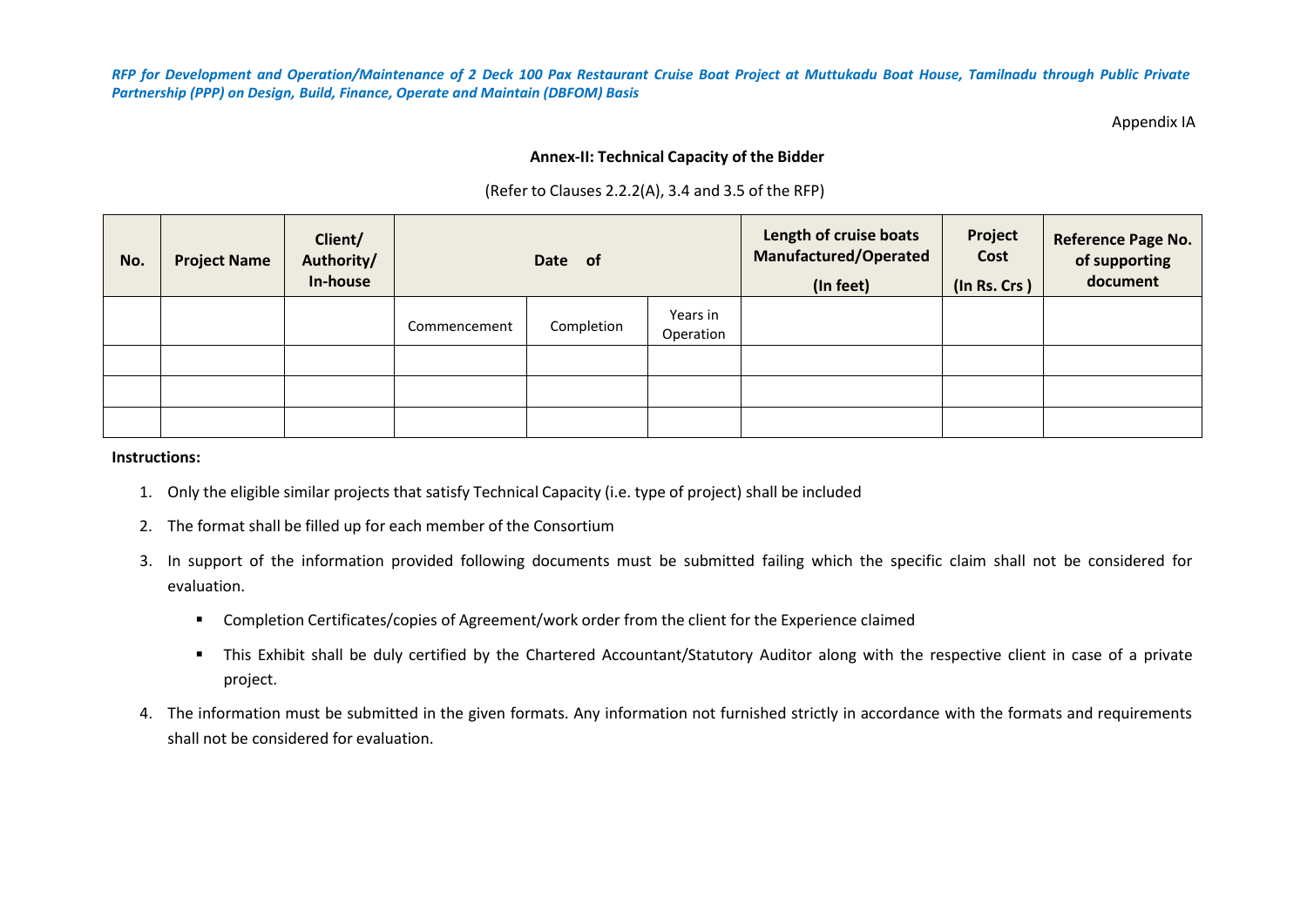## Appendix IA

## **Annex-III: Financial Capacity of the Bidder**

(Refer to Clauses 2.2.2(B), 2.1.4 (ii) and 3.5 of the RFP)

(In Rs. crore\$\$)

<span id="page-51-0"></span>

| Bidder type\$                          | <b>Member</b><br>Code£ | Proposed<br><b>Equity in the</b><br>Shareholding<br>Consortium<br>$(\%)$ | <b>Annual Turnover</b> |        |        |        | Average<br>Annual<br>Turnover $\epsilon$ |     |
|----------------------------------------|------------------------|--------------------------------------------------------------------------|------------------------|--------|--------|--------|------------------------------------------|-----|
|                                        |                        |                                                                          | Year 1                 | Year 2 | Year 3 | Year 4 | Year 5                                   |     |
| (1)                                    | (2)                    | (3)                                                                      | (4)                    | (5)    | (6)    | (7)    | (8)                                      | (9) |
| Single entity<br>Bidder/Lead<br>Member |                        |                                                                          |                        |        |        |        |                                          |     |
|                                        |                        |                                                                          |                        |        |        |        |                                          |     |
| Consortium<br>Member 1                 |                        |                                                                          |                        |        |        |        |                                          |     |
|                                        |                        |                                                                          |                        |        |        |        |                                          |     |
| Consortium<br>Member 2                 |                        |                                                                          |                        |        |        |        |                                          |     |
|                                        |                        |                                                                          |                        |        |        |        |                                          |     |
| <b>TOTAL</b>                           |                        |                                                                          |                        |        |        |        |                                          |     |

Name & address of Bidder's Bankers:

- 1. A Bidder consisting of a single entity should fill in details as per the row titled Single entity Bidder and ignore the rows titled Consortium Members. In case of a Consortium, row titled Single entity Bidder may be ignored.
- 2. For Member Code, see instruction 4 at Annex-IV of this Appendix-IA.
- 3. The Bidder should provide details of its own Financial Capability or of an Associate specified in Clause 2.1.18.
- 4. For conversion of other currencies into rupees, see note below Annex-II of Appendix-IA

Instructions:

- 1. The Bidder/ its constituent Consortium Members shall attach copies of the balance sheets, financial statements and Annual Reports for 5 (five) yearspreceding the Bid Due Date. The financial statements shall:
	- (a) reflect the financial situation of the Bidder or Consortium Members and its/ their Associates where the Bidder is relying on its Associate's financials;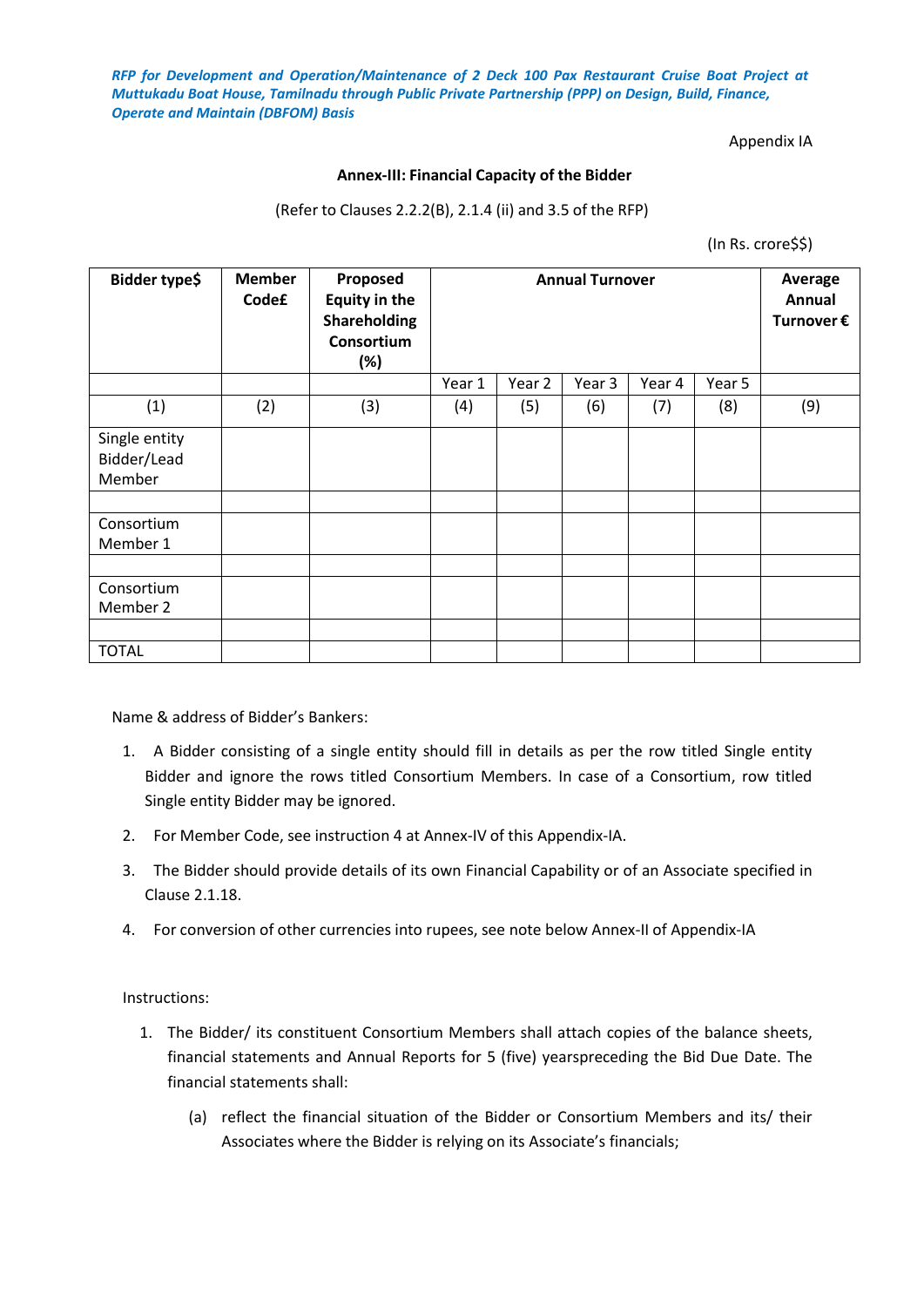- (b) be audited by a statutory auditor;
- (c) be complete, including all notes to the financial statements; and
- (d) correspond to accounting periods already completed and audited (nostatements for partial periods shall be requested or accepted).
- 2. Year 1 will be the latest completed financial year, preceding the bidding. Year 2 shall be the year immediately preceding Year 1 and so on. In case the Bid Due Date falls within 3 (three) months of the close of the latest financial year, refer to Clause 2.1.19.
- 3. In the case of a Consortium, a copy of the Jt. Bidding Agreement shall be submitted in accordance with Clause 2.1.14 (f) of the RFP document.
- 4. The Bidder shall also provide the name and address of the Bankers to the Bidder.
- 5. The Bidder shall provide an Auditor's Certificate specifying the average annual turnover of the Bidder.
- 6. The Bidder shall submit bank solvency certificate for an amount of Rs.5 crores from nationalised/scheduled commercial bank as notified by RBI. (in case of consortium by Lead Member)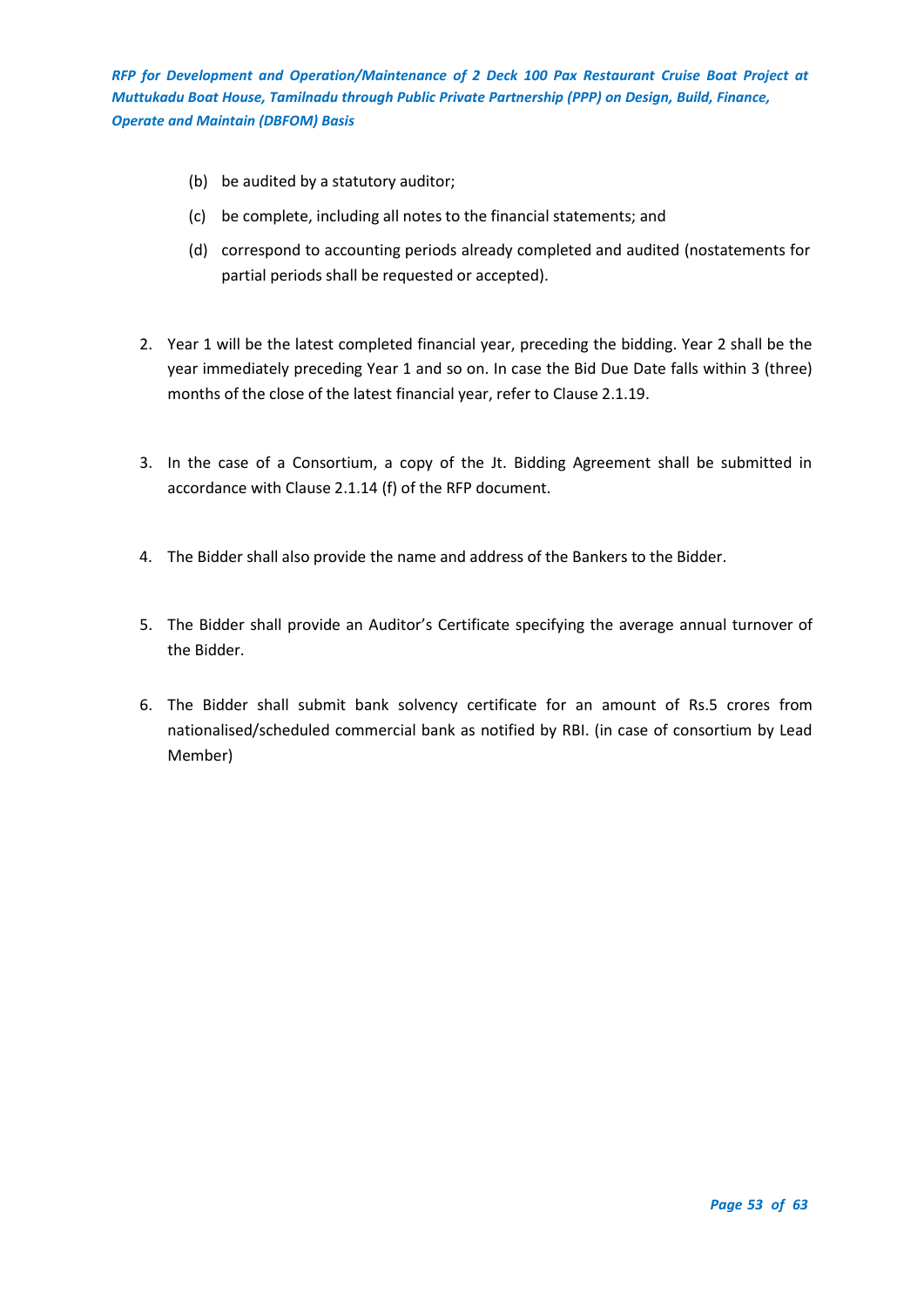## **Appendix IA**

## **Annex-IV: Statement of Legal Capacity**

(To be forwarded on the letterhead of the Bidder/ Lead Member of Consortium)

<span id="page-53-0"></span>Ref. Date:

To,

, Tamil Nadu Tourism Development Corporation, Tourism Complex, No.2, Wallajah Road, Triplicane, Chennai-600 002. Tel No: 044-25333444, 25333333, E-mail:

Dear Sir,

We hereby confirm that we/ our members in the Consortium (constitution of which has been described in the Bid) satisfy the terms and conditions laid out in the RFP document.

We have agreed that …………………… (insert member's name) will act as the Lead Member of our consortium.<sup>3</sup>

We have agreed that.......................(insert individual's name) will act as our representative/ will act as the representative of the consortium on its behalf\* and has been duly authorized to submit the RFP. Further, the authorized signatory is vested with requisite powers to furnish such letter and authenticate the same.

Thanking you,

Yours faithfully,

(Signature, name and designation of the authorised signatory)

For and on behalf of……………………………..

<sup>&</sup>lt;sup>3</sup> Please strike out whichever is not applicable.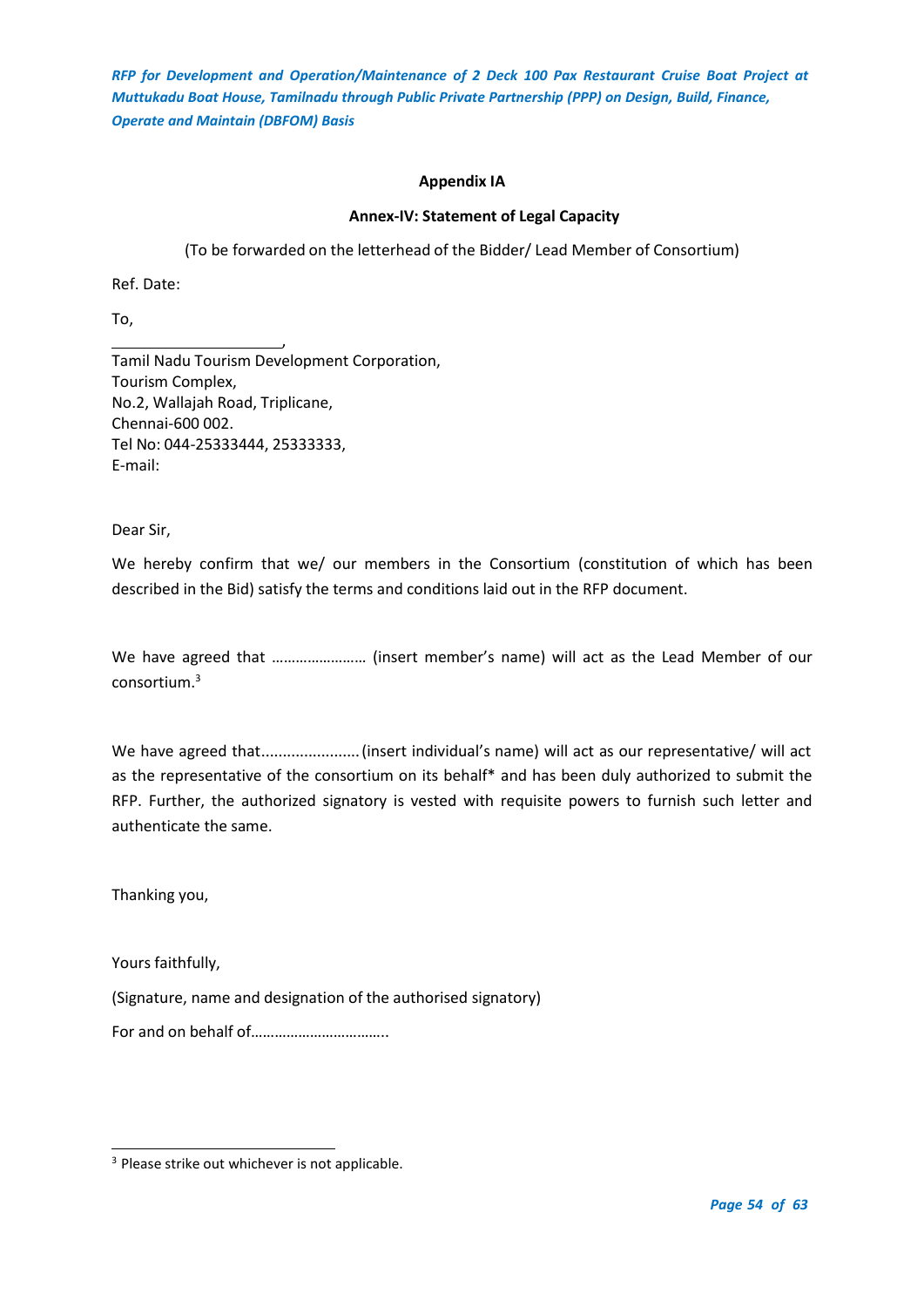## **Appendix II: Format for Power of Attorney for signing of Bid**

(Refer Clause 2.1.7)

<span id="page-54-0"></span>Know all men by these presents, We\_\_\_\_\_\_\_\_\_\_\_\_\_\_\_\_\_\_(name of the firm and address of the registered office) do hereby irrevocably constitute, nominate, appoint and authorise Mr/ Ms (name), son/daughter/wife of and presently residing at who is presently employed with us/ the Lead Member of our Consortium and holding the position of as our true and lawful attorney (hereinafter referred to as the "Attorney") to do in our name and on our behalf, all such acts, deeds and things as are necessary or required in connection with or incidental to submission of our "**Development and Operation/Maintenance of 2 Deck 100 Pax Restaurant Cruise Boat Project at Muttukadu Boat House, Tamilnadu through Public Private Partnership (PPP) on Design, Build, Finance, Operate and Maintain (DBFOM) Basis**" proposed or being developed by the Tamilnadu Tourism Development Corporation (the "**Authority**") including but not limited to signing and submission of all Bids and other documents and writings, participate in Pre-Bid Conference and other conferences and providing information/ responses to the Authority, representing us in all matters before the Authority, signing and execution of all contracts including the Concession Agreement and undertakings consequent to acceptance of our Bid, and generally dealing with the Authority in all matters in connection with or relating to or arising out of our Bid for the said Project(s) and/ or upon award thereof to us and/or till the entering into of the Concession Agreement with the Authority.

AND we hereby agree to ratify and confirm and do hereby ratify and confirm all acts, deeds and things lawfully done or caused to be done by our said Attorney pursuant to and in exercise of the powers conferred by this Power of Attorney and that all acts, deeds and things done by our said Attorney in exercise of the powers hereby conferred shall and shall always be deemed to have been done by us.

IN WITNESS WHEREOF WE, THE ABOVE NAMED PRINCIPAL HAVE EXECUTED THIS POWER OF ATTORNEY ON THIS DAY OF 2

For ……………………………..

(Signature, name, designation and address) of person authorized by Board Resolution (in case of Firms/Company)/Partner in case of Partnership Firms

Witnesses:

1.

2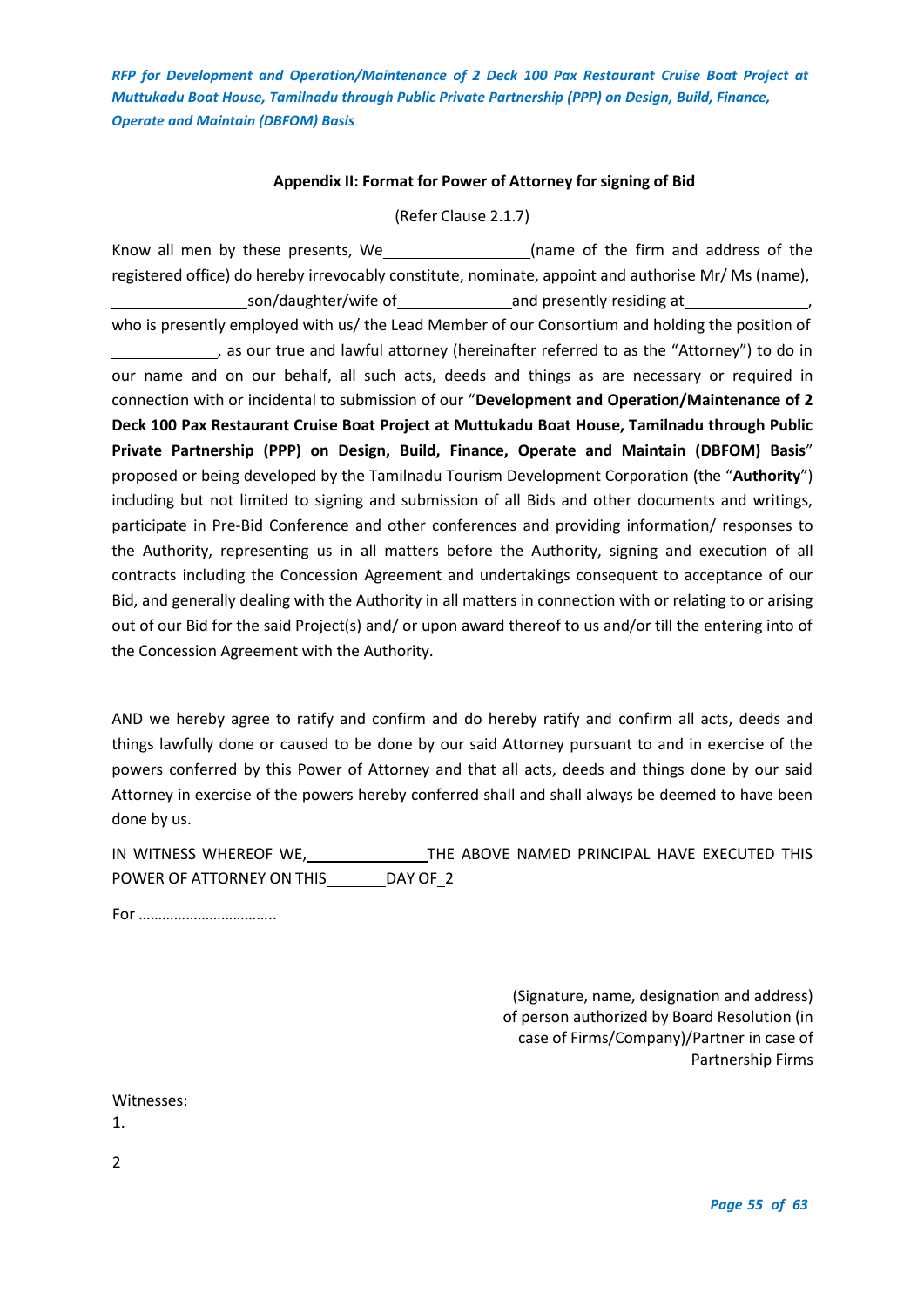Notarised

Notarised Person identified by me/personally appeared before me / signed before me/Attested/Authenticated\* (\*Notary to specify as applicable)

(Signature, Name and Address of the Notary)

Seal of the Notary

Registration Number of the Notary

Date and the state of the state of the state of the state of the state of the state of the state of the state of the state of the state of the state of the state of the state of the state of the state of the state of the s

Accepted

(Signature, name, designation and address of the Attorney)

Notes:

- The mode of execution of the Power of Attorney should be in accordance with the procedure, if any, laid down by the applicable law and the charter documents of the executant(s) and when it is so required, the same should be under common seal affixed in accordance with the required procedure.
- Wherever required, the Bidder should submit for verification the extract of the charter documents and documents such as a resolution/ power of attorney in favour of the person executing this Power of Attorney for the delegation of power hereunder on behalf of the Bidder.
- For a Power of Attorney executed and issued overseas, the document will alsohave to be legalised by the Indian Embassy and notarised in the jurisdiction wherethe Power of Attorney is being issued. However, the Power of Attorney provided by Bidders from countries that have signed the Hague Legislation Convention1961 are not required to be legalised by the Indian Embassy if it carries a conforming Appostille certificate.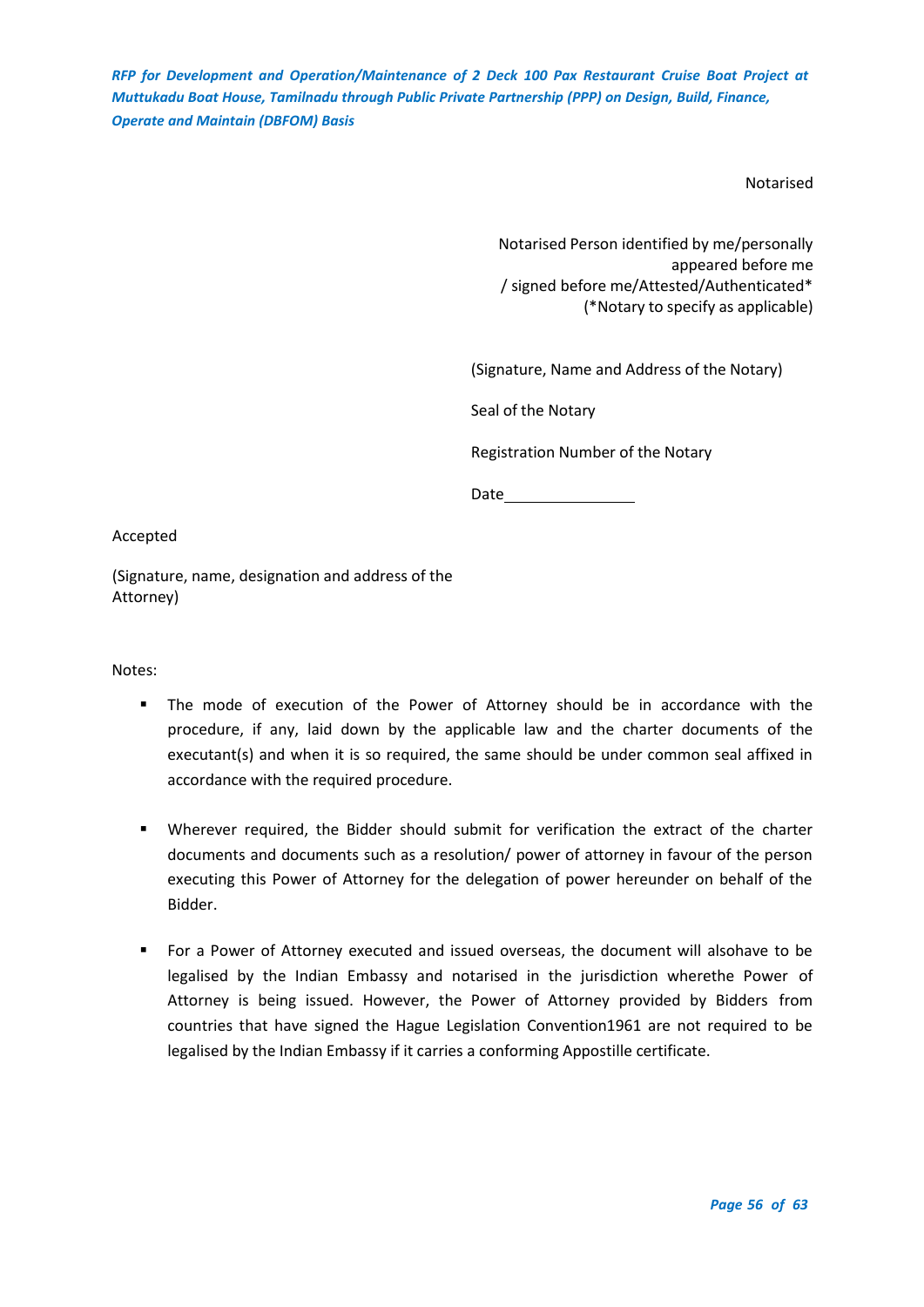## **Appendix III: Power of Attorney for Lead Member of Consortium**

(Refer Clause 2.1.8)

<span id="page-56-0"></span>Whereas the Tamilnadu Tourism Development Corporation n (the "**Authority**") has invited Bids from interested parties for theDevelopment and Operation/Maintenance of 2 Deck 100 Pax Restaurant Cruise Boat Project at Muttukadu Boat House, Tamilnadu through Public Private Partnership (PPP) on Design, Build, Finance, Operate and Maintain (DBFOM) Basis (the "**Project**").

Whereas, Mathemas, Mathemas, 2012, 2013, 2014, 2013, 2014, 2015, 2016, 2017, 2018, 2019, 2019, 2019, 2019, 201 being Members of the Consortium are interested in bidding for the Project in accordance with the terms and conditions of the Request for Proposal (RFP) and other connected documents in respect of the Project, and Whereas, it is necessary for the Members of the Consortium to designate one of them as the Lead Member with all necessary power and authority to do for and on behalf of the Consortium, all acts, deeds and things as may be necessary in connection with the Consortium's Bid for the Project and its execution.

## NOW THEREFORE KNOW ALL MEN BY THESE PRESENTS

We, \_\_\_\_\_\_\_\_\_\_\_\_\_\_\_\_\_\_\_\_\_having our registered office at \_\_\_\_\_\_\_\_\_\_\_\_\_\_\_, (hereinafter collectively referred to as the "**Principals**") and We, \_\_\_\_\_\_\_\_\_\_\_\_\_\_\_\_\_\_\_\_\_having our registered office at , (hereinafter collectively referred to as the "**Principals**") do hereby irrevocably designate, nominate, constitute, appoint and authorise M/S having its registered office at , being one of the Members of the Consortium, as the Lead Member and true and lawful attorney of the Consortium (hereinafter referred to as the "**Attorney**"). We hereby irrevocably authorise the Attorney (with power to sub-delegate) to conduct all business for and on behalf of the Consortium and any one of us during the bidding process and, in the event the Consortium is awarded the concession/contract, during the execution of the Project and in this regard, to do on our behalf and on behalf of the Consortium, all or any of such acts, deeds or things as are necessary or required or incidental to the submission of its Bid for the Project, including but not limited to signing and submission of all Bids and other documents and writings, participate in bidding process and other conferences, respond to queries, submit information/ documents, sign and execute contracts and undertakings consequent to acceptance of the Bid of the Consortium and generally to represent the Consortium in all its dealings with the Authority, and/ or any other Government Agency or any person, in all matters in connection with or relating to or arising out of the Consortium's Bid for the Project and/ or upon award thereof till the Concession Agreement is entered into with the Authority.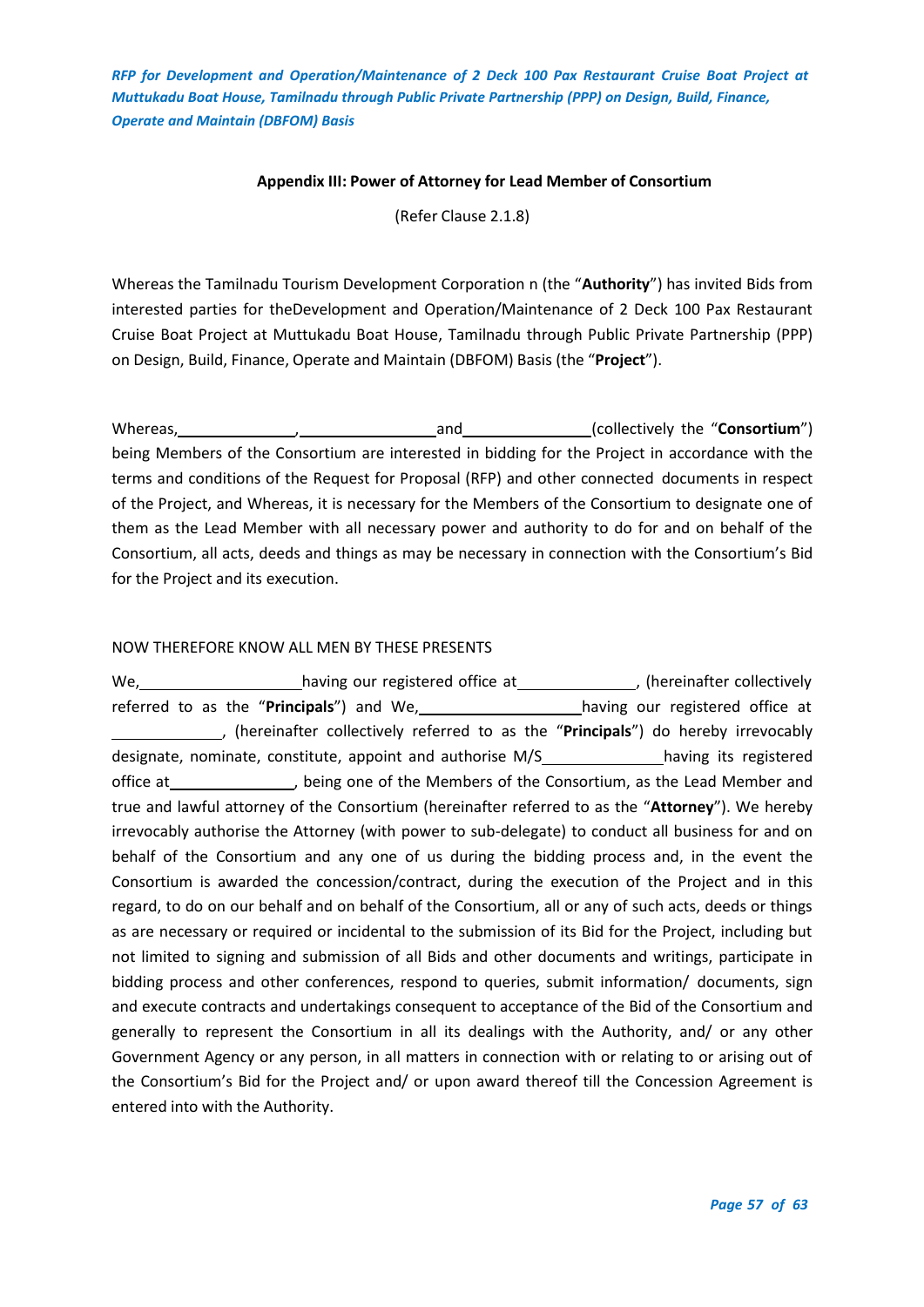AND hereby agree to ratify and confirm and do hereby ratify and confirm all acts, deeds and things lawfully done or caused to be done by our said Attorney pursuant to and in exercise of the powers conferred by this Power of Attorney and that all acts, deeds and things done by our said Attorney in exercise of the powers hereby conferred shall and shall always be deemed to have been done by us/ Consortium.

IN WITNESS WHEREOF WE THE PRINCIPALS ABOVE NAMED HAVE EXECUTED THIS POWER OF ATTORNEY ON THIS \_\_\_\_\_\_\_\_\_\_\_\_\_\_\_\_\_\_\_\_\_DAY OF \_\_\_\_\_\_\_\_\_\_\_2\_\_\_\_\_

> For …………………….. (Signature, Name & Title)

For …………………….. (Signature, Name & Title For …………………….. (Signature, Name & Title

Witnesses:

1. 2.

> (Executants) (To be executed by all the Members of the Consortium)

Notes:

- The mode of execution of the Power of Attorney should be in accordance with the procedure, if any, laid down by the applicable law and the charter documents of the executant(s) and when it is so required, the same should be under common seal affixed in accordance with the required procedure.
- Also, wherever required, the Bidder should submit for verification the extract of the charter documents and documents such as a resolution/ power of attorney in favour of the person executing this Power of Attorney for the delegation of power hereunder on behalf of the Bidder.
- For a Power of Attorney executed and issued overseas, the document will also have to be legalised by the Indian Embassy and notarised in the jurisdiction where the Power of Attorney is being issued. However, the Power of Attorney provided by Bidders from countries that have signed the Hague Legislation Convention 1961 are not required to be legalised by the Indian Embassy if it carries a conforming Appostille certificate.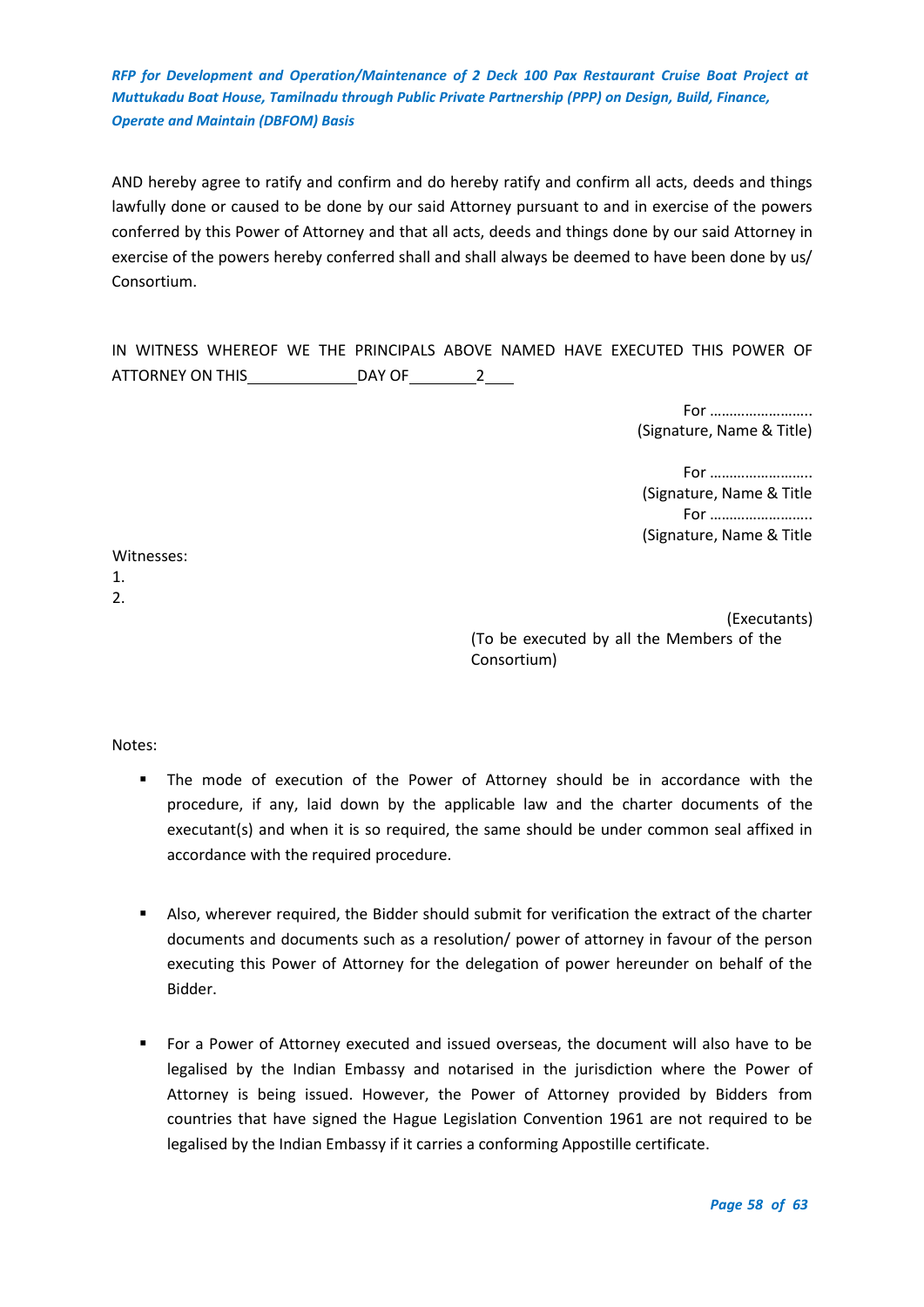## **Appendix IV: Joint Bidding Agreement**

(Refer Clause 2.1.8 and 2.1.14 (f))

(To be executed on Stamp paper of appropriate value)

<span id="page-58-0"></span>THIS JOINT BIDDING AGREEMENT is entered into on this the day of 20 and 20

## **AMONGST**

1. and having its registered office at (hereinafter referred to as the "**First Part**" which expression shall, unless repugnant to the context include its successors and permitted assigns)

#### **AND**

2. \_\_\_\_\_\_\_\_\_\_ and having its registered office at\_\_\_\_\_\_\_\_\_(hereinafter referred to as the "Second **Part**" which expression shall, unless repugnant to the context include its successors and permitted assigns)

## **AND**

3. \_\_\_\_\_\_\_\_\_ and having its registered office at\_\_\_\_\_\_\_\_(hereinafter referred to as the "Third **Part**" which expression shall, unless repugnant to the context include its successors and permitted assigns)

The above mentioned parties of the FIRST,SECOND AND THIRD Part, are collectively referred to as the "**Parties**" and each is individually referred to as a "**Party**"

#### **WHEREAS,**

- (A) THETamilnadu Tourism Development Corporation,a statutory body constituted in1971 having its office at Tourism Complex, No.2,Wallajah Road, Triplicane, Chennai-600 002. (hereinafter referred to as the "**Authority**" or "**TTDC**" which expression shall, unless repugnant to the context or meaning thereof, include its administrators, successors and assigns) has invited Bids (the "Bids") by its Request for Bid No. \_\_\_\_\_dated \_\_\_\_\_\_(the "RFP") for selection of Bidder for Development and Operation/Maintenance of 2 Deck 100 Pax Restaurant Cruise Boat Project at Muttukadu Boat House, Tamilnadu through Public Private Partnership (PPP) on Design, Build, Finance, Operate and Maintain (DBFOM) Basis (the "**Project**").
- (B) The Parties are interested in jointly bidding for the Project as members of a Consortium and in accordance with the terms and conditions of the RFP document and other bid documents in respect of the Project, and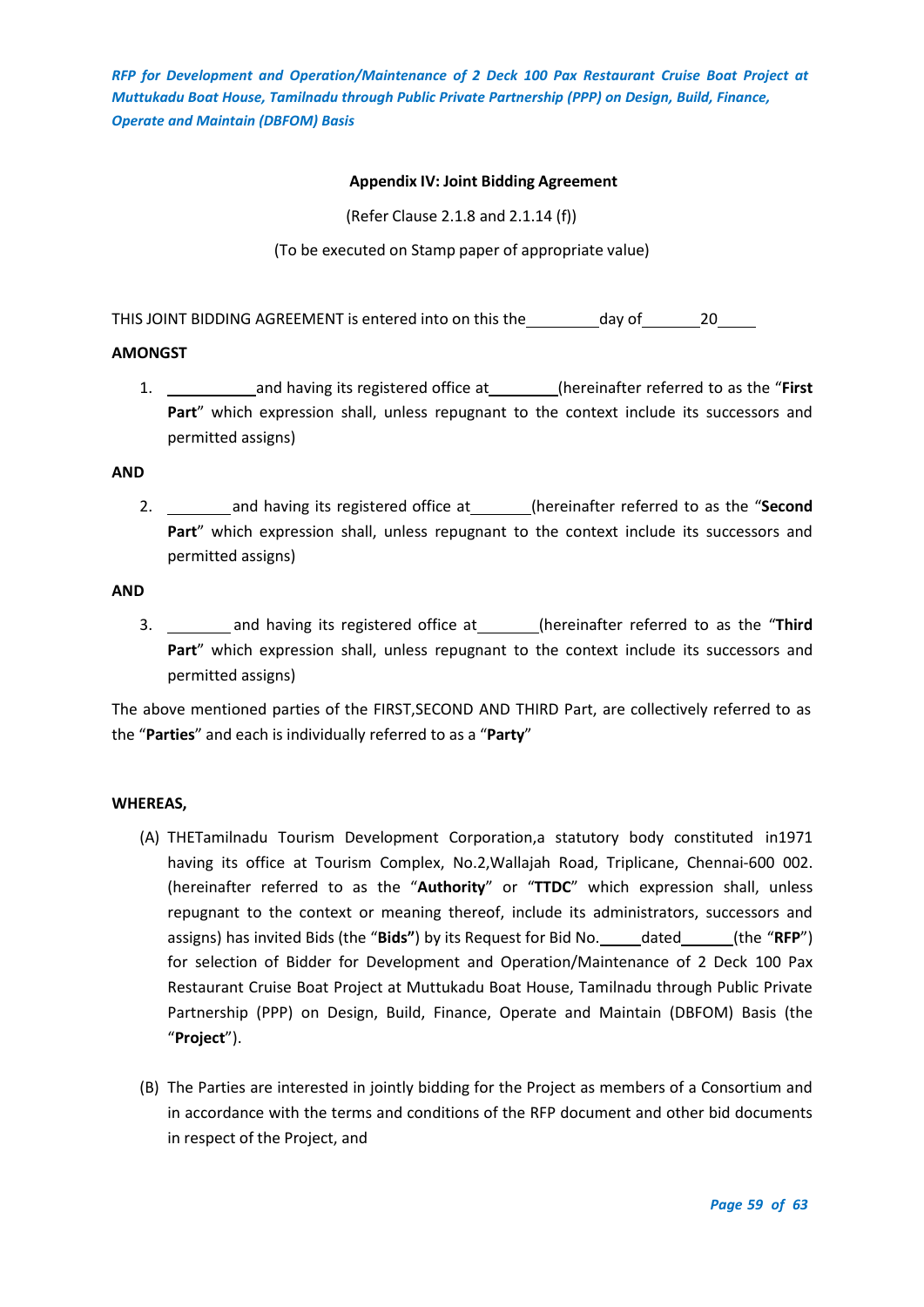(C) It is a necessary condition under the RFP document that the members of the Consortium shall enter into a Joint Bidding Agreement and furnish a copy thereof with the Bid.

#### **NOW IT IS HEREBY AGREED as follows:**

## **1. Definitions and Interpretations**

In this Agreement, the capitalised terms shall, unless the context otherwise requires, have the meaning ascribed thereto under the RFP.

## **2. Consortium**

- 2.1 The Parties do hereby irrevocably constitute a consortium (the "**Consortium**") for the purposes of jointly participating in the Bidding Process for the Project.
- 2.2 The Parties hereby undertake to participate in the Bidding Process onlythrough this Consortium and not individually and/ or through any otherconsortium constituted for this Project, either directly or indirectly or throughany of their Associates.

## **3. Role of the Parties**

The Parties hereby undertake to perform the roles and responsibilities as described below:

First Party:

Second Party:

Third Party:

(Please Specify Role of the each Party such as Lead Member, financial Member etc. for the Project)

## **4. Joint and Several Liability**

The Parties do hereby undertake to be jointly and severally responsible for all obligations and liabilities relating to the Project and in accordance with the terms of the RFP and the Concession Agreement, till such time as the Financial Closure for the Project is achieved under and in accordance with the Concession Agreement.

## **5. Shareholding in the Consortium**

5.1 The Parties agree that the proportion of shareholding among the Parties in theConsortium shall be as follows: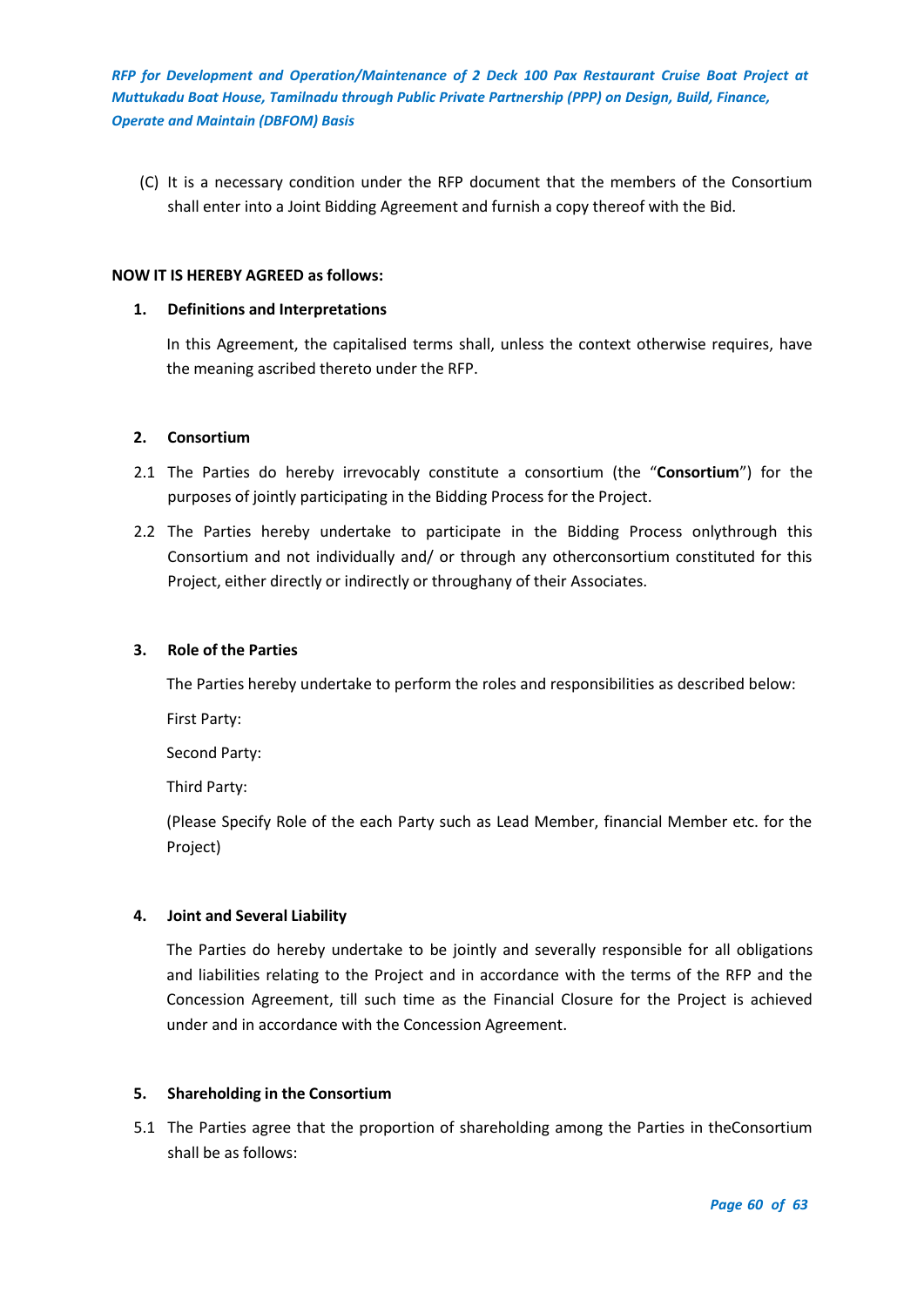> First Party Second Party Third Party

- 5.2 The Parties undertake that they shall collectively hold at least 51% (fifty one per cent) of the equity till the end of concession period.
- 5.3 The Parties undertake that they shall comply with all equity lock-in requirements set forth in the Concession Agreement.

## **6. Representation of the Parties**

Each Party represents to the other Parties as of the date of this Agreement that:

- (a) Such Party is duly organised, validly existing and in good standing under the laws of its incorporation and has all requisite power and authority to enter into this Agreement;
- (b) The execution, delivery and performance by such Party of this Agreement has been authorised by all necessary and appropriate corporate or governmental action and a copy of the extract of the charter documents and board resolution/ power of attorney in favour of the person executing this Agreement for the delegation of power and authority to execute this Agreement on behalf of the Consortium Member is annexed to this Agreement, and will not, to the best of its knowledge:
	- (i) require any consent or approval not already obtained;
	- (ii) violate any Applicable Law presently in effect and having applicability to it;
	- (iii) violate the memorandum and articles of association, by-laws or other applicable organizational documents thereof;
	- (iv) violate any clearance, permit, concession, grant, license or other governmental authorisation, approval, judgement, order or decree or any mortgage agreement, indenture or any other instrument to which such Party is a party or by which such Party or any of its properties or assets are bound or that is otherwise applicable to such Party; or
	- (v) create or impose any liens, mortgages, pledges, claims, security interests, charges or Encumbrances or obligations to create a lien, charge, pledge, security interest, encumbrances or mortgage in or on the property of such Party, except for encumbrances that would not, individually or in the aggregate, have a material adverse effect on the financial condition or prospects or business of such Party so as to prevent such Party from fulfilling its obligations under this Agreement;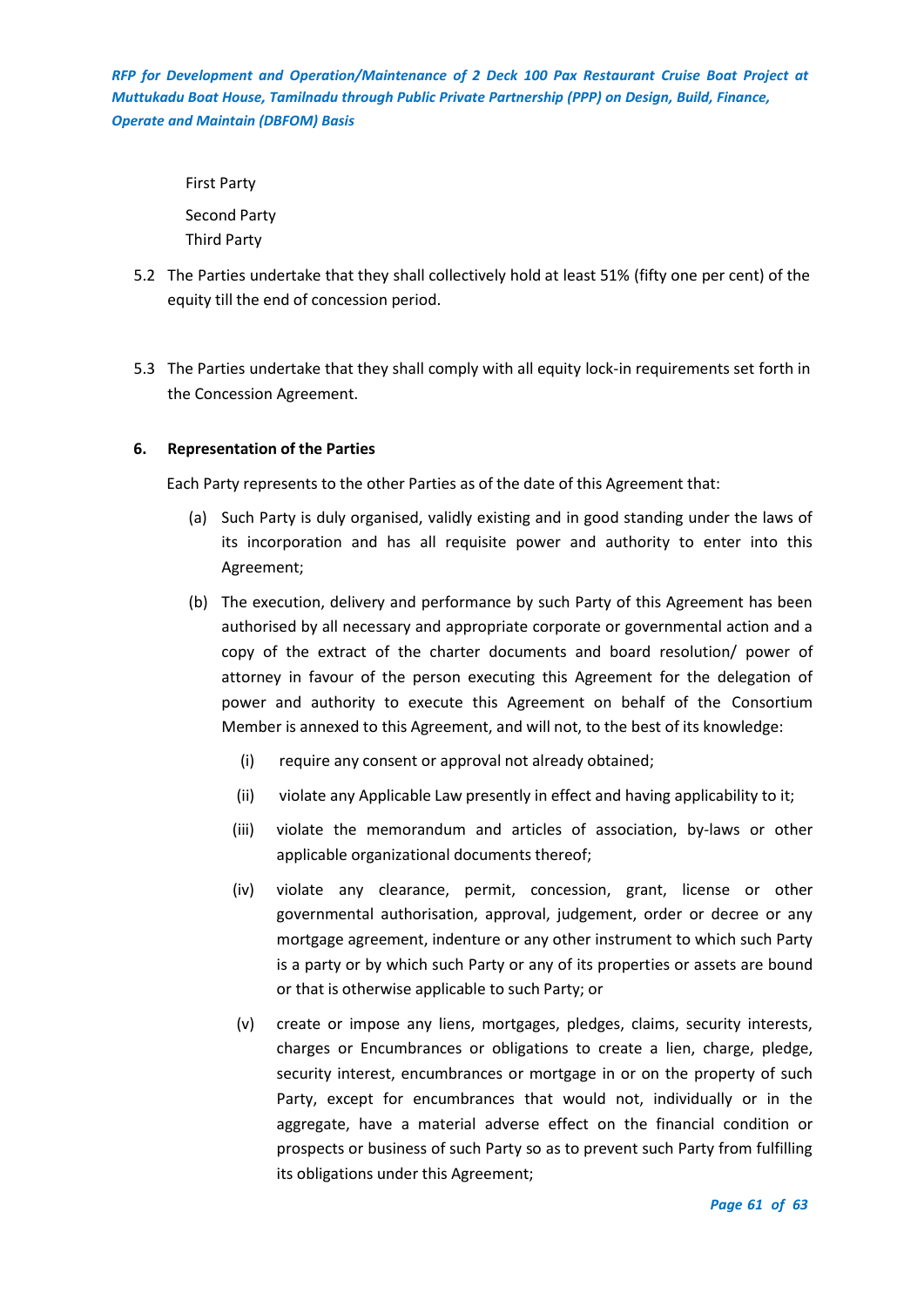- (c) this Agreement is the legal and binding obligation of such Party, enforceable in accordance with its terms against it; and
- (d) there is no litigation pending or, to the best of such Party's knowledge, threatened to which it or any of its Affiliates is a party that presently affects or which would have a material adverse effect on the financial condition or prospects or business of such Party in the fulfilment of its obligations under this Agreement.

## **7. Termination**

This Agreement shall be effective from the date hereof and shall continue in full force and effect until the Financial Closure of the Project is achieved under and in accordance with the Concession Agreement, in case the Project is awarded to the Consortium. However, in case the Consortium is either not qualified for the Project or does not get selected for award of the Project, the Agreement will stand terminated in case the Bidder is not qualified or upon return of the Bid Security by the Authority to the Bidder, as the case may be.

## **8. Miscellaneous**

- 8.1 This Joint Bidding Agreement shall be governed by laws of {India}.
- 8.2 The Parties acknowledge and accept that this Agreement shall not be amended by the Parties without the prior written consent of the Authority.

## IN WITNESS WHEREOF THE, PARTIES HAVE EXECUTED AND DELIVERED THIS CONSULTANCY AGREEMENT AS OF THE DATE FIRST ABOVE WRITTEN

## SIGNED, SEALED AND DELIVERED

For and on behalf of LEAD MEMBER BY By; (Signature)

For and on behalf of SECOND PART BY

(Name)

(Designation)

By; (Signature)

(Name)

(Designation)

For and on behalf of THIRD PARTY By;